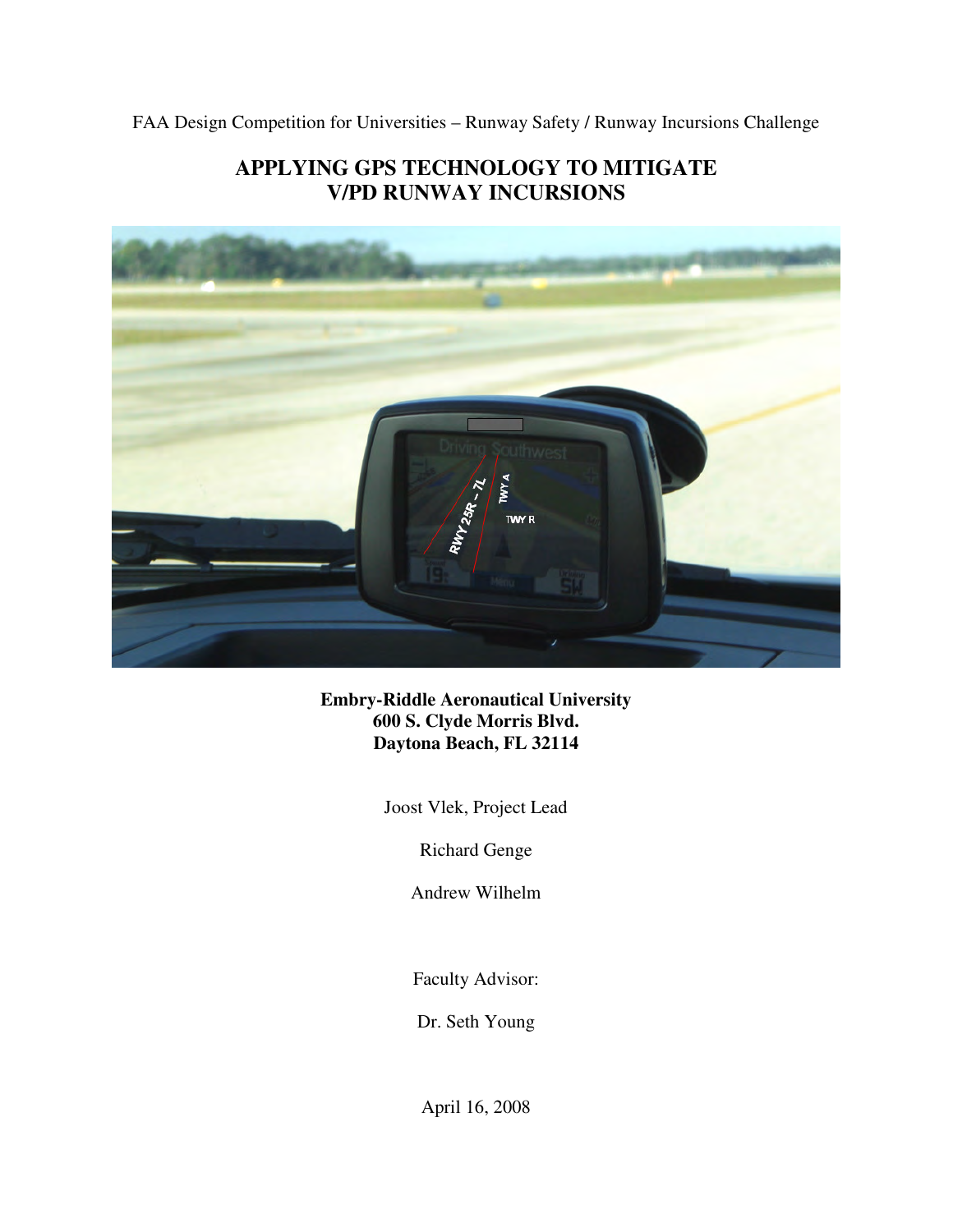#### **Executive Summary**

This report addresses the Runway Safety / Runway Incursions Challenge of the FAA Design Competition for Universities, 2007 – 2008 academic year. The research and proposed technology presented in this report focuses on a growing segment of runway incursions, vehicle deviations. Vehicle deviations are the primary segment of overall vehicle/pedestrian incursions (V/PD's) which account for nearly 17% of the total runway incursions between 2003 and 2006.

A solution designed to minimize the likelihood of a vehicle incursion by achieve improving airside ground vehicle drivers' situational awareness, particularly during times of reduced visibility, is proposed. The solution proposed is an enhancement of currently market-available GPS moving map devices, installed in vehicles operating around the airfield, adapted to the airfield environment and equipped with visual and aural warnings when approaching a runway environment. The solution was developed by way of a thorough literature review, empirical research, initial development and testing, interactions with airport operators, the FAA, technology experts, and members of academia in the fields of flight training, business, and human factors. Operational models, development and maintenance strategies, and cost-benefit analyses were performed to justify the applicability of this proposed technology.

Outcomes of research, development, and testing revealed highly successful results. In addition, cost estimates of implementation on a wider scale are found to be significantly less than alternative technologies. It is hoped that the technology proposed in this research be considered for further development.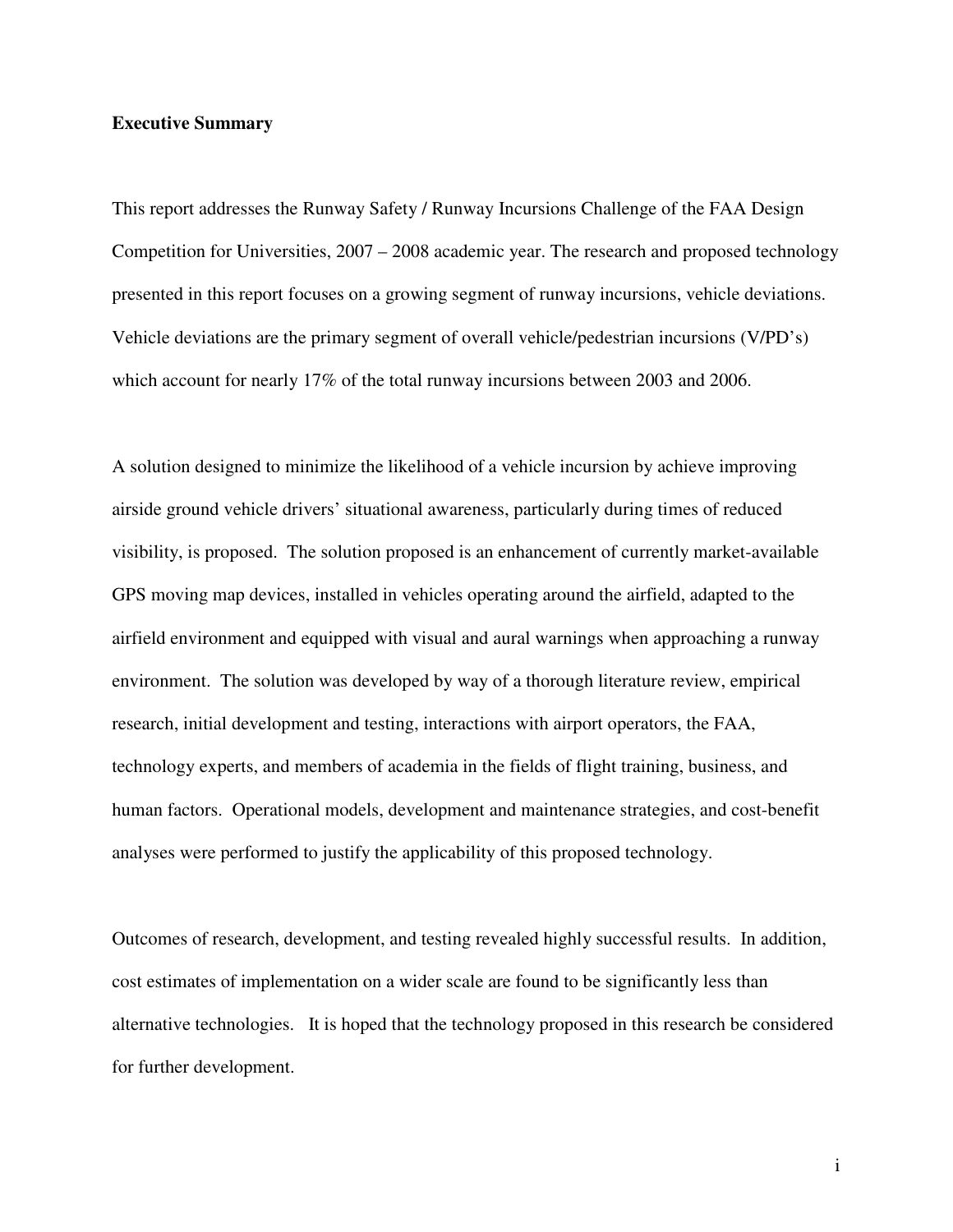# **Table of Contents**

| 1. |     |  |  |  |  |  |  |  |  |  |
|----|-----|--|--|--|--|--|--|--|--|--|
| 2. |     |  |  |  |  |  |  |  |  |  |
|    | 2.1 |  |  |  |  |  |  |  |  |  |
|    | 2.2 |  |  |  |  |  |  |  |  |  |
|    | 2.3 |  |  |  |  |  |  |  |  |  |
|    | 2.4 |  |  |  |  |  |  |  |  |  |
|    | 2.5 |  |  |  |  |  |  |  |  |  |
|    | 2.6 |  |  |  |  |  |  |  |  |  |
| 3. |     |  |  |  |  |  |  |  |  |  |
|    | 3.1 |  |  |  |  |  |  |  |  |  |
|    | 3.2 |  |  |  |  |  |  |  |  |  |
|    | 3.3 |  |  |  |  |  |  |  |  |  |
| 4. |     |  |  |  |  |  |  |  |  |  |
|    | 5.  |  |  |  |  |  |  |  |  |  |
| 6. |     |  |  |  |  |  |  |  |  |  |
|    |     |  |  |  |  |  |  |  |  |  |
|    |     |  |  |  |  |  |  |  |  |  |
|    |     |  |  |  |  |  |  |  |  |  |
|    |     |  |  |  |  |  |  |  |  |  |
|    |     |  |  |  |  |  |  |  |  |  |
|    |     |  |  |  |  |  |  |  |  |  |
|    |     |  |  |  |  |  |  |  |  |  |
|    |     |  |  |  |  |  |  |  |  |  |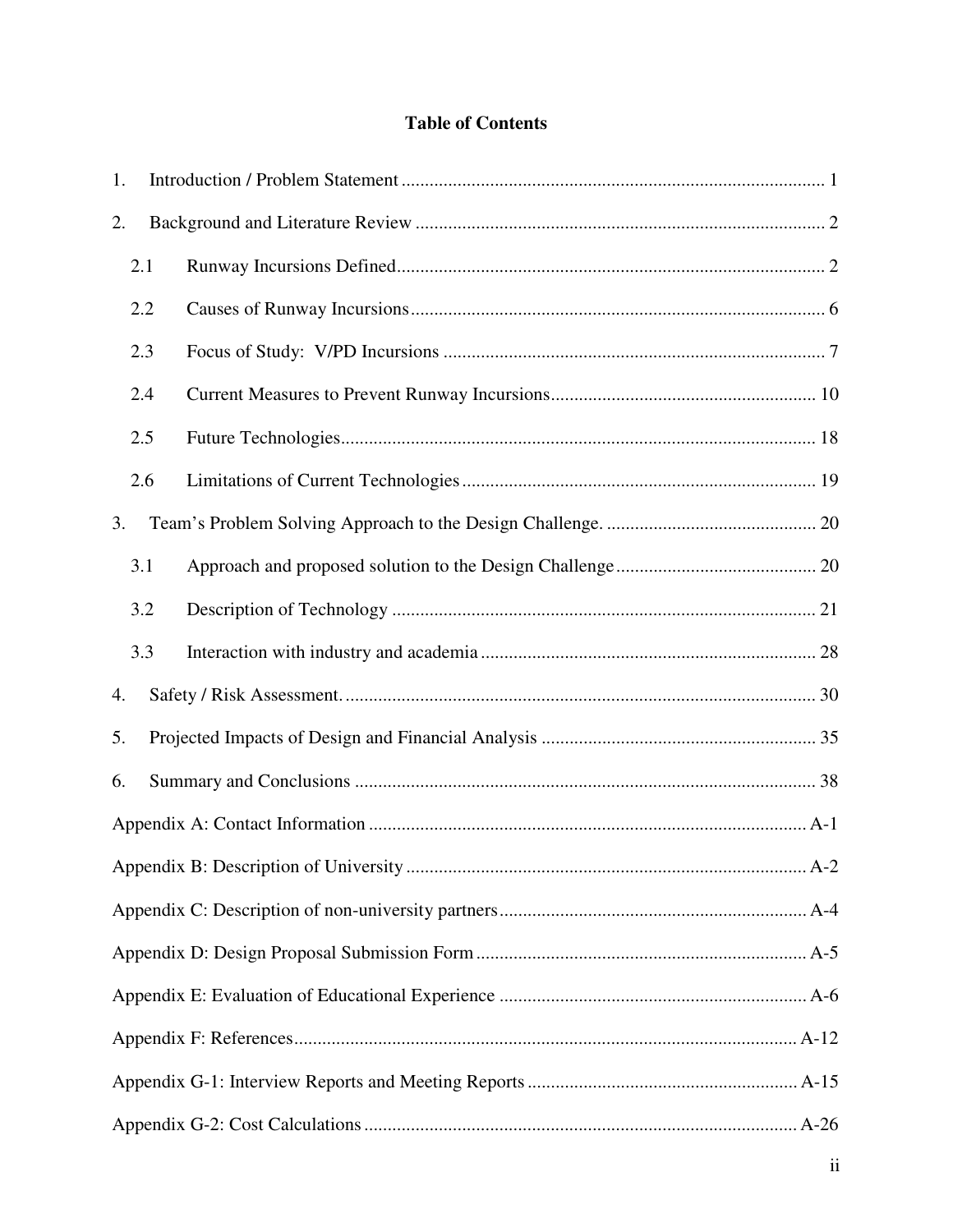# **Table of Figures**

| Figure 5-2: Costs of GPS Devices per unit Related to Number of Devices Ordered 37 |  |
|-----------------------------------------------------------------------------------|--|
|                                                                                   |  |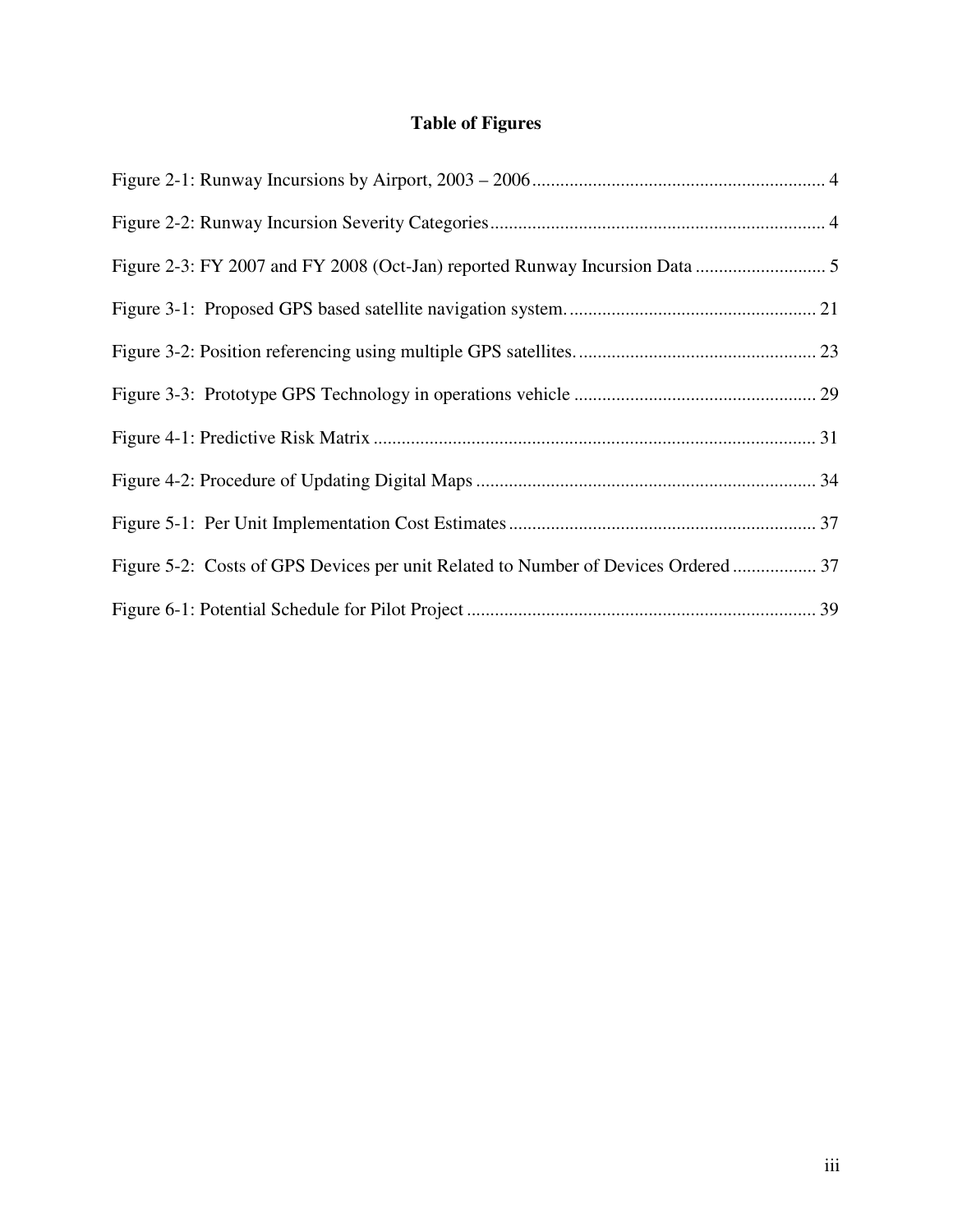*Case 509987, JFK, 9/4/2006, 0630, a PANYNJ-vehicle entered onto Runway 13R without ATC clearance as an aircraft was just completing its landing roll. closest proximity was estimated at 6000 feet. ATCT gave clearance for Rwy 13L, the driver believed it was for Rwy 13R & then proceeded to drive on Rwy 13R. This case is blamed on situational awareness. "failed to maintain situational awareness"* 

*Case 506653, DFW, 4/14/2007, airport electrician, maintenance 351, was enroute to runway 17C-35c for electrical work. He passed the hold line on the west side of runway 17R-35L but did not pass the runway edge. He lost situational awareness and has been suspended from airfield driving duties pending completion of driver re-training.*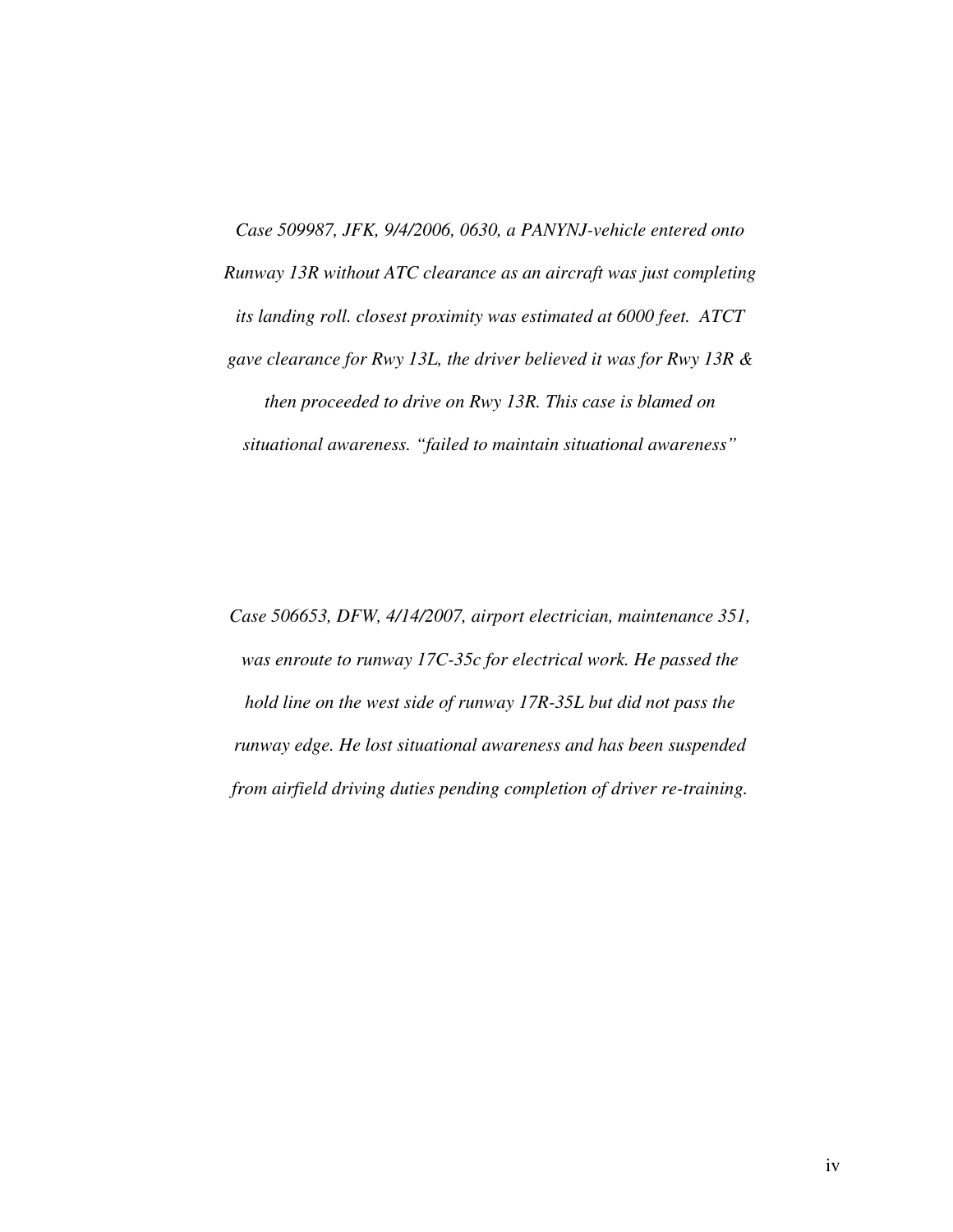#### **1. Introduction / Problem Statement**

This report describes research performed in response to the Federal Aviation Administration's "Airport Design Competition for Universities" call for proposals for the 2007 – 2008 academic year. The research conducted for this proposal was performed by a group of graduate and undergraduate students at Embry-Riddle Aeronautical University's Daytona Beach campus, under the project management of Joost Vlek, graduate student in the university's MBA program. The faculty advisor for this project was Dr. Seth Young, Associate Professor in the university's College of Business.

The focus of this research falls under the "Runway Safety / Runway Incursions Challenges" competition category. Specifically, this proposal describes the potential for mitigating runway incursions caused by ground vehicles operating on an airfield by adapting currently available GPS moving map navigational technologies to the airfield environment. As this proposal describes, the results of this research provide a solid foundation supporting the group's hypothesis that implementation of such technologies would be beneficial from both an operational effectiveness and cost efficiency perspective.

This proposal begins by describing runway incursions and identifying current technologies developed to address runway incursions by way of a comprehensive literature review. The proposal then describes the group's proposed technology from a technical perspective, and provides results of empirical knowledge gained from a variety of sources to support the proposed technology.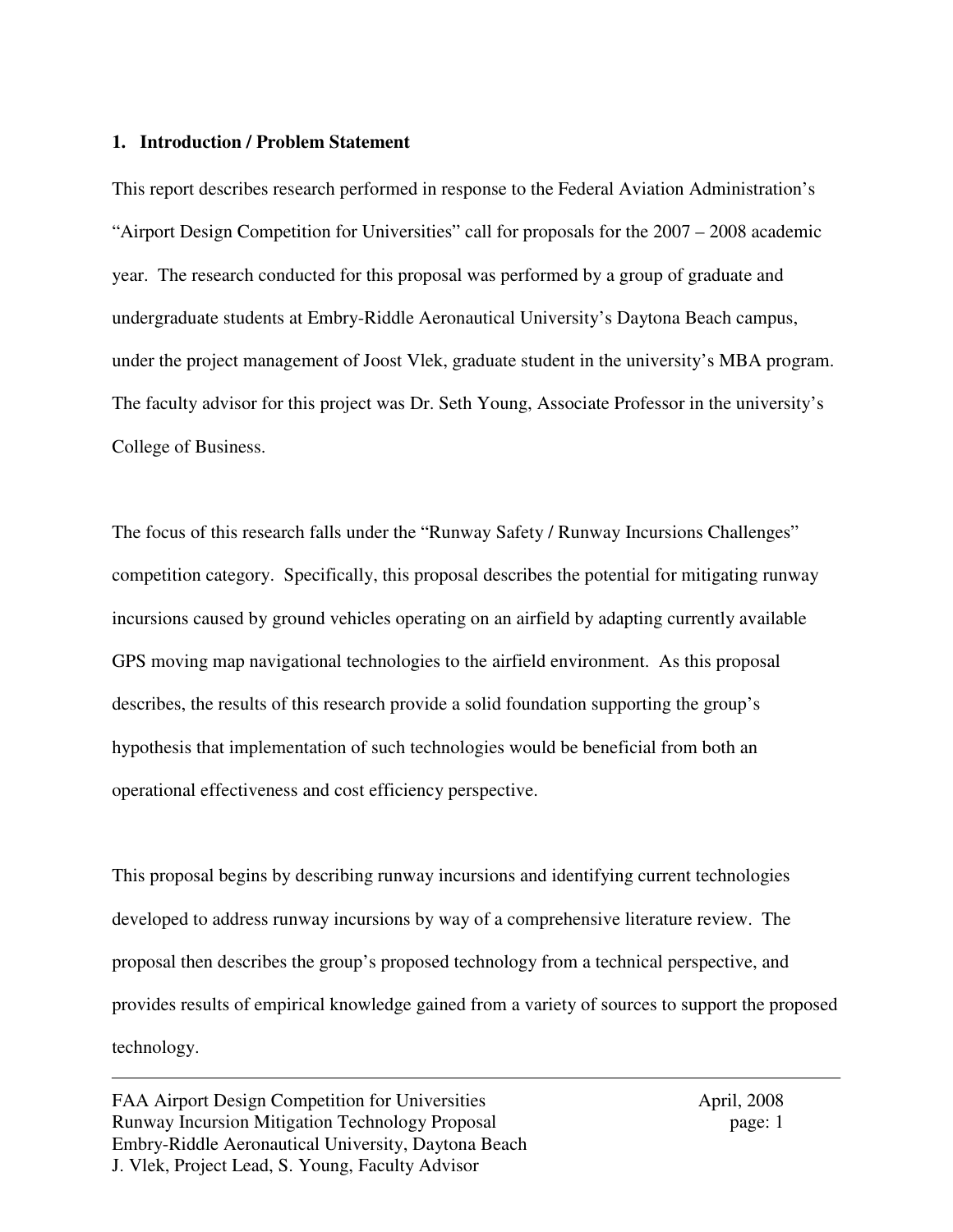#### **2. Background and Literature Review**

### **2.1 Runway Incursions Defined**

On October 1, 2007 the FAA adopted the International Civil Aviation Organization's (ICAO) definition for runway incursions as "any occurrence at an aerodrome involving the incorrect presence of an aircraft, vehicle or person on the protected area of a surface designated for the landing and take-off of aircraft". Prior to this definition change, the FAA defined incidents which occur without an aircraft in potential conflict as a "surface incident" and not a runway incursion, for example, an aircraft crossing an otherwise empty runway without authorization. [1] This definition change has resulted in a dramatic increase of reported runway incursions, and an increased emphasis on finding ways to mitigate their occurrences. The technology discussed in this proposal seeks to address this issue in a focused, feasible, and cost effective manner.

The FAA recognizes three types of runway incursions; Pilot Deviations, Operational Errors / Deviations, and Vehicle / Pedestrian Deviations.

*Pilot Deviations (PD):* Pilot deviations are incursions that result from pilots who violate a Federal Aviation Regulation (FAR). For example, a pilot fails to obey air traffic control instructions to not cross an active runway when following the authorized route to an airport gate. [2] This is the most common type of runway incursion.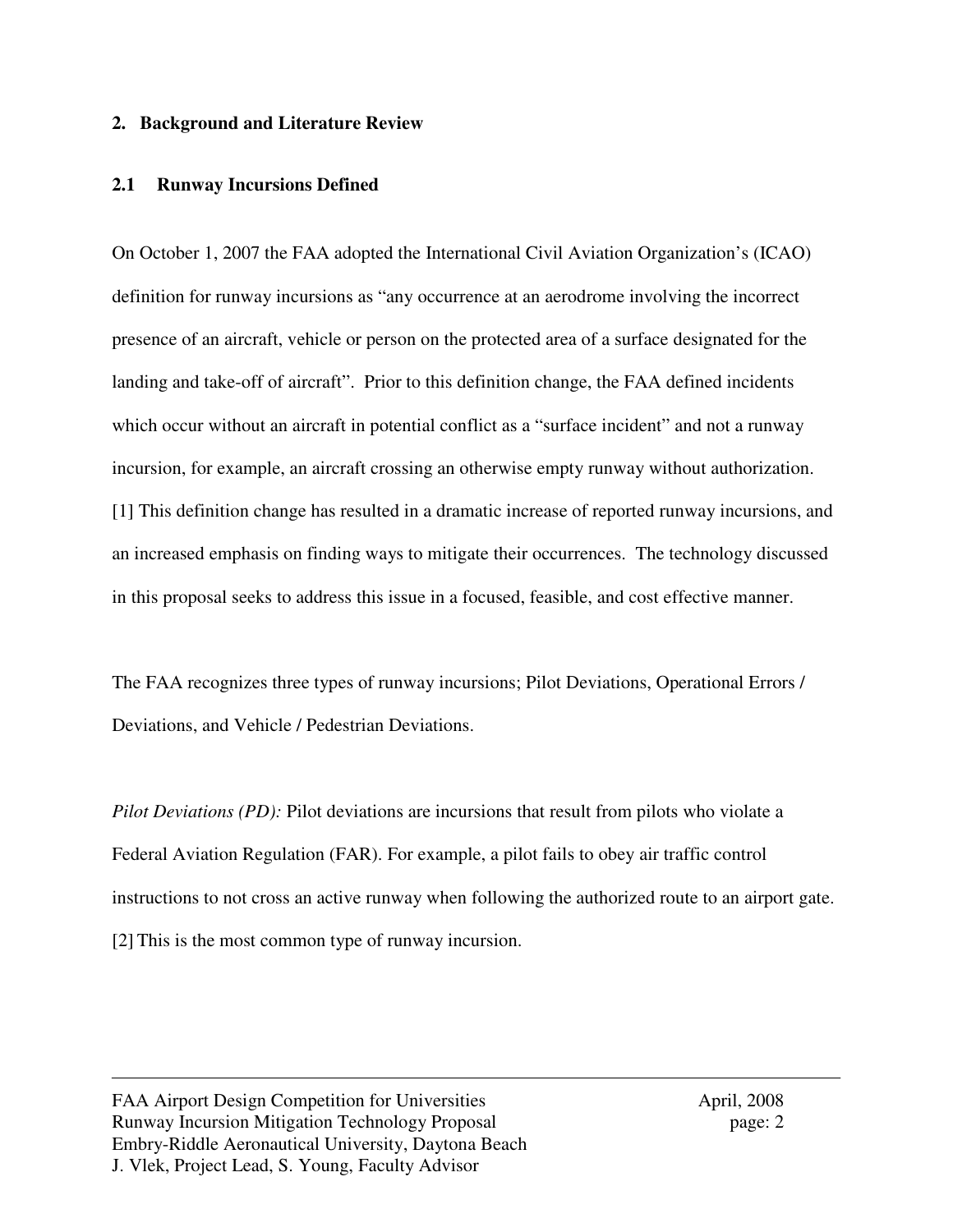*Operational Errors / Deviations (OE/D):* Operational errors / deviations are runway incursions as a result of errors by an air traffic controller. This could vary from breaching minimum separation requirements, to assigning aircraft operations to closed runway areas, or allowing aircraft to operate on a runway that has been cleared prior for ground operations or vice versa.

*Vehicle / Pedestrian Deviations (V/PD):* Vehicle / Pedestrian Deviations are runway incursions that result from objects (pedestrians, vehicles, etc.) interfering with aircraft operations by entering or moving on the movement area without authorization from air traffic control, including ground personnel taxiing or towing aircraft for reasons like maintenance or gate repositioning. [2]

Between FY2003 and FY2006 (FAA fiscal years beginning Oct 1 of the previous calendar year), Pilot Deviations were responsible for 54% of all runway incursions. Operational Errors / Deviations for 29%, and Vehicle / Pedestrian Deviations accounted for 17% in the same period. [2] Figure 2-1 illustrates the distribution of these runway incursions by category, for the 35 public use airports in the FAA's Operational Efficiency Program (OEP).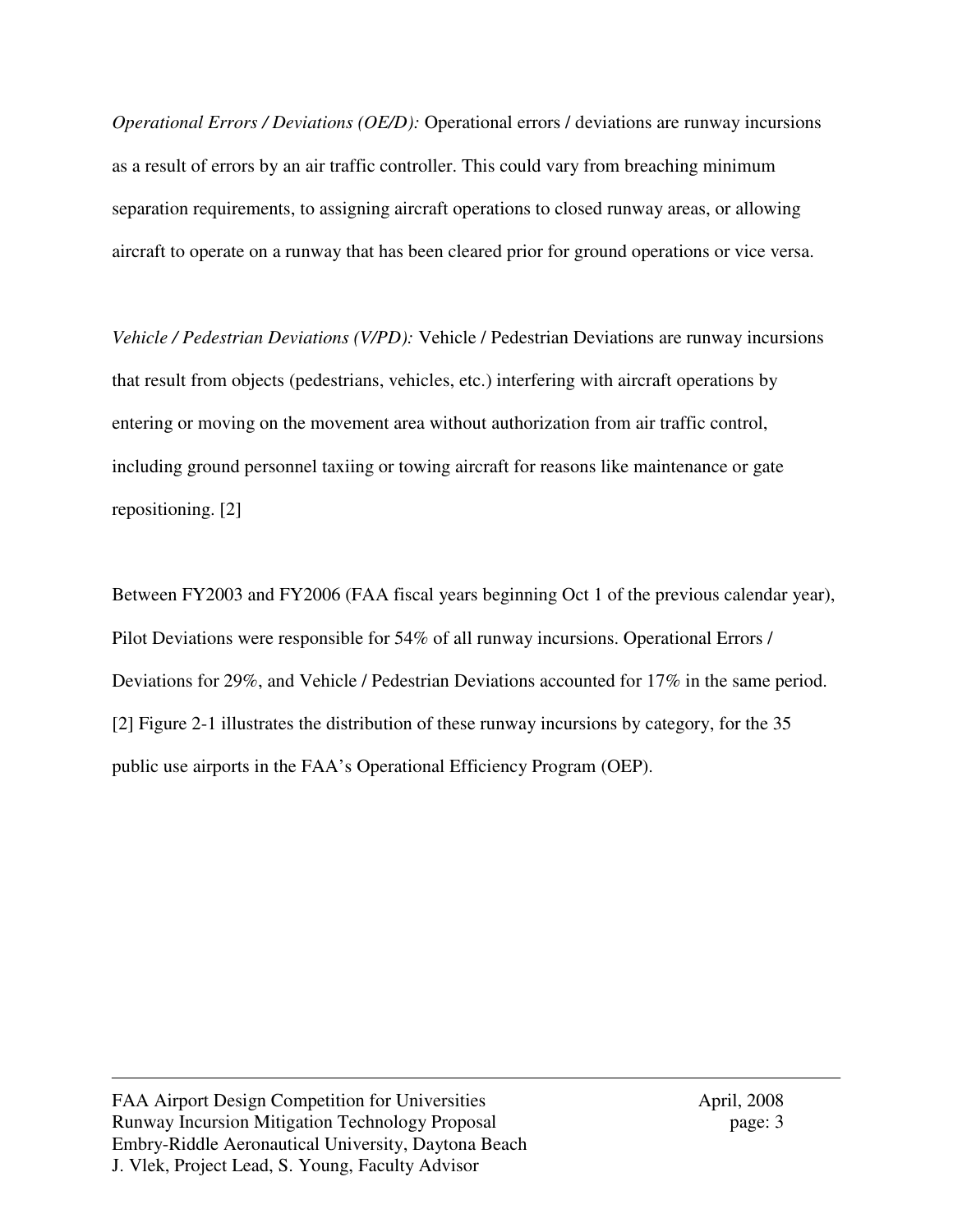

**Figure 2-1: Runway Incursions by Airport, 2003 – 2006** [2]

There are four severity categories of runway incursions, as illustrated in Figure 2-2, ranging from category D, "little or no chance of collision" to category A, "a collision occurred or extreme action required to avoid a collision was required".



### **Figure 2-2: Runway Incursion Severity Categories** [2]

FAA Airport Design Competition for Universities April, 2008 Runway Incursion Mitigation Technology Proposal page: 4 Embry-Riddle Aeronautical University, Daytona Beach J. Vlek, Project Lead, S. Young, Faculty Advisor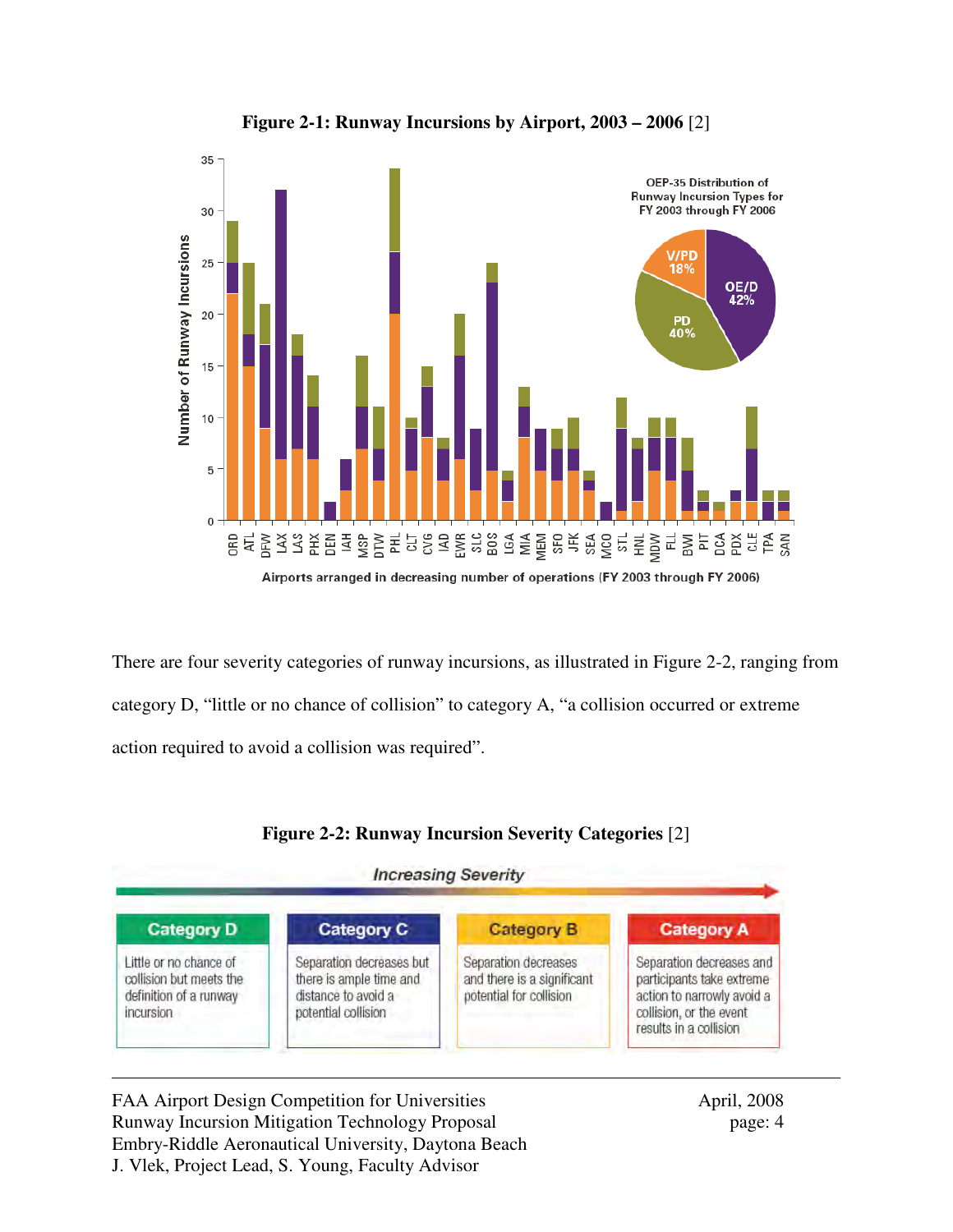According to the FAA 2007 Runway Safety Report, category A and B incursions combined accounted for 5%, category C accounted for 30%, and category D for 60% of the runway incursions during the period FY2003 up to and including FY2006.

Data on runway incursions for FY2007 and the first four months of FY2008 vs. FY2007 reveals a significant increase in runway incursion totals and a change in percentage distribution especially in Pilot Deviations (PDs), and Vehicle Pedestrian Deviations (V/PDs), as illustrated in Figure 2-3.

**Figure 2-3: FY 2007 and FY 2008 (Oct-Jan) reported Runway Incursion Data**

**FY 2008** (Oct – Jan) **FY 2007**

|      |       |        | Year    OE/D    PD    VPD    TOTAL |      | Year    OE/D    PD    VPD    TOTAL |         |                 |
|------|-------|--------|------------------------------------|------|------------------------------------|---------|-----------------|
| 2008 | ll 36 | 193 71 | 300                                | 2007 | 105                                | ∥209∥56 | $\parallel$ 370 |

This increase in incursions, particularly for FY 2008, is hypothesized to be a result of the redefinition of runway incursions to ICAO standards, particularly for V/PD's. Further research also revealed that there was an increase in class C and D runway incursions, in particular. In just four months, FY 2008 is already close to the number of runway incursions of each individual fiscal year from 2003 onward. [3]

FAA Airport Design Competition for Universities April, 2008 Runway Incursion Mitigation Technology Proposal page: 5 Embry-Riddle Aeronautical University, Daytona Beach J. Vlek, Project Lead, S. Young, Faculty Advisor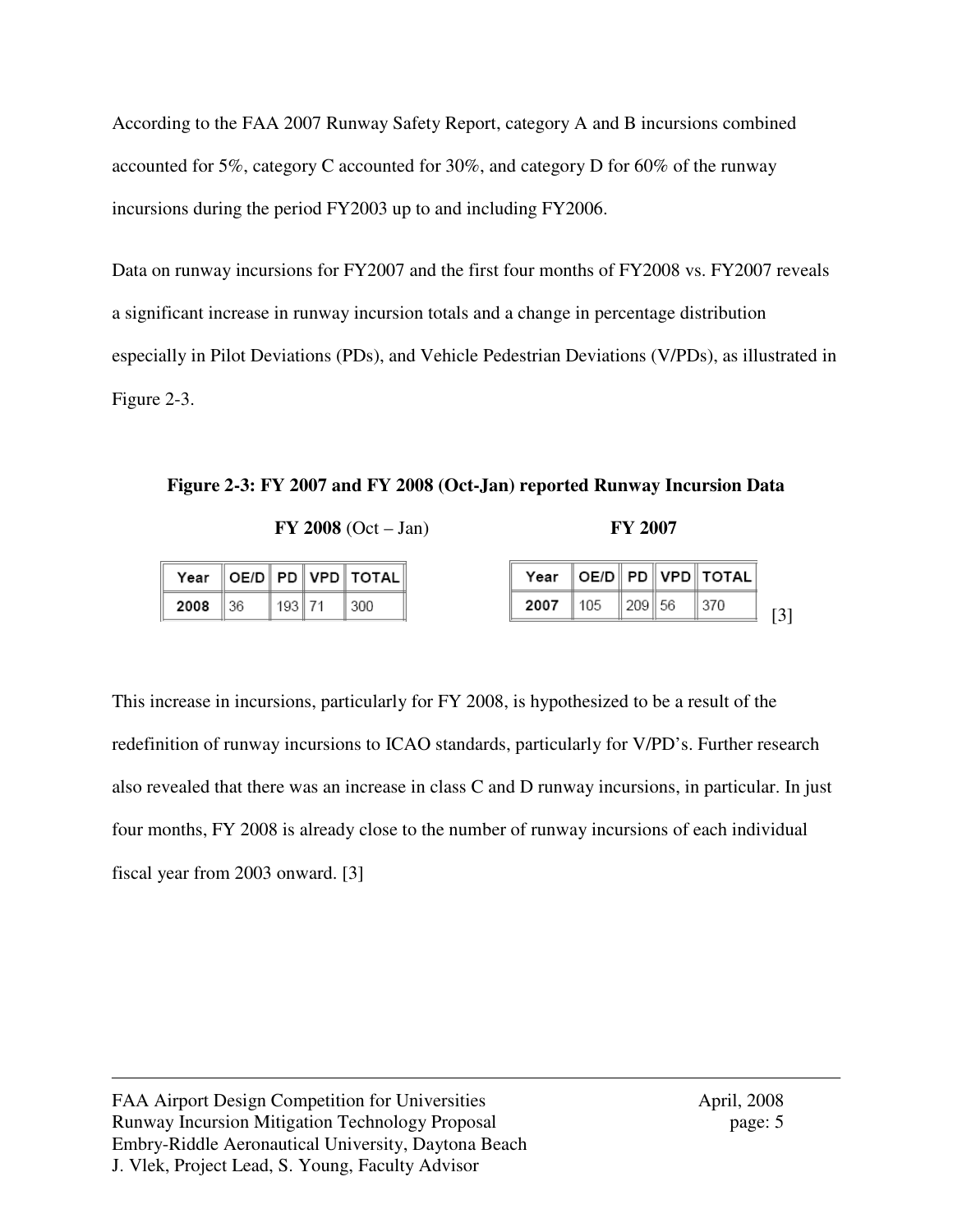### **2.2 Causes of Runway Incursions**

Runway incursions happen due to a variety of reasons and often result as a series of failures or circumstances. For example, an operational error could be avoided by a pilot clearly viewing and anticipating the situation ahead of him. Analysis of data reveal that the number of runway incursions is less at airports with lower traffic volumes, a simple airside layout, and during times of clear weather than at airports that have high traffic volumes, a complex airside layout, or during low visibility conditions. Specific causes of runway incursions include:

*Reduced situational awareness due to confusing airport layouts:* An unclear airport geometry or layout of taxiways and runways could get pilots and vehicle operators confused. Also, after airport expansion projects, the taxiway layout might be looking less logical than before.

*Reduced Situational Awareness due to visibility limitations:* Night time and adverse weather conditions, like fog, snow, or heavy rainfall decrease visibility. In addition to reduced situational awareness, low visibility situations offer less time to respond to a dangerous situation.

Reduced situational awareness not only increases the risk of an aircraft or vehicle entering a runway when unauthorized, but also reporting the vehicles location on the airfield incorrectly. Under reduced visibility conditions, air traffic control facilities may not be able to confirm the location of the vehicle, which may lead to ATC giving clearances that may result in runway incursions.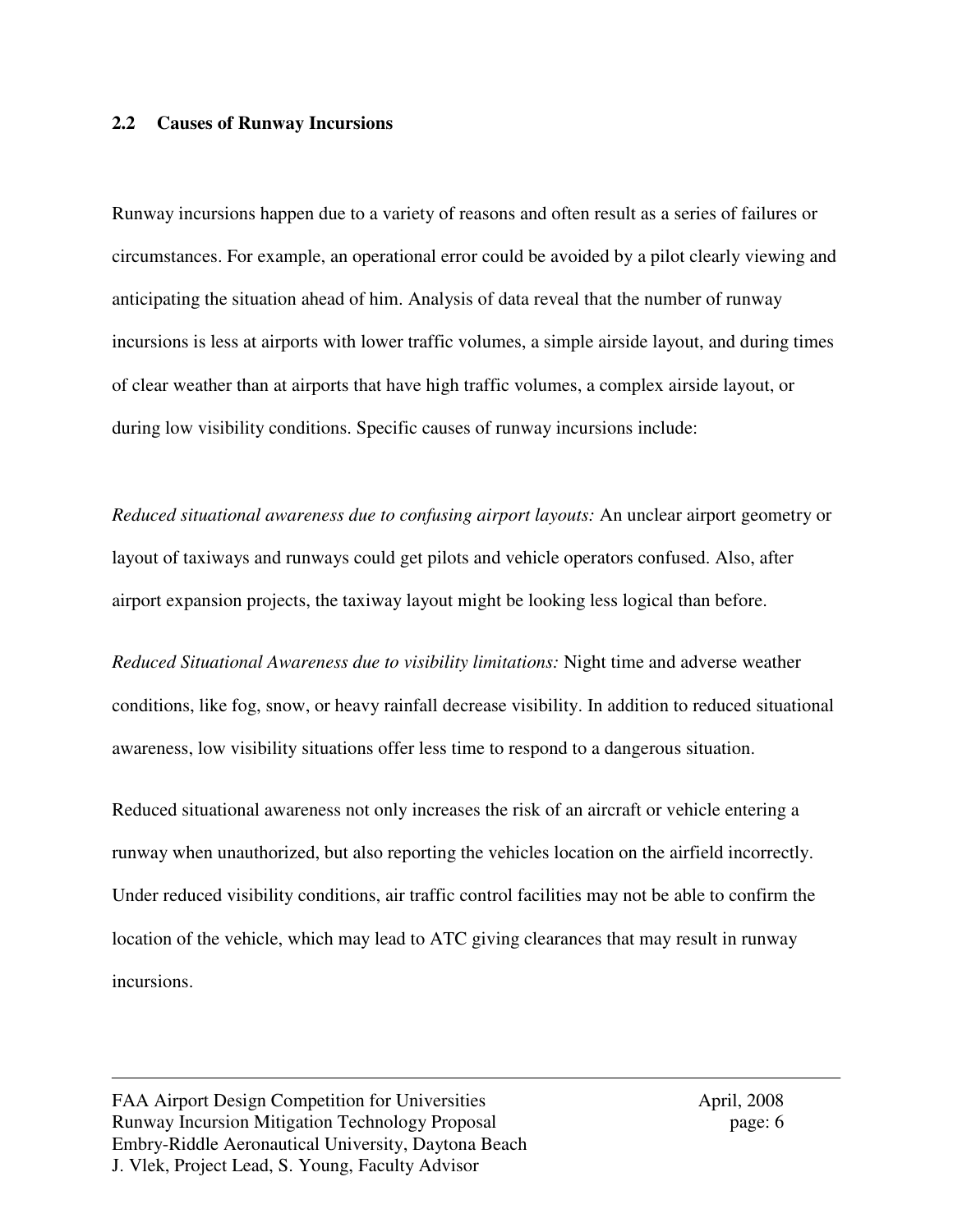*High Traffic Volume:* A high intensity of traffic leads to a higher workload for air traffic controllers. This could result in a higher experience of stress, which in turn could may lead to incursions as a result of operational error.

*Communication errors.* Examples are the use of non-standard phraseology, or differences in standard phraseology, and squelched messages. All of these three factors were involved in the Tenerife incursion, still the biggest aviation disaster in the world today with 583 fatalities. There are differences in phraseology between ICAO and FAA standards. One of these differences is the phraseology used for holding at a runway. This problem especially happens at airports with international traffic.

### **2.3 Focus of Study: V/PD Incursions**

The technology discussed within this proposal focuses on reducing Vehicle / Pedestrian Deviations. Therefore, a focused analysis of V/PD incursions is provided.

According to the FAA, a vehicle or pedestrian deviation (V/PD) includes pedestrians, vehicles, or other objects interfering with aircraft operations by entering or moving on the movement area without authorization from air traffic control. It is important to note that this runway incursion type includes mechanics taxiing aircraft for maintenance or gate re-positioning. Sometimes the pedestrian or vehicle conflicts with an aircraft landing or taking off which could result in a runway incursion. Even if the vehicle or pedestrian does not enter a runway, the deviation can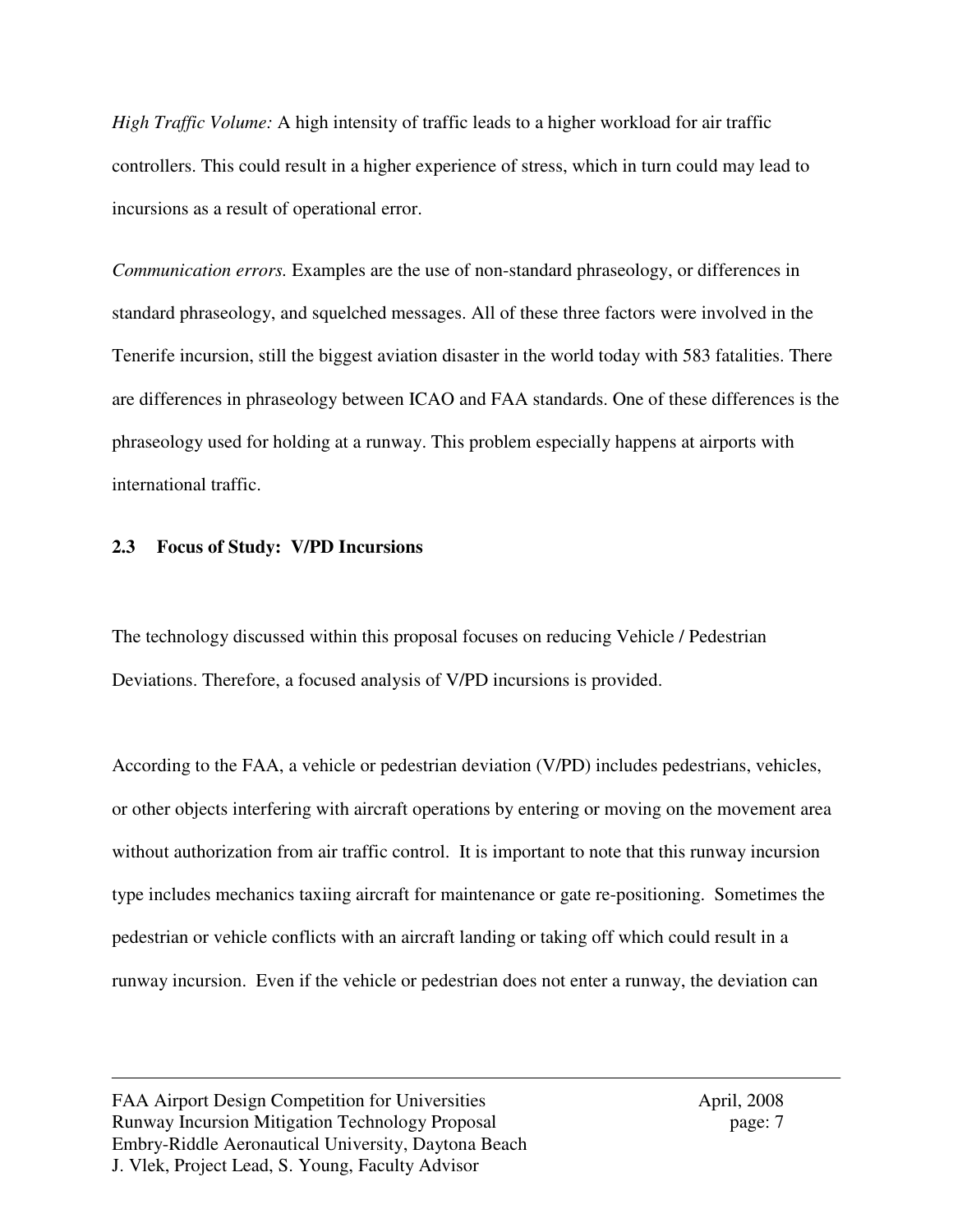divert the controller's attention from aircraft and other vehicles, which could result in an incident or accident. [2]

Based on empirical FAA runway incursion data for the Chicago O'Hare, Atlanta Hartsfield-Jackson, and Philadelphia International Airports, the three airports in the United States with the most V/PD's, approximately 90% of all V/PDs are vehicle deviations, while under 10% are caused by pedestrians. At these airports, V/PDs in total, in fact, accounted for between 60 and 75% of all runway incursions on these complex and busy airfields. Many of these deviations were found to be a result of "lost situational awareness". Empirical research conducted at the Daytona Beach International Airport, which has only one reported V/PD, also found that in many instances, loss of situational awareness, even at less complex or busy airfields, may occur, either due to reduced visibility, driver distraction, or merely from routine lack of focused concentration.

The FAA's "Runway Safety Blueprint 2002-2004", issued in July 2002, "define(s) and prioritize(s) many of the coordinated efforts between the FAA and the aviation community to reduce runway incursions". The document states that "Improved awareness efforts and compliance are required to reduce runway incursions. A frequent reason runway incursions occur is loss of situational awareness." [4]

In August 2007, the FAA issued a Call to Action to all airport operators and vehicle operators to accept more responsibility for vehicle and pedestrian movements. As a result of the recent Call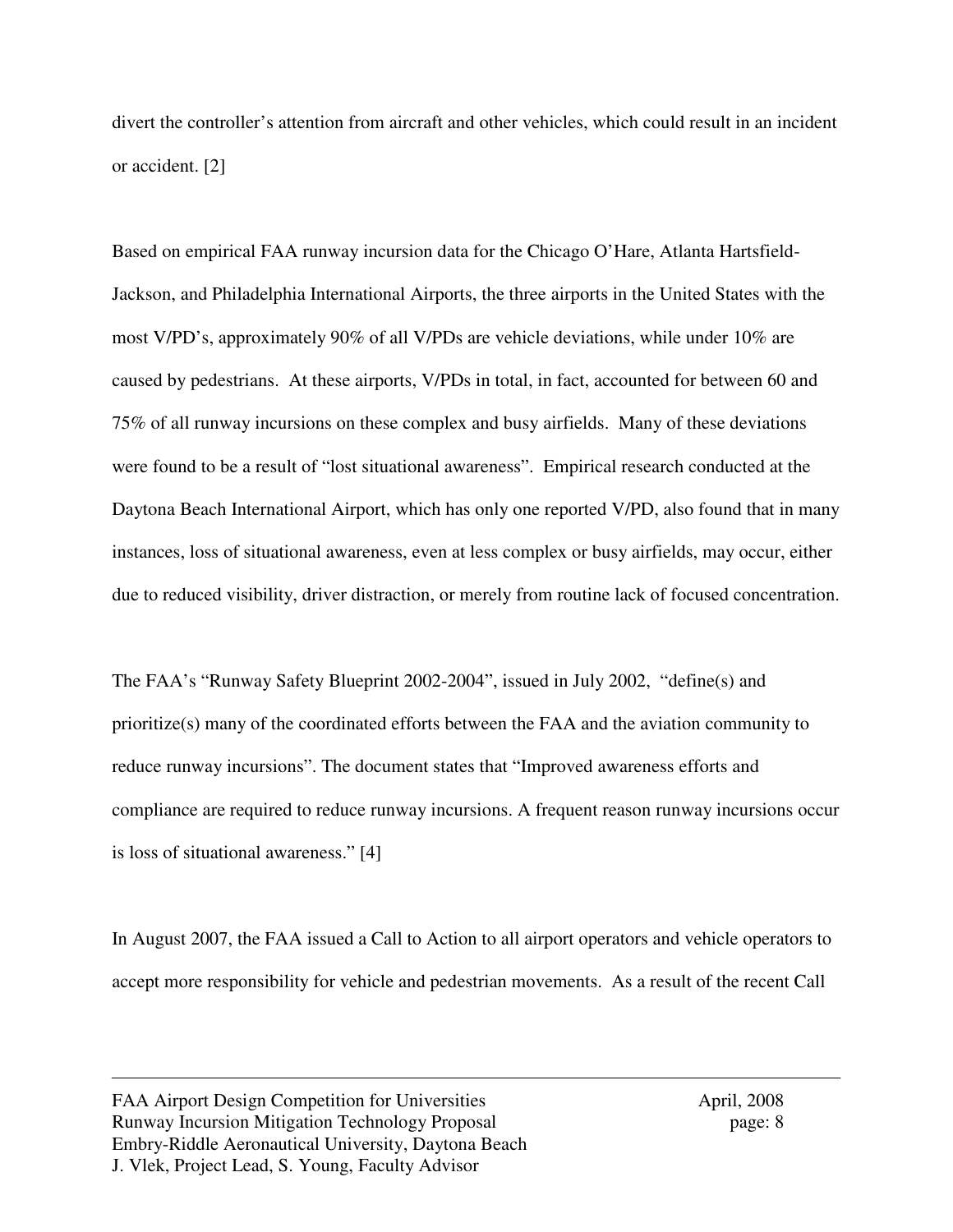to Action, the FAA has made the following four recommendations in order to help mitigate V/PD related runway incursions:

- 1. All airports with more than 1.5 million annual enplanements to voluntarily accelerate the enhancement of new markings (Enhanced Taxiway Centerline Markings) that were originally required by the FAA by June 30, 2008.
- 2. All airports certificated under Part 139 (with fewer than 1.5 million annual enplanements) develop plans to voluntarily upgrade existing markings (install Enhanced Taxiway Centerline Markings), even though it is not required.
- 3. All other certificated airports to voluntarily develop plans to require annual recurrent training to all individuals with access to the movement area.
- 4. Air carriers to establish mandatory recurrent training for non-pilot employees who operate aircraft or vehicles on the airfield.

In the event of a V/PD the following actions are to take place: [5]

- 1. The ATCT completes FAA Form 8020-24, *Preliminary V/PD Deviation Report*.
- 2. FAA Airports Division issues a Letter of Investigation to the airport operator.
- 3. The airport operator investigates the incident, initiates corrective actions as appropriate, and sends a report to the FAA Airports Division.
- 4. The FAA Airports Division also investigates the incident, reviews the airport's ground vehicle program and incident report on the V/PD.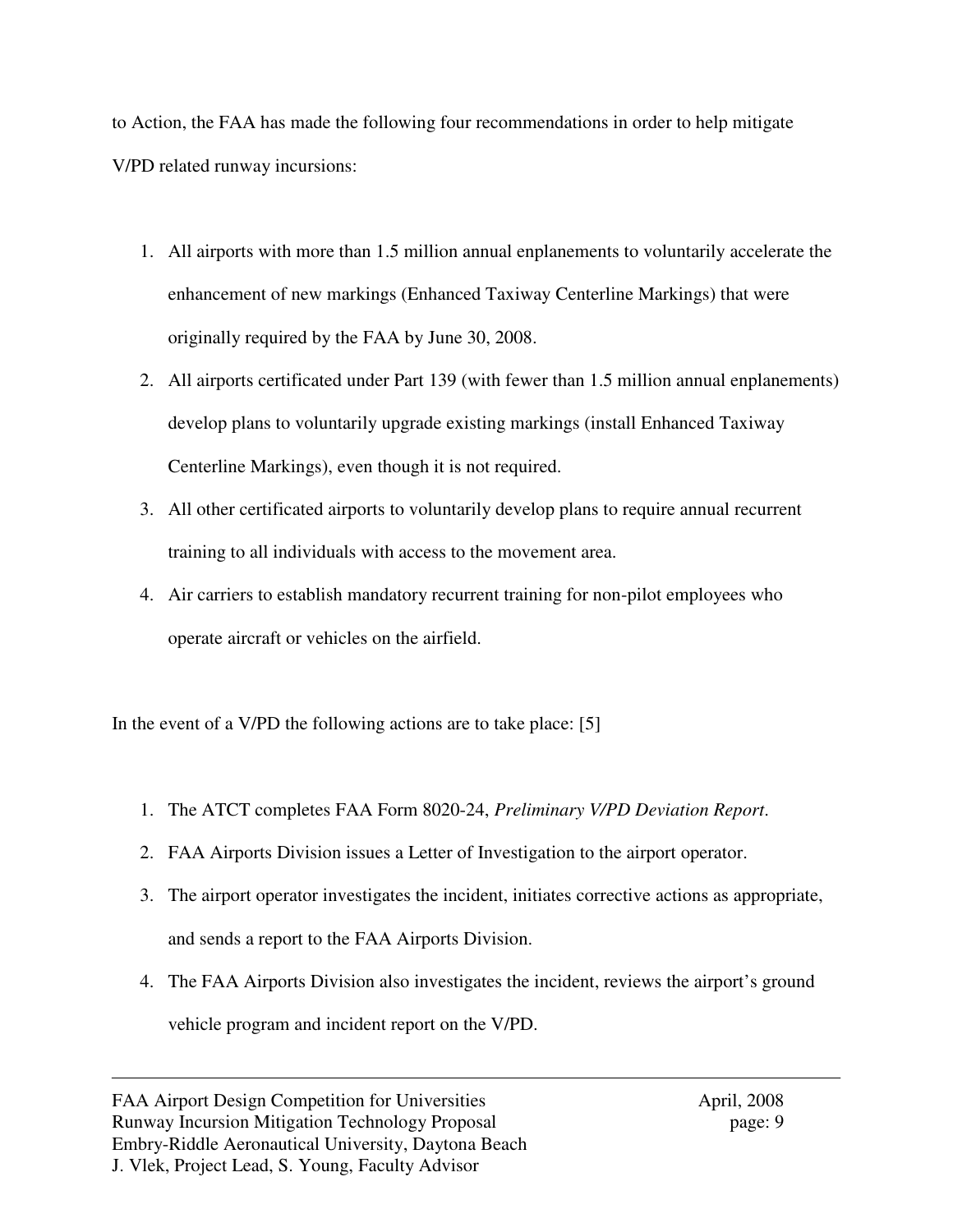- 5. The Airport Certification Inspector determines appropriate action and issues a closeout letter, Warning Letter, Letter of Correction, or initiates civil penalty action as a result of the FAA's investigation.
- 6. The Airport Certification Inspector completes FAA Form 8020-25, *Investigation of V/PD Report*.

# **2.4 Current Measures to Prevent Runway Incursions**

Numerous measures have been introduced to mitigate or prevent runway incursions. Among them are new technologies, including facility-based controller notification equipment, groundbased flight crew notification equipment, on-board flight crew notification systems, and infrastructural measures.

Various technologies that are considered "Facility-Based Controller Notification Equipment" include:

*Airport Surface Detection Equipment-Model 3 (ASDE-3)*: ASDE-3 "provides radar surveillance of aircraft and airport service vehicles at high activity airports to aid in the orderly movement of aircraft and ground vehicles on the airport surface, especially during low or no visibility conditions". [2]

*Airport Movement Area Safety System (AMASS)*: AMASS prompts tower controllers with a series of lights and sounds to respond to situations on the airfield that will potentially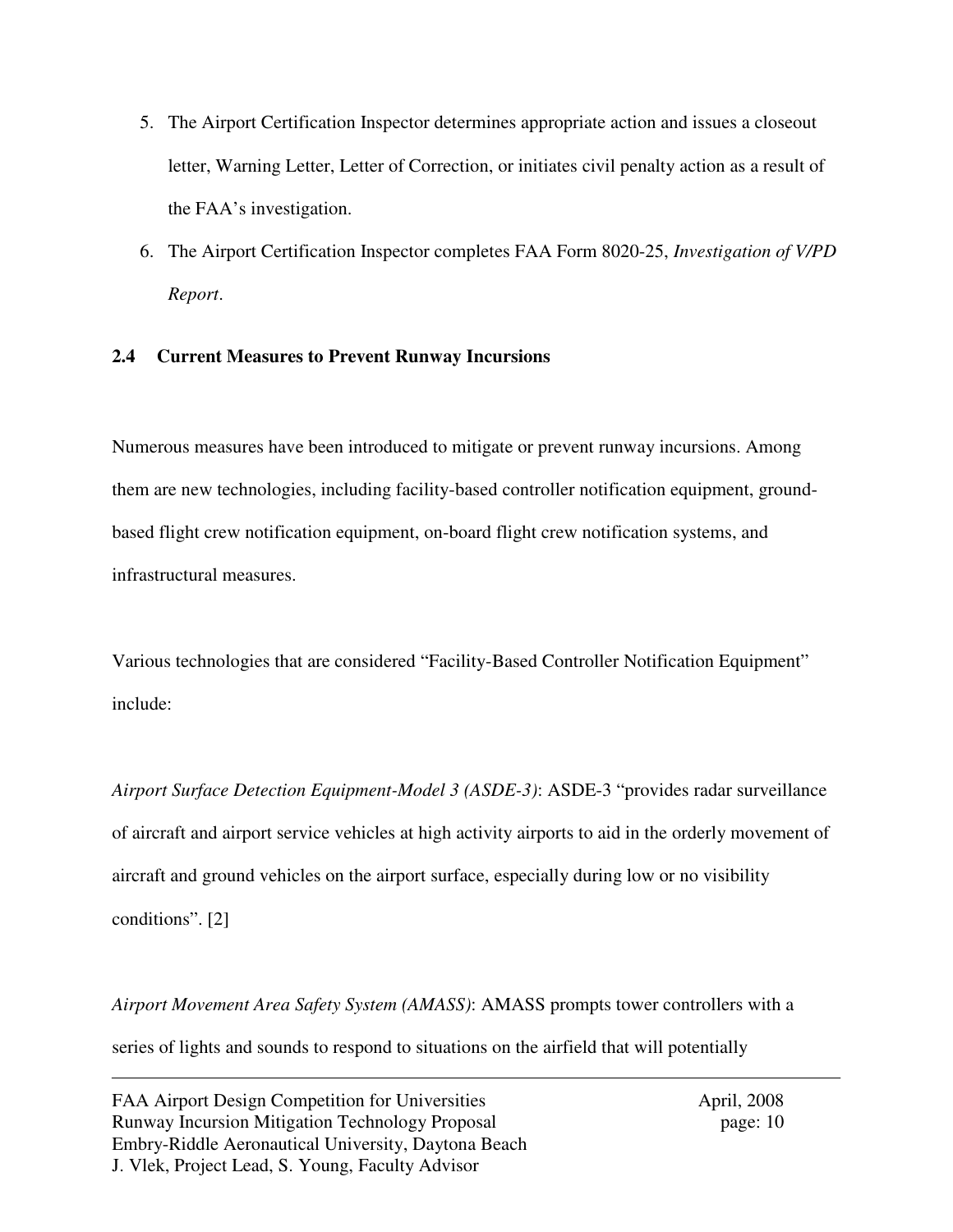compromise safety. AMASS is an add-on enhancement to the host ASDE-3 radar that provides automated alerts and warnings to potential runway incursions and other hazards. AMASS extends the capability of the ASDE-3 and enhances surface movement safety. It is currently operational at 33 airports.

*Airport Surface Detection Equipment, Model X (ASDE-X)*" ASDE-X "provides high resolution, short-range, clutter free surveillance information about aircraft and vehicles, both moving and fixed, located on or near the surface of the airport movement area under all weather and visibility conditions". [2] ASDE-X enables air traffic controllers to detect potential runway conflicts by providing detailed coverage of movement on runways and taxiways. ASDE-X obtains identification information from aircraft transponders.

ASDE-X is a more sophisticated surface detection technology than ASDE-3, with AMASS. While AMASS is radar-based, meaning signals could be less accurate in rain and fog, ASDE-X integrates data from a variety of sources, which includes radar and aircraft transponders, to give controllers a more reliable view of airport operations. ASDE-X capabilities will be added to many of the sites that already have AMASS, as well as to other busy airports.

Ground-Based Flight Crew Notification Equipment technologies include:

*Final Approach Runway Occupancy Signal (FAROS)*: FAROS alerts pilots for potential runway incursions. FAROS, currently being tested by the FAA at Long Beach Airport, is a "fully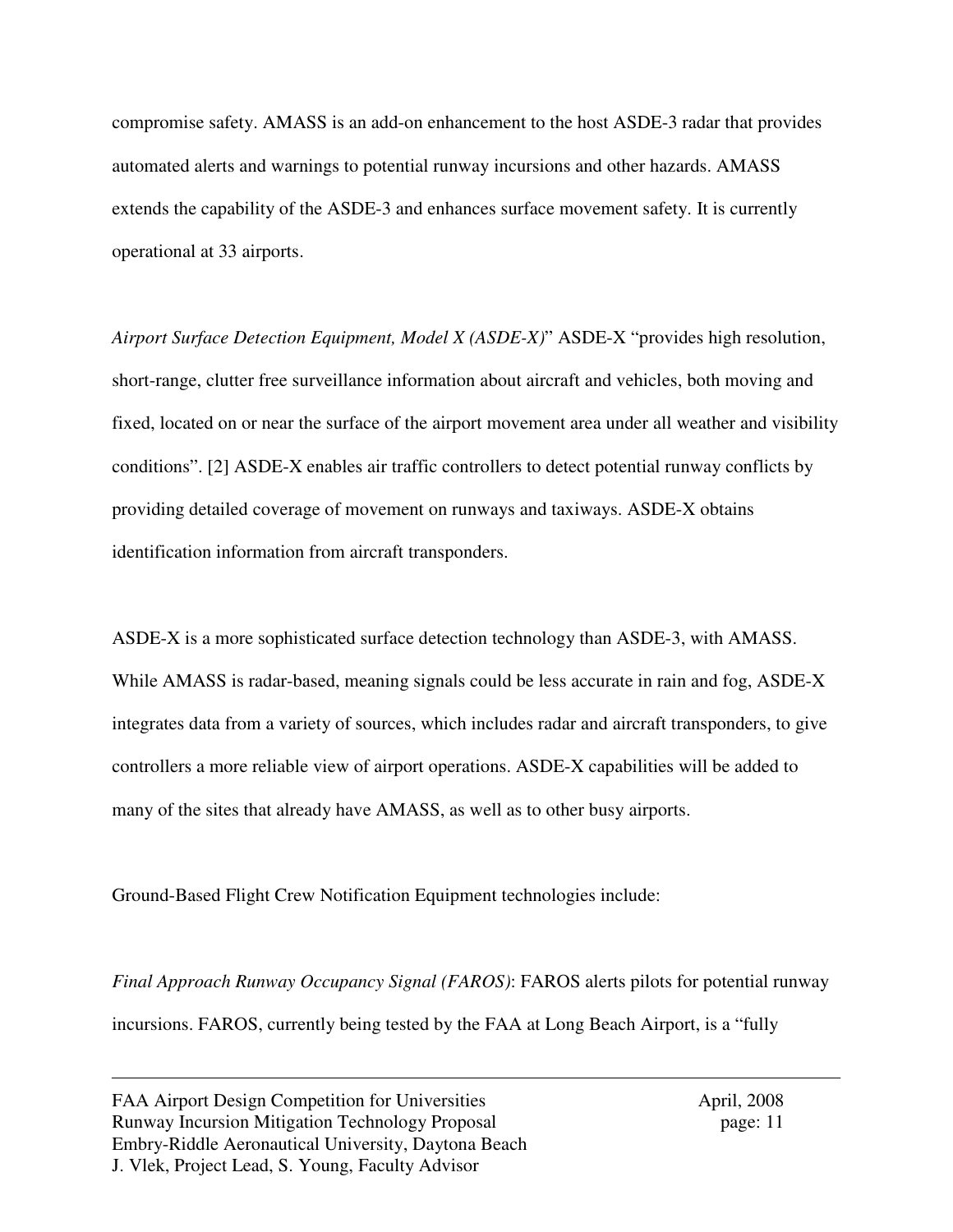automated system using inductive loop sensors embedded in the runway and taxiway surfaces to detect aircraft and vehicles entering and exiting the monitored zones". [2] When the runway is occupied by a potentially hazardous target, the system flashes the Precision Approach Path Indicator (PAPI) lights as a visual indicator to pilots on approach without controller input**.**

*Runway Status Lights (RWSL)*: RWSL alert pilots for potential runway incursions. RWSL is a supplement to existing pilot procedures, training and visual monitoring. The lights operate automatically and are controlled via processing of surface surveillance information without the need for controller input. RWSL has two components, namely Runway Entrance Lights (RELs) and Takeoff-Hold Lights (THLs).

Surface and terminal surveillance systems, such as ASDE-X and AMASS, detect the presence and motion of aircraft and vehicles on or near the runways; the Runway Status Light safety logic then assesses any possible conflicts with other surface traffic. Red in-pavement runway entrance lights are illuminated if the runway is unsafe for entry or crossing, and red in-pavement takeoff hold lights are illuminated if the runway is unsafe for departure. THLs have been installed and have been under evaluation at DFW since January, 2006. [2]

*Runway Incursion Prevention System (RIPS)*:RIPS integrates several advanced technologies into a surface communication, navigation and surveillance system for flight crews and air traffic controllers. RIPS came out through NASA's Langley Research Center and the FAA. "RIPS combines a head-down cockpit display of an electronic moving map of airport runways and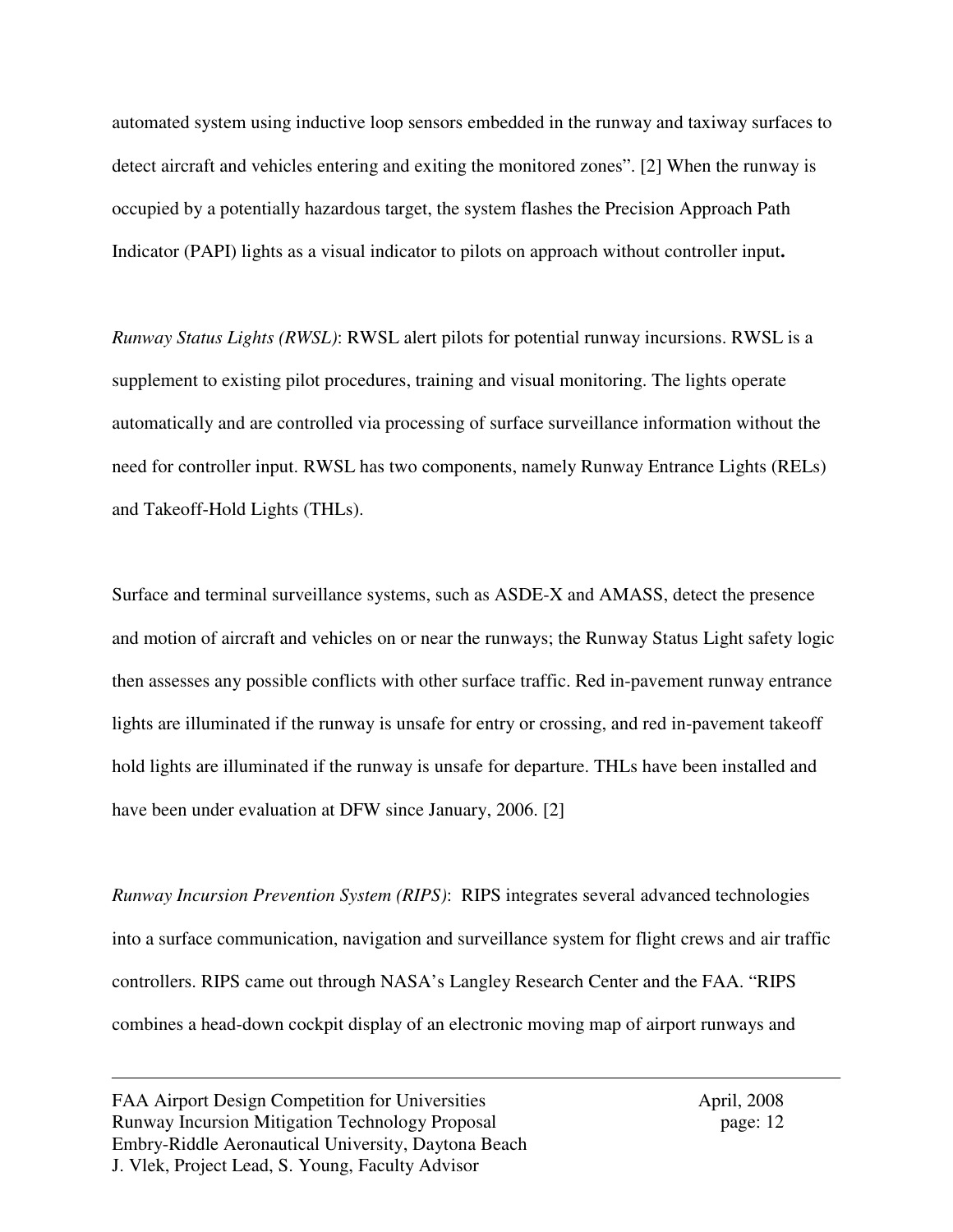taxiways with a head-up display that gives pilots real-time guidance." [6]. The system shows and sounds an alert if another plane or vehicle is about to encroach onto the runway. "RIPS also uses specially developed computer software, GPS signals and ground technologies developed by the FAA's Runway Incursion Reduction Program" (Runway Incursion). Components of the systems include technologies that will provide flight crews with vital airborne and ground information, including terrain, ground obstacles, air traffic, landing and approach patterns and detailed airport surface maps.

"Research during both simulation and flight tests for commercial and business aircraft operations has demonstrated that these technologies can significantly increase situational awareness and reduce the occurrence of runway incursions." [7] However, the experiment, at Dallas / Fort Worth (DFW), showed large individual differences between pilots and their awareness. On the other hand, researchers did come to the conclusion that aural and graphical alerting systems prevented pilots from maneuvering into runway incursion situation, since the incursion aircraft received an alert before taxiing onto the active runway. [6, 7]

*Autonomous Runway Incursion Prevention System (ARIPS):* On September 7, 2006, Norris Electro Optical Systems Corporation conducted a successful demonstration of the Autonomous Runway Incursion Prevention System (ARIPS), at the T. F. Green Airport, Providence, Rhode Island. ARIPS was specifically designed to detect and prevent airport runway collisions or incursions by providing instantaneous and direct warnings to flight crews. ARIPS employs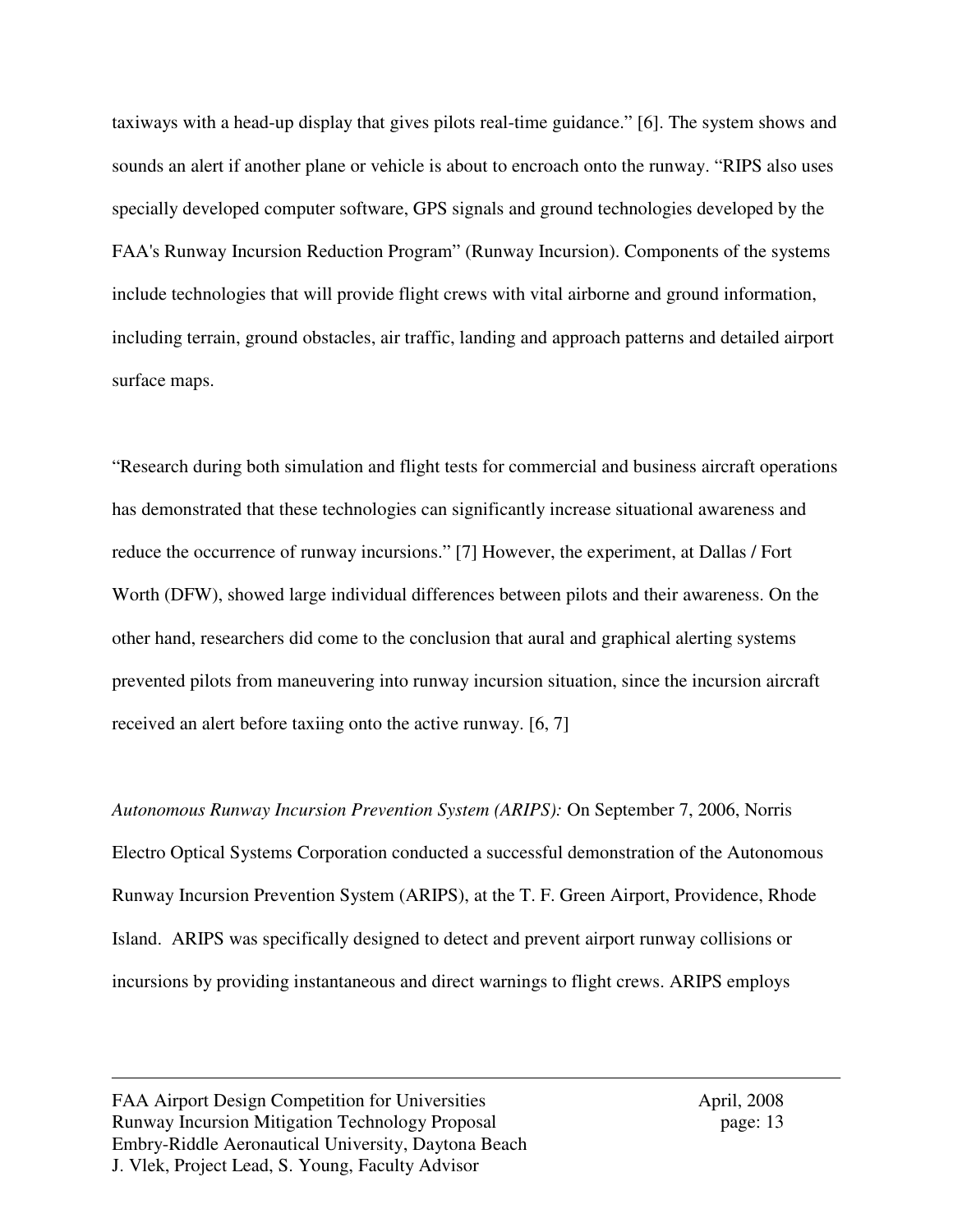ultraviolet light that is not affected by fog, rain or other weather conditions detrimental to safe airport operations.

*Automatic Dependent Surveillance-Broadcast (ADS-B):* ADS-B is a system that is based on a satellite Global Position System (GPS). It is intended to keep safer and shorter distances between aircraft in flight and on runways. The system uses transponders in aircraft to determine exact aircraft position, heading, air speed, its flight number and whether the aircraft is turning, climbing, or descending. The signal contains information that is updated, via satellite, every second, which provides much more accuracy for pilots in the air and on the ground as well as for controllers and airport operating personnel. ADS-B uses ground stations that have a sending radius of 150 to 200 miles. "ADS-B ground stations add radar-based targets for non-ADS-Bequipped aircraft to the mix and send all of the information back up to the equipped aircraft – this function is called Traffic Information Service-Broadcast (TIS-B)". [8] It also gathers National Weather Service and flight information, and sending them back up in a graphical format – this function is called Flight Information Service-Broadcast (FIS-B). ADS-B is not only a system for the sky, it will also reduce the risk of runway incursions through a mapping system that will provide precise location of aircraft on the airfield, that will give pilots and air traffic controllers better chances to organize airfield traffic even in bad weather conditions. [8]

United Parcel Service (UPS) and other U.S. cargo carriers conducted ADS-B operational test first in 1999, installing the system in four of their aircraft each, to collect and evaluate the data. Operational service showed some weak links in the system but Human Factor experts from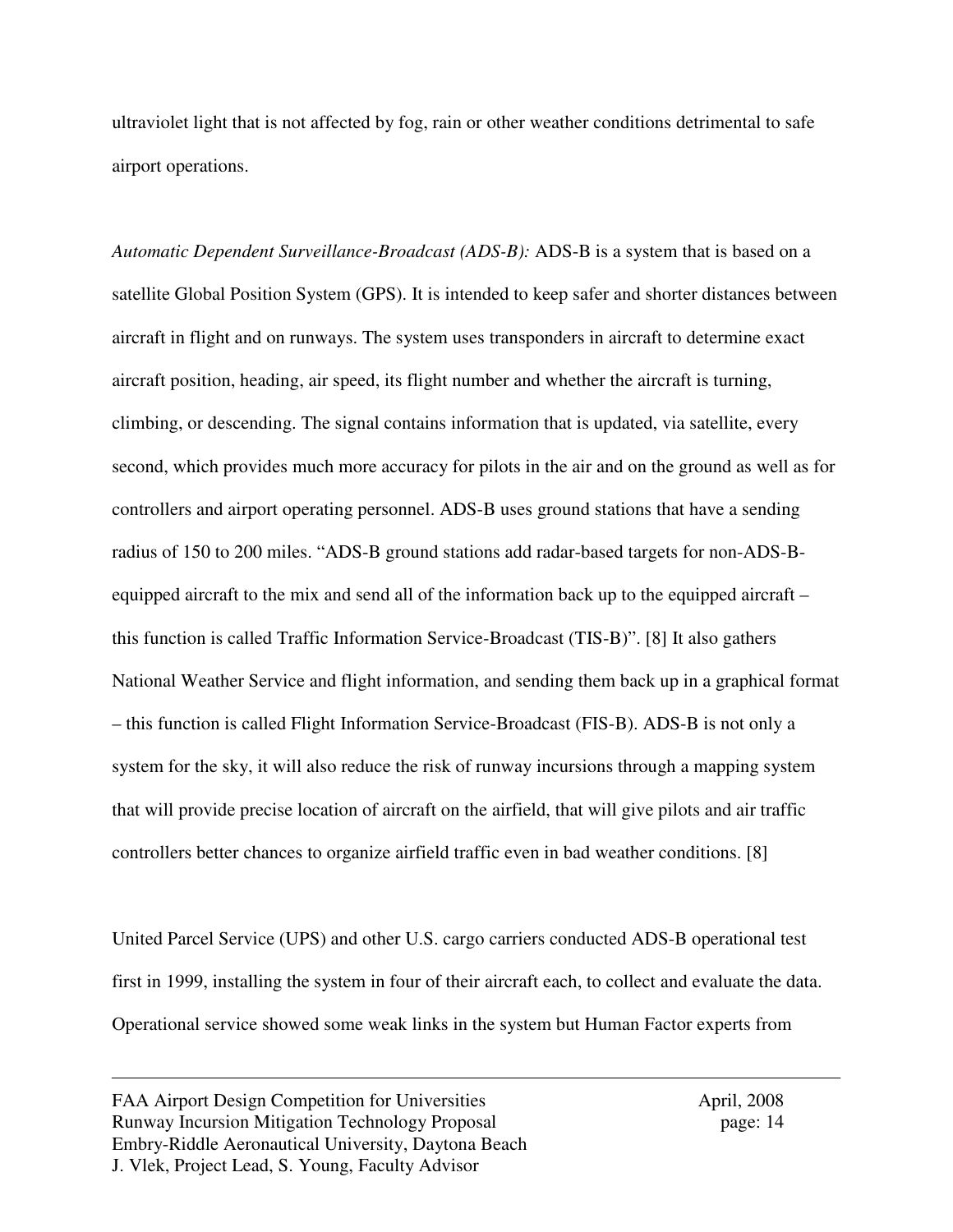NASA evaluated the system during the trails and suggested several changes to the system to make it more effective. As of today, UPS has already committed to installing the system in its entire fleet. [9] On May 31, 2007, the FAA Capstone Program came to a major success when ADS-B technology got approved for air traffic separation in Alaska airspace, and it will soon be further developed for its deployment on a national basis. [10]

The FAA and the aviation industry are working very hard to make ADS-B succeed. RTCA (a scientific advisory group that assists the FAA on technical issues) and ICAO are responsible for the systems standards and procedures. Manufacturers of avionics for equipment needed to support the new technology are Garmin AT and Chelton Flight Systems. Ground Infrastructure technology will be developed by companies like Sensis Corporation, Thales, ERA, and CNS Systems. [11] The Program by the FAA for the implementation of ADS-B on the east coast of the United States is called "Safe Flight 21". The program is based on the same systems and principles as the approved Capstone Program in Alaska. [12]

Embry-Riddle Aeronautical University currently implements ADS-B in its fleet of training aircraft. As part of this study, empirical analysis was performed to fully understand the benefits of this technology.

*Runway Awareness and Advisory System (RAAS):* Developed by Honeywell, RAAS is "designed to provide additional information on the aircraft position relative to runways during surface operations and on final approach … by delivering aural advisories". The advisories catalog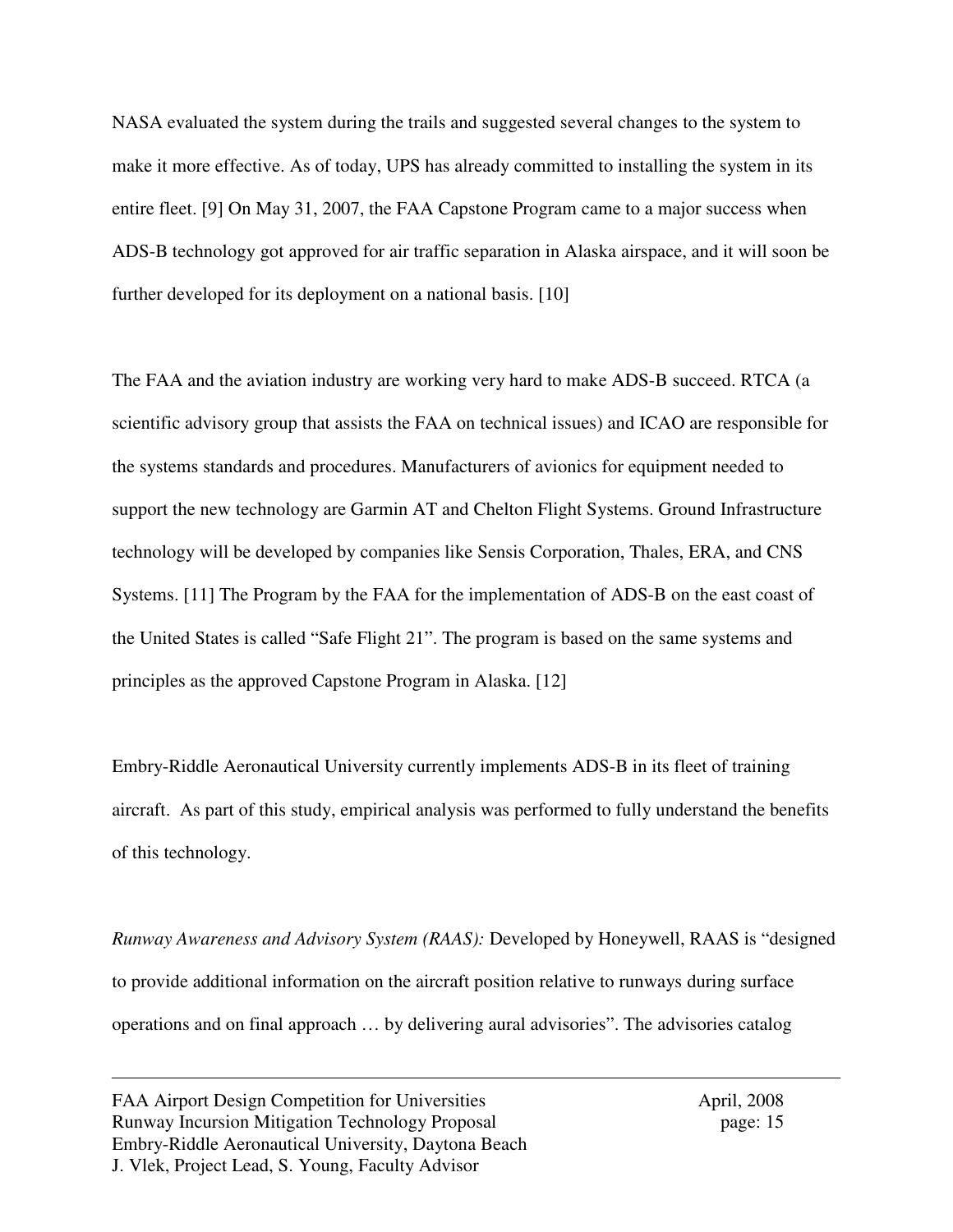includes "10 advisories that are generated on the basis of aircraft inputs to an Enhanced Ground Proximity Warning System (EGPWS), such as GPS position, heading and ground speed, in conjunction with a runway database." [13] The advisories of the system include 5 routine advisories when an aircraft is approaching a runway in the air, on the ground, or on the runway itself. RAAS is using the database inputs to generate the applicable advisory. Another five advisories of RAAS are non-routine advisories that try to draw the pilot's attention in dangerous situations in the air and on the ground. For RAAS usage, an aircraft need to posses an EGPWS in the version Mk V or Mk VII which has a source of GPS data and terrain database. [13]

*Surface Area Movement Manager (SAMM):* A system similar to RAAS is SAMM, developed by the Aviation Communication Surveillance Systems (ACSS) and United Parcel Service (UPS). SAMM is part of the ADS-B's SafeRoute application suite, "it provides an airport surface map and tracks the movement of the crew's own aircraft plus other ground and airborne traffic in the terminal area." [13]

Infrastructure Measures include:

*Runway Lead-On Lights*: Enhanced taxiway lighting, has been implemented at intersections of taxiways to runways. While normal taxiway centerline lights are green, when approaching a runway the lights are alternated green and yellow, to enhance awareness of a runway intersection in the immediate vicinity.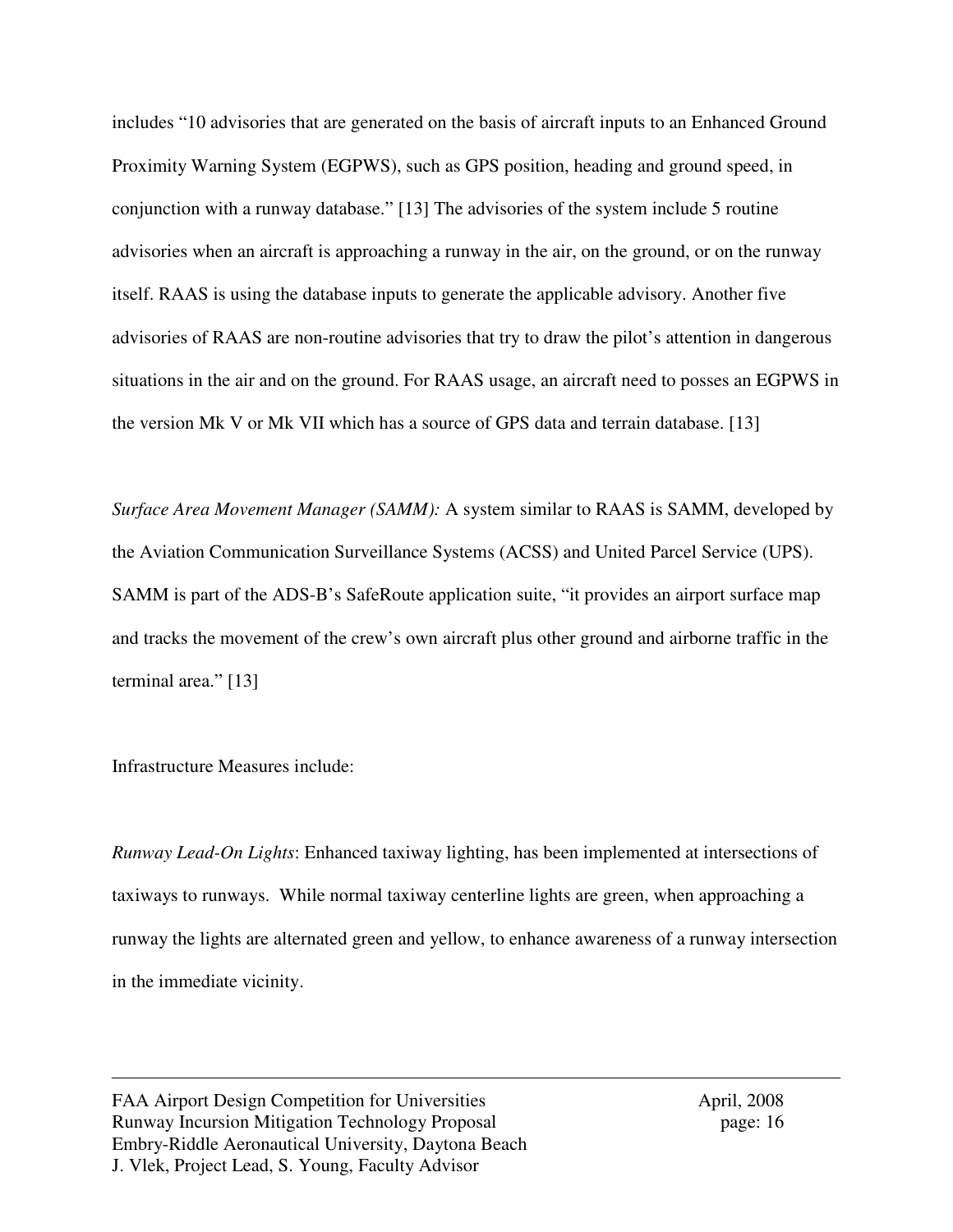*Perimeter Taxiways* : Perimeter taxiways eliminate the need for crossing runways. A downside is that some perimeter taxiways result in excessive taxiing times, as is the case at Amsterdam Airport Schiphol (AMS). Hartsfield-Jackson Atlanta International Airport was the first airport in the country to build a perimeter taxiway in 2007. Construction has begun on perimeter taxiways for the southeast section of Dallas-Fort Worth International Airport.

*Modified runway geometries;* The geometry along runway 7R-25L at Los Angeles International Airport (LAX) is such that its high-speed exit taxiways directly lead to parallel runway 7L-25R. Currently, LAX is addressing this by adjusting its airside geometry. There are plans to construct a parallel taxiway in between parallel runways, so that rapid exit taxiways and exit taxiways do not lead directly onto another active runway.

*Retro-Reflective Marking*: The use of retro-reflective marking at holding bars, standard at a lot of airports, could provide more clarity to the users of the airport.

*Enhanced Surface Markings* : AC 150/5340-1J [14] incorporates guidance on the use of the enhanced taxiway centerline markings and the surface holding position signs. Previously, taxiway centerlines were marked with a solid yellow line. These modifications include dashed yellow lines on either side of the solid line in or near the area of a runway.

Finally, training of airport ground vehicle drivers will teach the drivers where they can go without ATC clearance, and that they know the procedures if they do need clearance. To aid in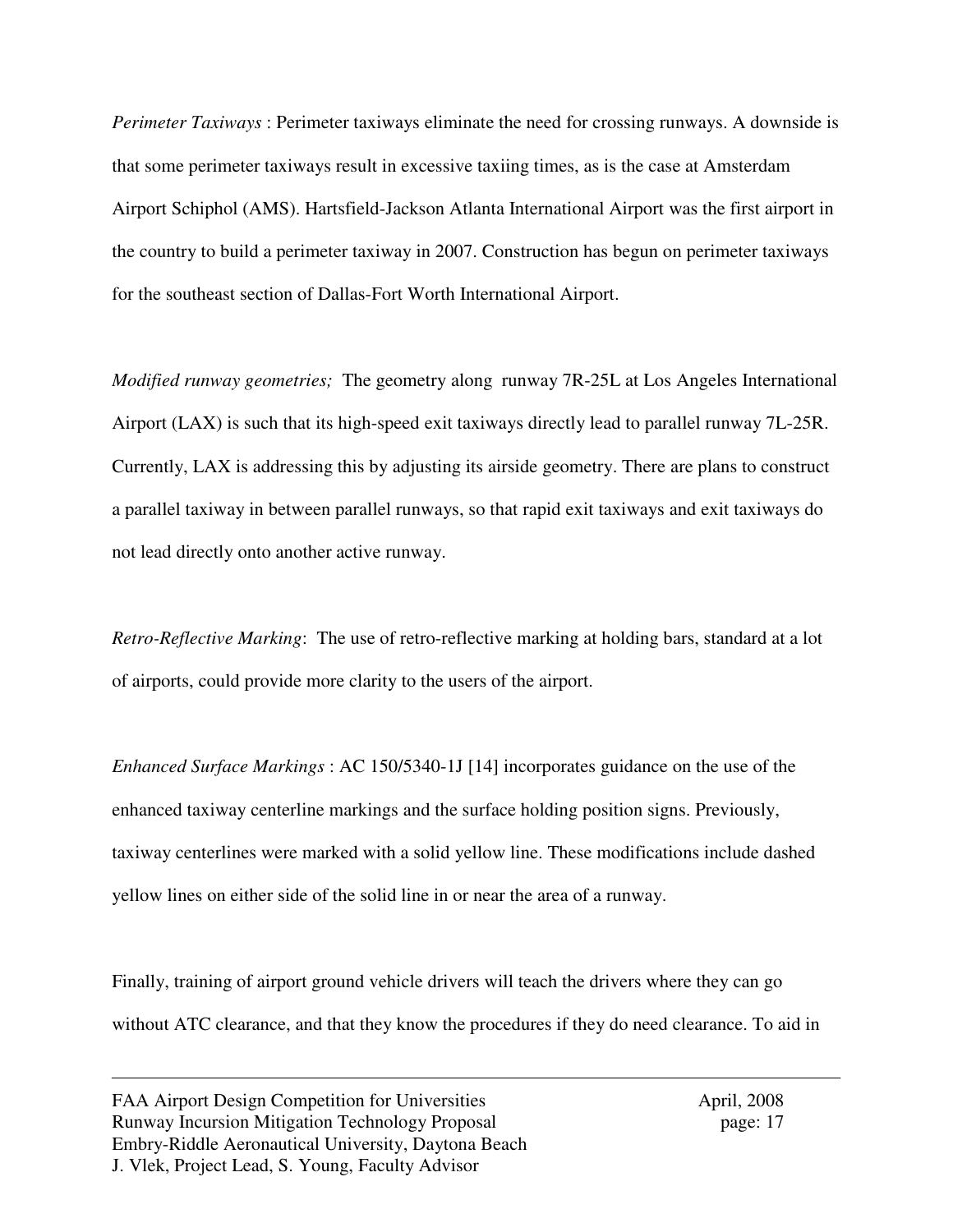airfield driver training, the FAA has published an airport ground vehicle operations (AGVO) guide that "provide(s) a general overview of safe procedures for driving on an airport". [15]

### **2.5 Future Technologies**

### *Embry-Riddle Aeronautical University's "Integrated Airport" Research*

Embry-Riddle Aeronautical University, in partnership with the Lockheed-Martin Corporation, has begun to perform research on future technologies to improve efficiency and effectiveness at airports across the globe, as part of its "Integrated Airport" research program. The objective is to connect all aspects of the airport so that the correct information is being transmitted to the right individuals at the right time, allowing them to make smart and knowledgeable decisions in different situations. The benefits of this system would be astonishing with the most important being the protection against runway incursions.

Some technologies are being considered include:

- 1. Airport Wide Information Management (AWIN): AWIN provides the ability to exchange information and connection with the FAA SWIM network.
- 2. System Wide Information Management (SWIM): SWIM is a technology that the FAA is in the process of developing to help with the sharing of FAA information such as temporary flight restrictions (TFRs), NOTAMS and the conditions of navigational aids.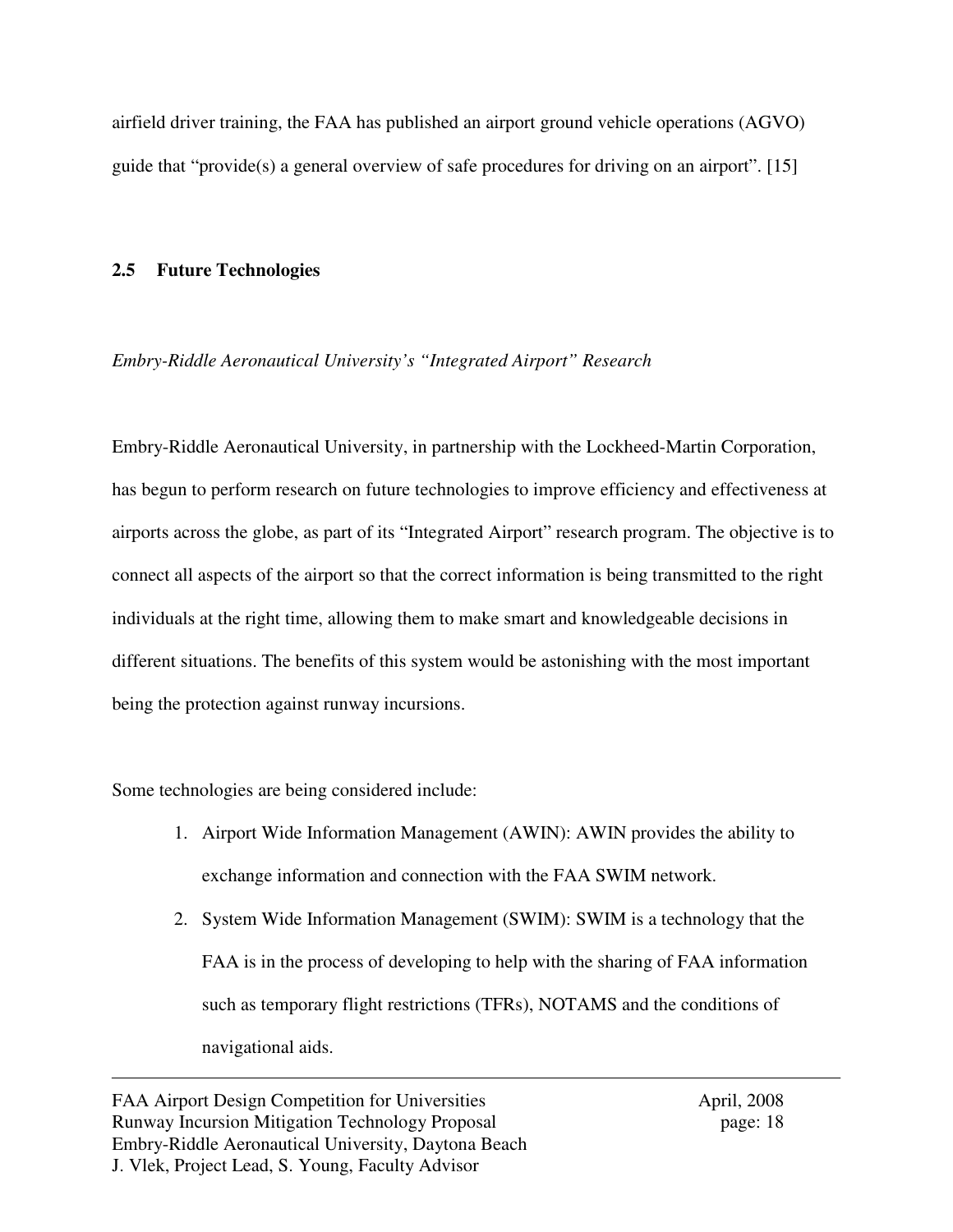- 3. Automated Dependent Surveillance Broadcast (ADS-B)
- 4. Cameras that view aircraft departing and arriving
- 5. Virtual Camera System that displays all airport activity
- 6. Advanced Light Detection and Ranging (LIDAR). LIDAR identifies the hazards for aircraft, such as wind hazards and wake vortices.

### **2.6 Limitations of Current Technologies**

Nearly all of the current systems look at warning only pilots about potential dangers. Since the majority of total runway incursions are due to pilot error or other reasons dealing with the pilots, there is justification for targeting pilot deviations. However, there are few systems that account for the approximately 17% of runway incursions that involve ground vehicles. Although enhanced markings are useful in helping to prevent incursions, they are only useful when they can be seen. During low visibility conditions the ground vehicles and taxiing aircraft may not see the markings or may proceed to get on the incorrect taxiway. These errors are easily preventable but still remain a potential reason for incursions to take place.

Most recently, The FAA and industry representatives announced a five-point, short-term Runway Safety Plan to quickly implement and improve runway safety at airports in the United States. [16] The reason for the Runway Safety Plan is the acknowledgement of "recent close calls" at some of the busiest airports in the country that required immediate action. The Runway Safety Plan concluded solutions in four main areas: cockpit procedure, airport signage and markings, air traffic procedures, and technology. The FAA and the aviation community gave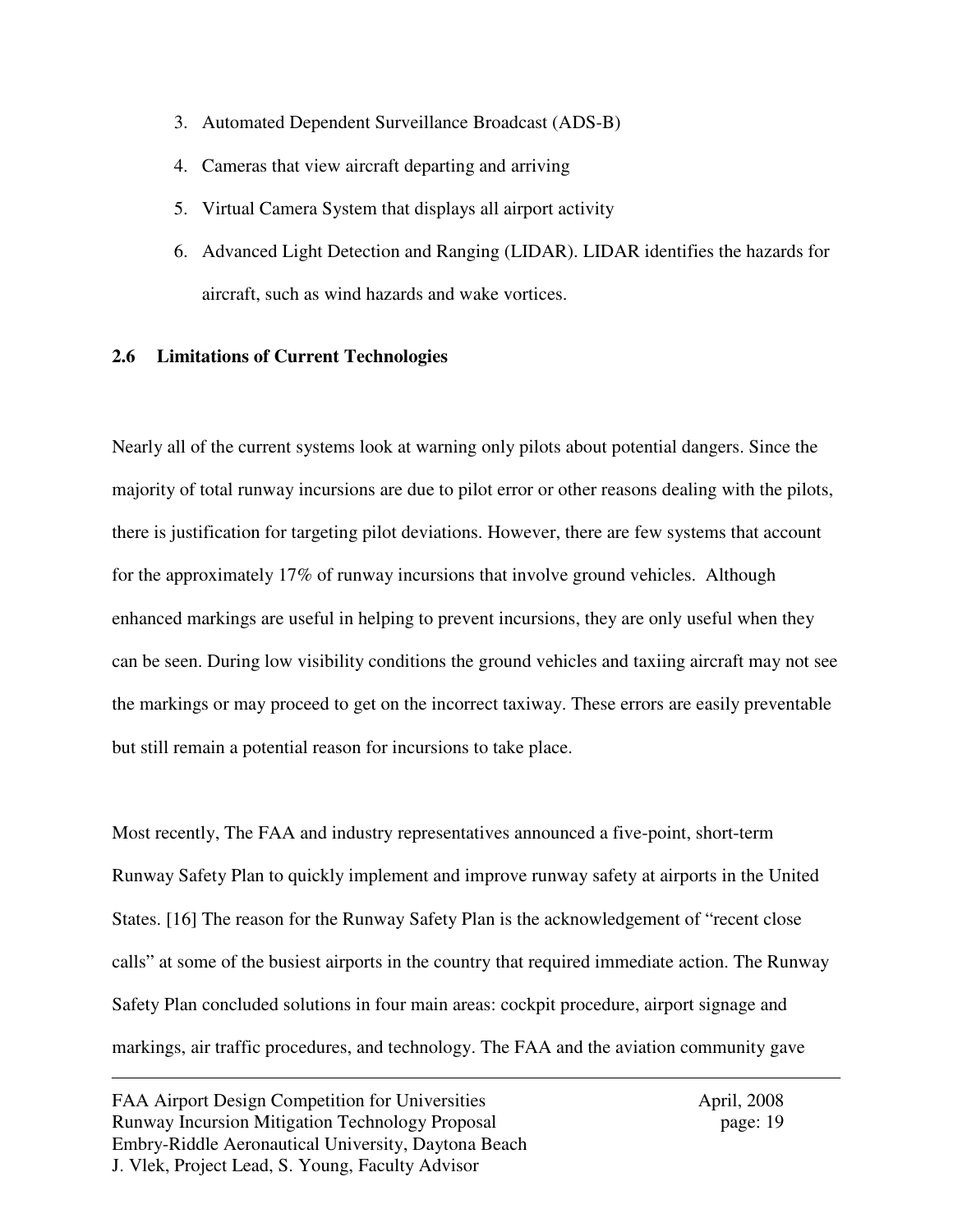itself 60 days to go over and improve the topics stated above. However, mid- and long-term goal areas include maximizing situational awareness, minimizing pilot distractions, and eliminating runway incursions using procedures and technology. [16]

## **3. Team's Problem Solving Approach to the Design Challenge.**

# **3.1 Approach and proposed solution to the Design Challenge**

The design challenge addressed in this research was to develop a technology which would contribute to the reduction of runway incursions caused by ground vehicles. The team identified a set of criteria by which any developed technology would be evaluated. These criteria were:

- Effectively improves vehicle driver's situational awareness
- Actively provides alerts to drivers
- Effectively utilizes currently available "off-the-shelf" technologies
- Is flexible in its functionality
- Is cost effective to develop, implement, and maintain

Most of the current and future runway mitigation technologies focus on systems that warn pilots and/or air traffic controllers of potential incursions. This sounds reasonable, because these are the sources that are responsible for over 80% of all runway incursions. On the other hand, while possibly helpful for pilots and controllers, it also gives these persons more tasks, or more data to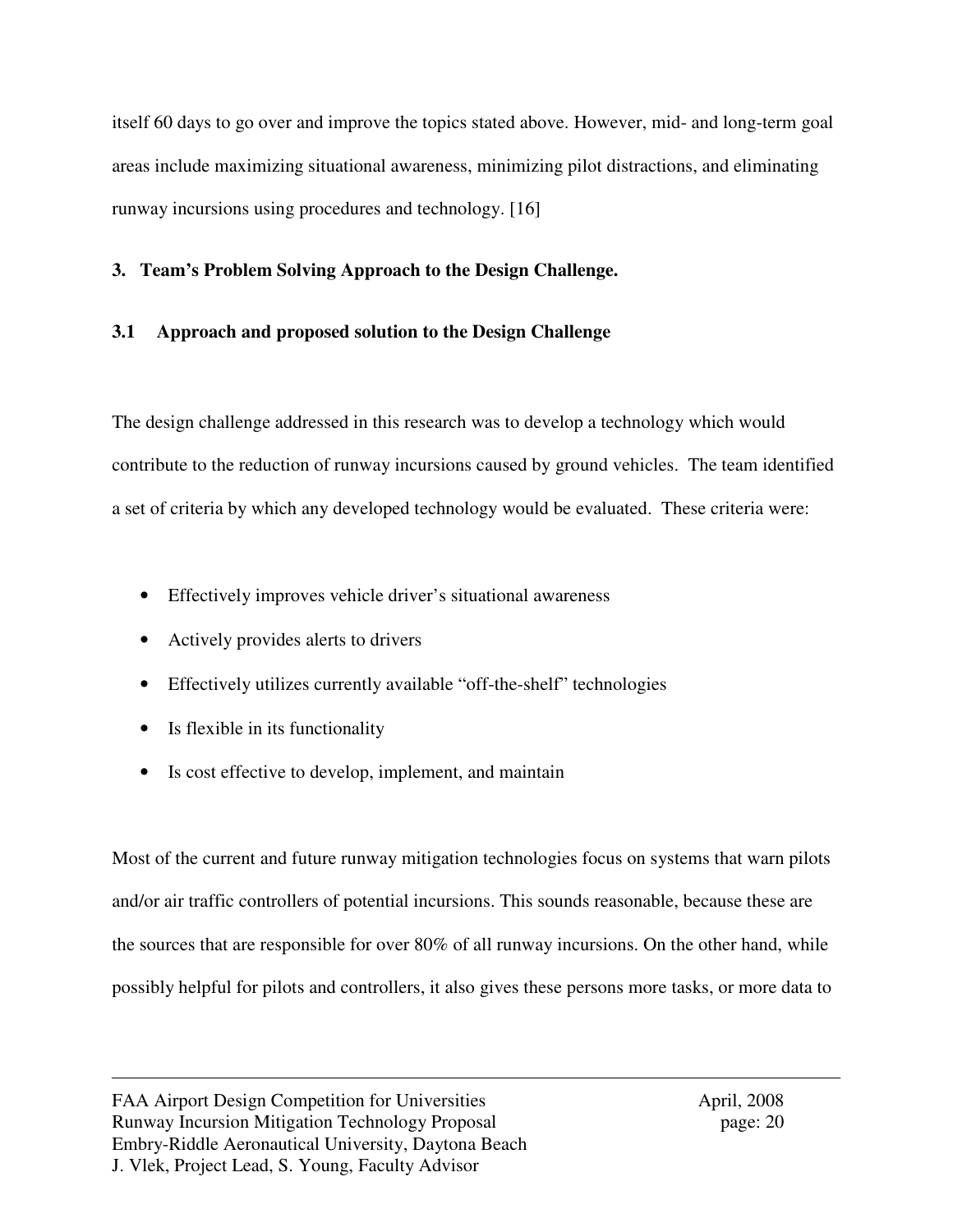process. Most existing systems also do not improve the situational awareness of, or provide any runway incursion warnings to, ground vehicle drivers.

### **3.2 Description of Technology**

It is clear from both literature and empirical research that at the busiest airports with the most complex airfields, V/PDs caused by lack of situational awareness are significant in numbers and potential severity, and have the greatest potential of benefiting from the technology described. As discussed in the 2002 FAA Runway Safety Blueprint, the FAA Runway Incursion Joint Safety Implementation Team determined that the moving map display systems were the most powerful intervention for runway incursion prevention. The FAA Blueprint states that "improving situational awareness of airport vehicle drivers with the voluntary implementation of moving maps in vehicles that operate on the airport……would help prevent runway incursions caused by driver error and enhance their understanding of the operations on the airport." [4] Based on the above criteria, the team focused on adapting a portable satellite-based navigation equipment, that is, a GPS unit, with moving map technology, to the airfield environment. This proposed satellite navigation technology has recently widely been accepted for use in cars in cities and on highways, for the purpose of providing directions and information about various facilities and services, not for preventing incursions. However, the hypothesis is that such technologies can help reduce runway incursions on an airfield, as well.

**Figure 3-1** illustrates the proposed technology.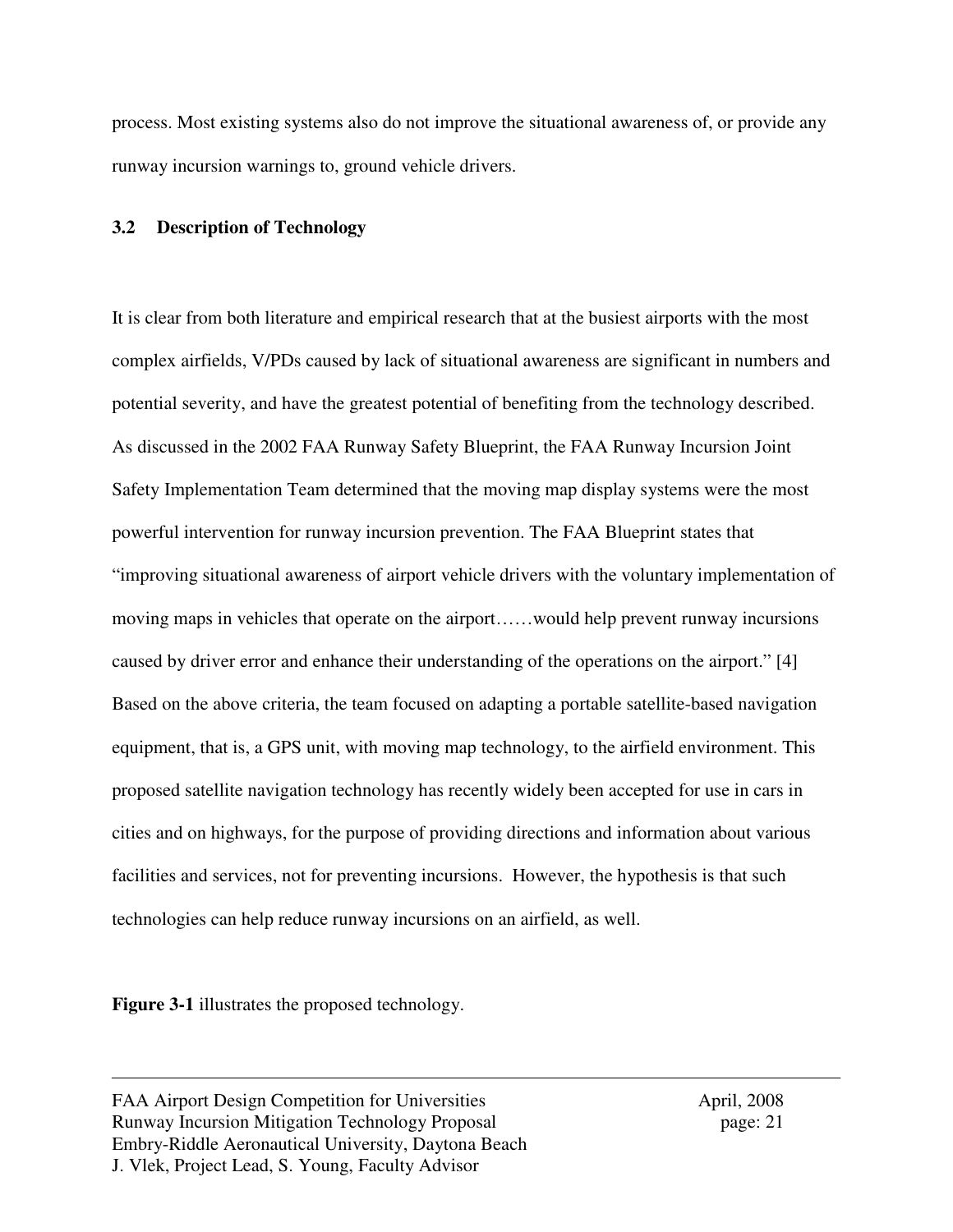### **Figure 3-1: Proposed GPS based satellite navigation system**



The vehicles targeted for implementation of this proposed technology are those airside vehicles that regularly cross active airfield movement areas. Such vehicles include: ARFF vehicles, airport security vehicles, tugs that reposition aircraft for a gate change or haul to a maintenance hangar across the runway, buses that take passengers to and from remote aprons, snow removal vehicles, de-icing trucks, and whichever other vehicle crossing active areas, or whichever other vehicle that airports or airlines feel should be equipped.

The technology developed for this research is based on the GPS, or Global Positioning System. The official name is NAVSTAR GPS. It is operated by the United States Department of Defense. Comparable systems are the European Galileo Positioning System, under construction and interoperable with GPS, and the currently under restoration Russian GLONASS. China, India, and Japan are developing various comparable satellite systems as well.

FAA Airport Design Competition for Universities April, 2008 Runway Incursion Mitigation Technology Proposal page: 22 Embry-Riddle Aeronautical University, Daytona Beach J. Vlek, Project Lead, S. Young, Faculty Advisor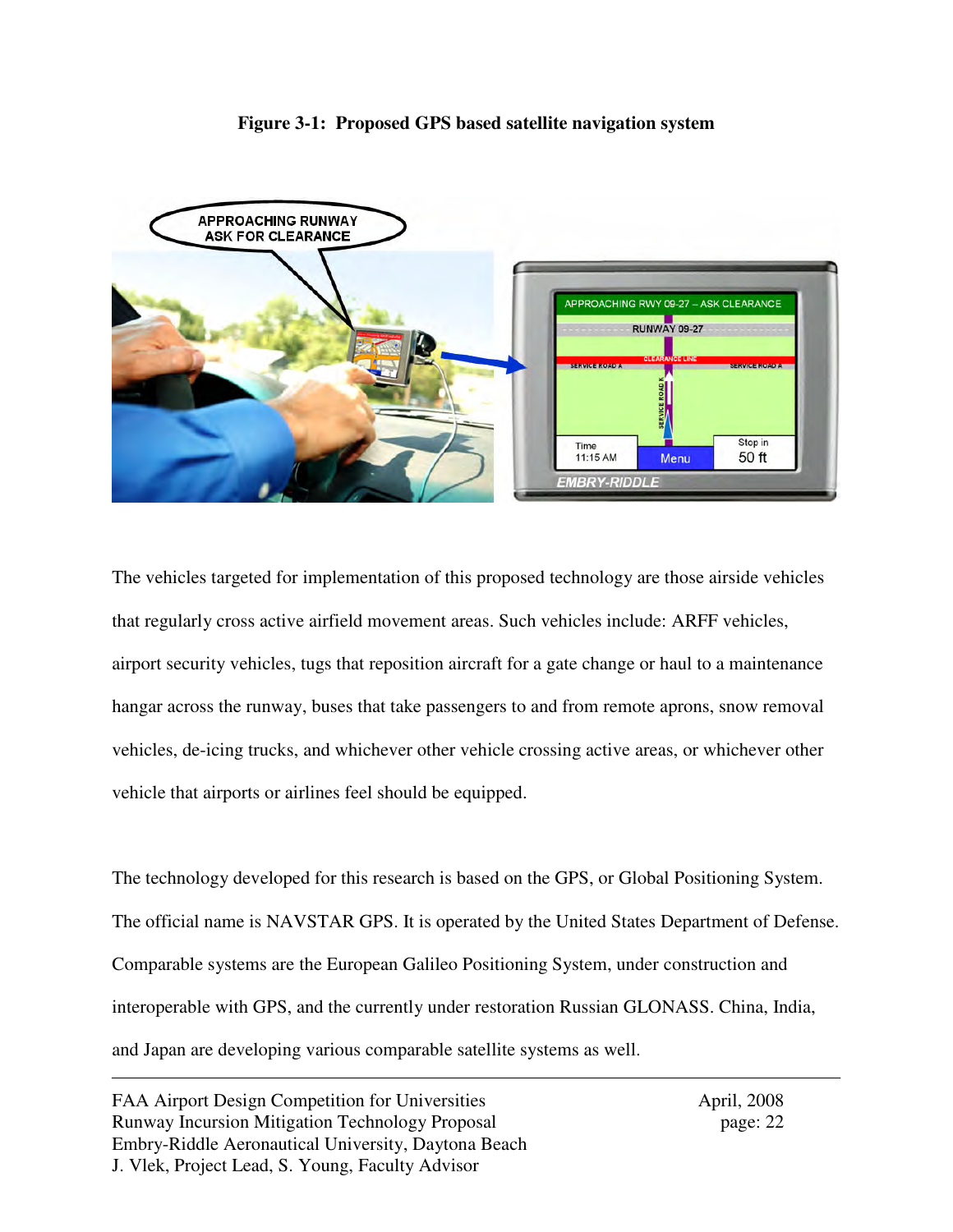As of January 2006 there are 29 GPS satellites in the nominal 24-satellite constellation. The satellites broadcast ranging codes and navigation data on two frequencies using a technique called code division multiple access (CDMA). [17] Both frequencies were chosen due to their low interference levels with each other, or with other transmitting satellites. GPS references multiple satellites to triangulate an exact position, as illustrated in Figure 3-2. Once a GPS receiver is switched on and a signal is acquired, the built-in software processes the codes sent by the satellites and outputs the specific location in terms of latitude, longitude, and height. To aid in automobile navigation, the software often references its position against a database of reference points, including roads and other points of interest. For vehicles operating on an airfield, a similar database of airfield infrastructure, waypoints, and critical intersections, would be created.



**Figure 3-2: Position referencing using multiple GPS satellites.** 

Until the year 2000, the United States Government reserved the right of switching the system to "Selective Availability", to intentionally degrade the accuracy of the system, for example in

FAA Airport Design Competition for Universities April, 2008 Runway Incursion Mitigation Technology Proposal page: 23 Embry-Riddle Aeronautical University, Daytona Beach J. Vlek, Project Lead, S. Young, Faculty Advisor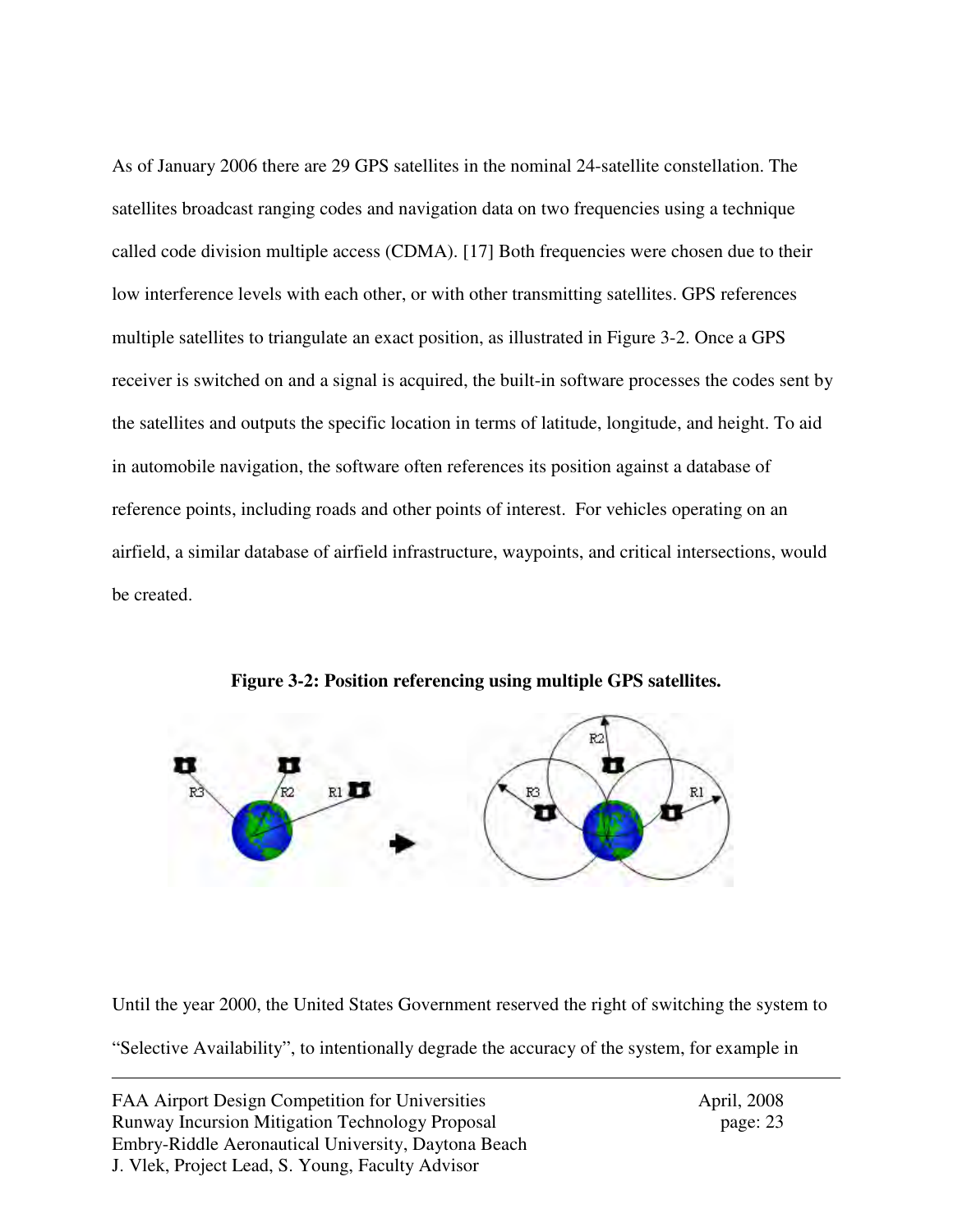times of war. The idea behind Selective Availability was that an enemy could not accurately use GPS against the United States in warfare offensives. In 2000, the accuracy was limited to 100 meters in the horizontal and 156 meters in the vertical directions. [18] After 2000, a differential, or relative positioning, method use employed. This method uses two receivers which simultaneously track the same GPS signal. [17] Using today's technology, the accuracy has increased from a few meters to only a few millimeters. This is accurate enough for applications including driver navigation on public road networks, or to aid vehicles in navigating around an active airfield.

The GPS device output is the vehicle's location shown on a display. The display shows an Airport Moving Map that indicates holding bars, signs, and runways, taxiways and service roads including their name. Furthermore, warning indicators would include a depiction of the runway safety area through a red line indicated as "clearance line". This is called "geo-fencing". In addition, audio warnings may be programmed. For example, when approaching a runway safety area the device will give a voice prompt that says, for example, "Approaching Runway  $09 - 27$ ; ask for clearance" along with providing a text prompt with the same message.

The device should be placed in the middle of the vehicle's dashboard, close to the window, rotated to face the driver, in order not to lose sight of the surroundings ahead, and to minimize distraction.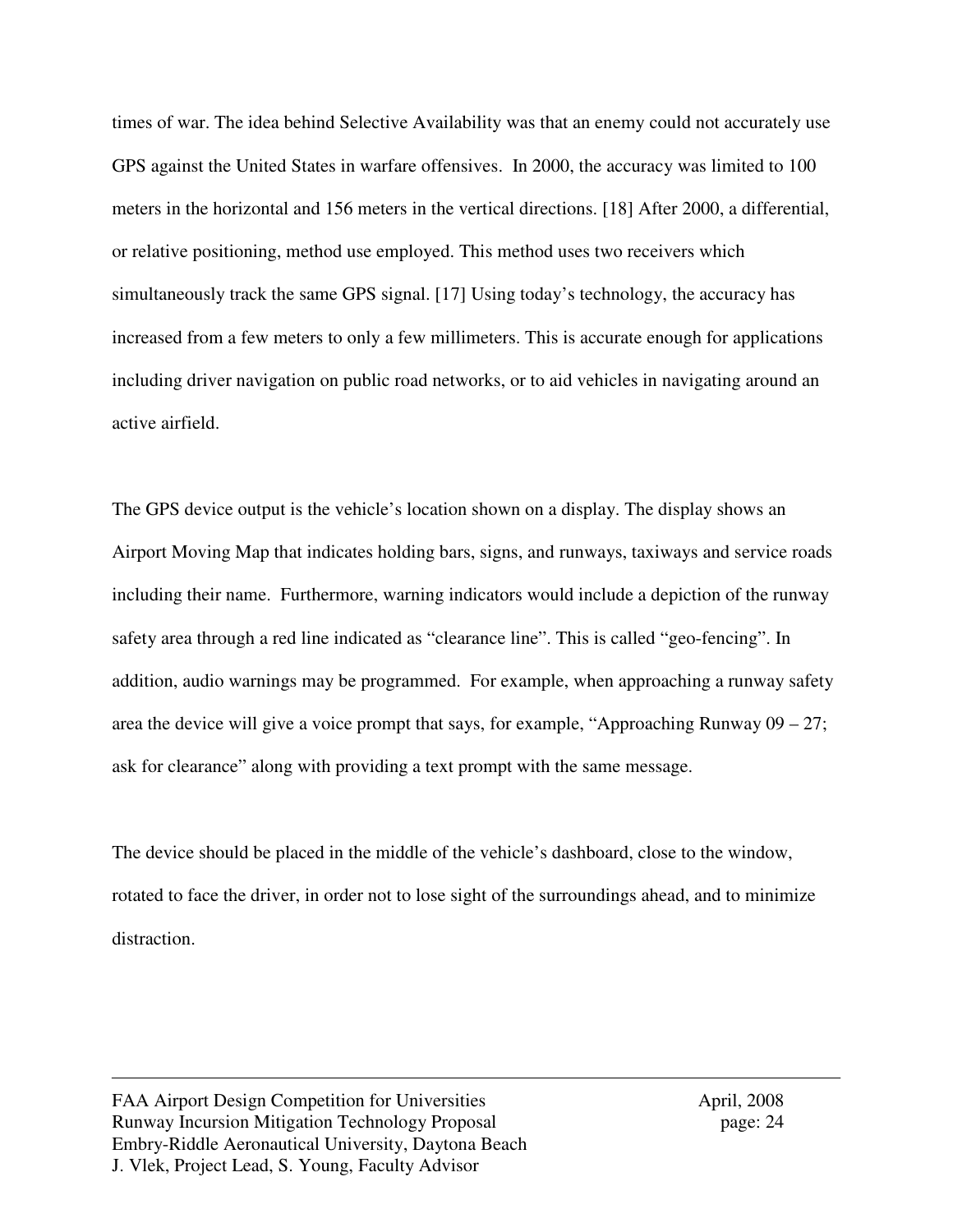The GPS receiver equipped in ground vehicles is proposed to have the following minimum requirements:

- Power button.
- GPS chip that processes location and software rendering 3D maps and own position.
- Airport Moving Map to be loaded onto device.
- Mini-USB connector or memory slot card that enables map-uploads. Alternative, more expensive technology wise, is to upload the devices wireless, for example by GSM. This will require antennae on the devices and extra software.
- Voice Prompts software. Voice prompt could be provided in any language.
- Volume knob.
- Display size 2.8" wide by 2.1" high or bigger; brightness adjustable.
- Zoom function. Touch screen enables zooming in and out on map.
- Display resolution, WxH: 320 x 240 pixels or bigger.
- Display type: QVGA color antiglare TFT with white backlight.
- Device to be powered by vehicle battery to prevent usage of disposable or rechargeable batteries that last 4 to 8 hours only.
- Device to be mounted to vehicle to prevent theft, or any other appropriate theft preventative measure.
- Device to be protected against weather elements where applicable and where subject to outside influences; extreme heat, cold, rain, snow, hail.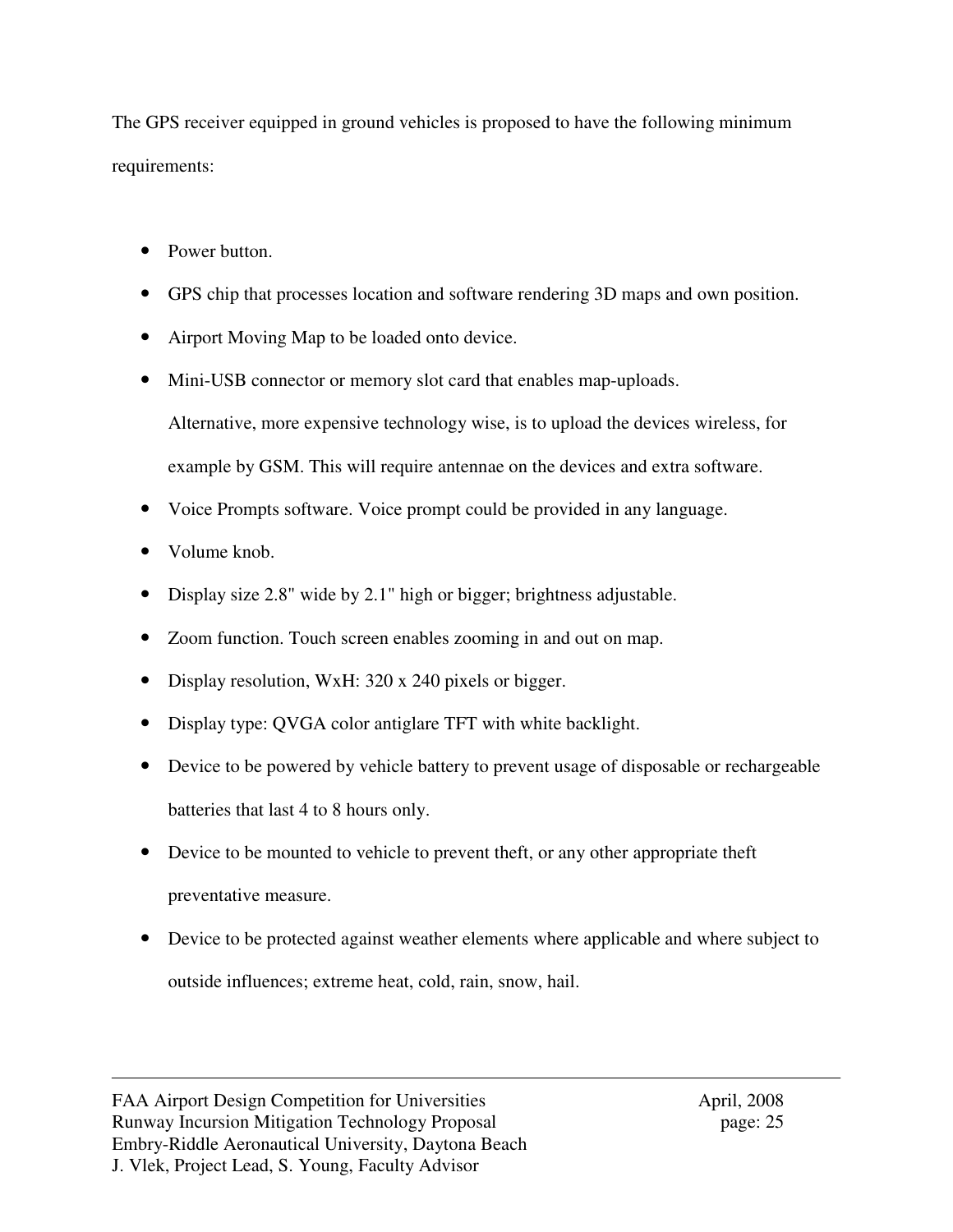Points of interests can be saved on the digital map. For example, pavement grids, spotted fox holes, F.O.D, cracks in pavement breach in a fence, and the like. [18]

For each airport where the technology is to be implemented, a database containing all important elements of the airfield must be created. These elements include specific locations of all runways, taxiways, service roads, ramps, intersections, obstructions, signs, and markings. Using this database, a "moving map" of the airfield may be displayed on the GPS receiver unit.

The map is digital and has to be prepared with Geographic Information System (GIS) technology. The devices are to be equipped with a GPS chip and loaded with software that manipulates and displays the map in 3D, and that displays real-time GPS readings of the vehicles location. A producer of this software is ESRI (Environmental Systems Research Institute). A producer for GPS chips is SiRF. Well-known companies in the GPS and mapping industry like Garmin, TomTom, and TeleAtlas get their chips and software from suppliers like this. Most airports have their airside infrastructure already in a digital format from construction drawings. In most cases this would either be an Autodesk AutoCAD file (\*.dwg format) or Bentley Systems' MicroStation (\*.dgn format). These drawings are usually on a local grid system, for example with the origin on the crossing of a runway threshold with the runway centerline, which does not match the GPS coordinates. These drawings could form the basis for the moving map though. The construction drawings can be moved, rotated, and scaled onto the right GPS coordinates after which all intersections, ends, and bends of the airside infrastructure should be checked in the field to fine tune the coordinates on the map. The dwg or dgn format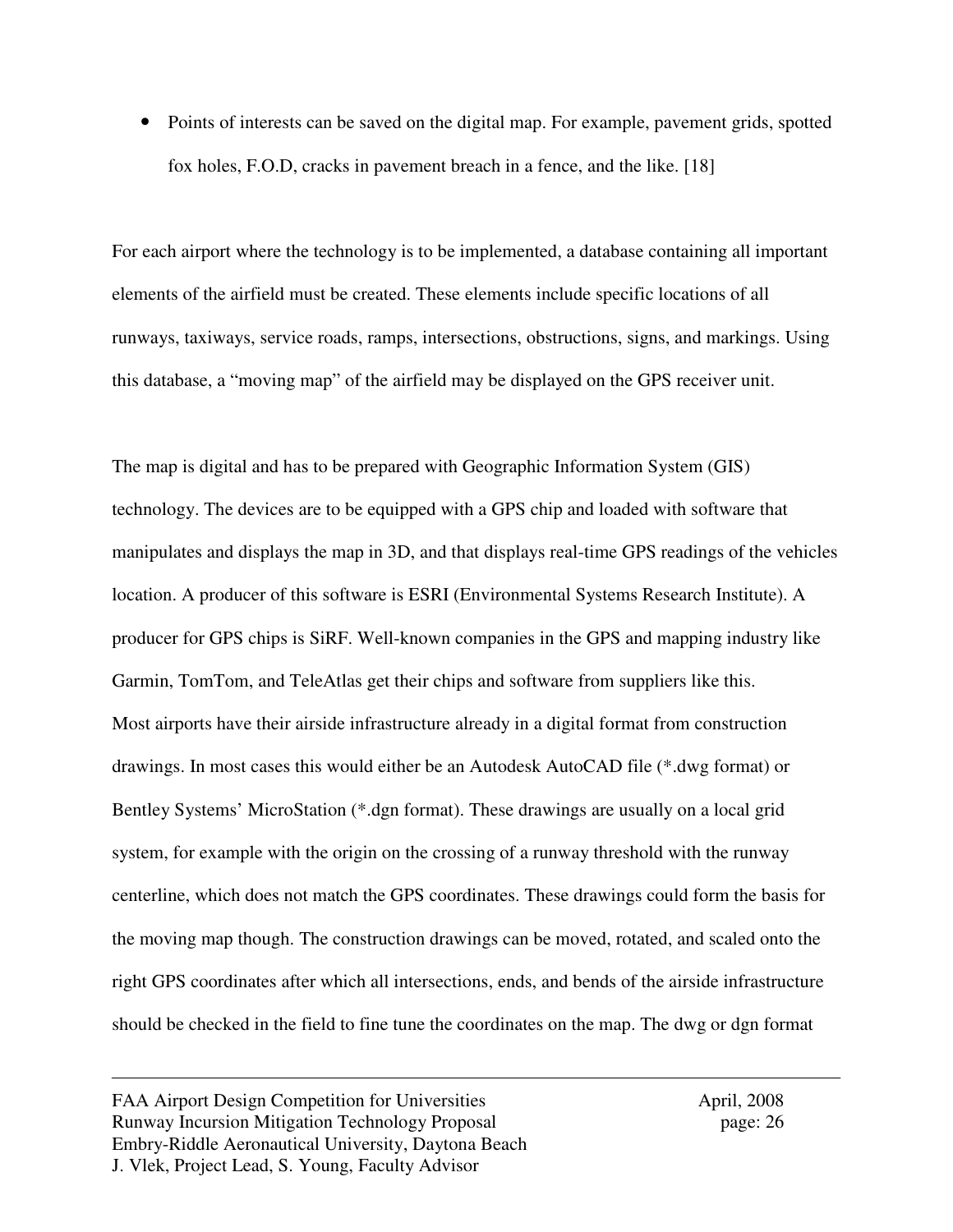would be converted into a GIS digital map software format and inserted into a GIS drawing file with moving map compatibility for integration with other data that will be shown on the GIS map.

This technology may be developed to different levels of sophistication. The more sophisticated device may have more features. The strength of this device is the use of common GPS technology to keep costs low. Proposed features associated with increasing levels of sophistication may include:

- Device shows location, surrounding runways, taxiways, service roads, aprons, and clearance areas.
- Voice prompts when approaching a runway intersection.
- Runway incursion "hot spots" are displayed on the device
- Pre-determined routes are given to ground vehicles shown, inclusive of cleared areas and where to hold
- Real time, other traffic visible (aircraft and ground vehicles)

Applied GPS technologies are progressing in the marketplace at a fast pace, in part integrating with cell phone technologies. Garmin's map supplier has been acquired by cell phone manufacturer Nokia. Software that combines GPS techniques with cell-tower triangulation has been developed to make it possible that people can see on a map on their cell phone the location of other cell phone users. [19] This technology currently does not offer real time updates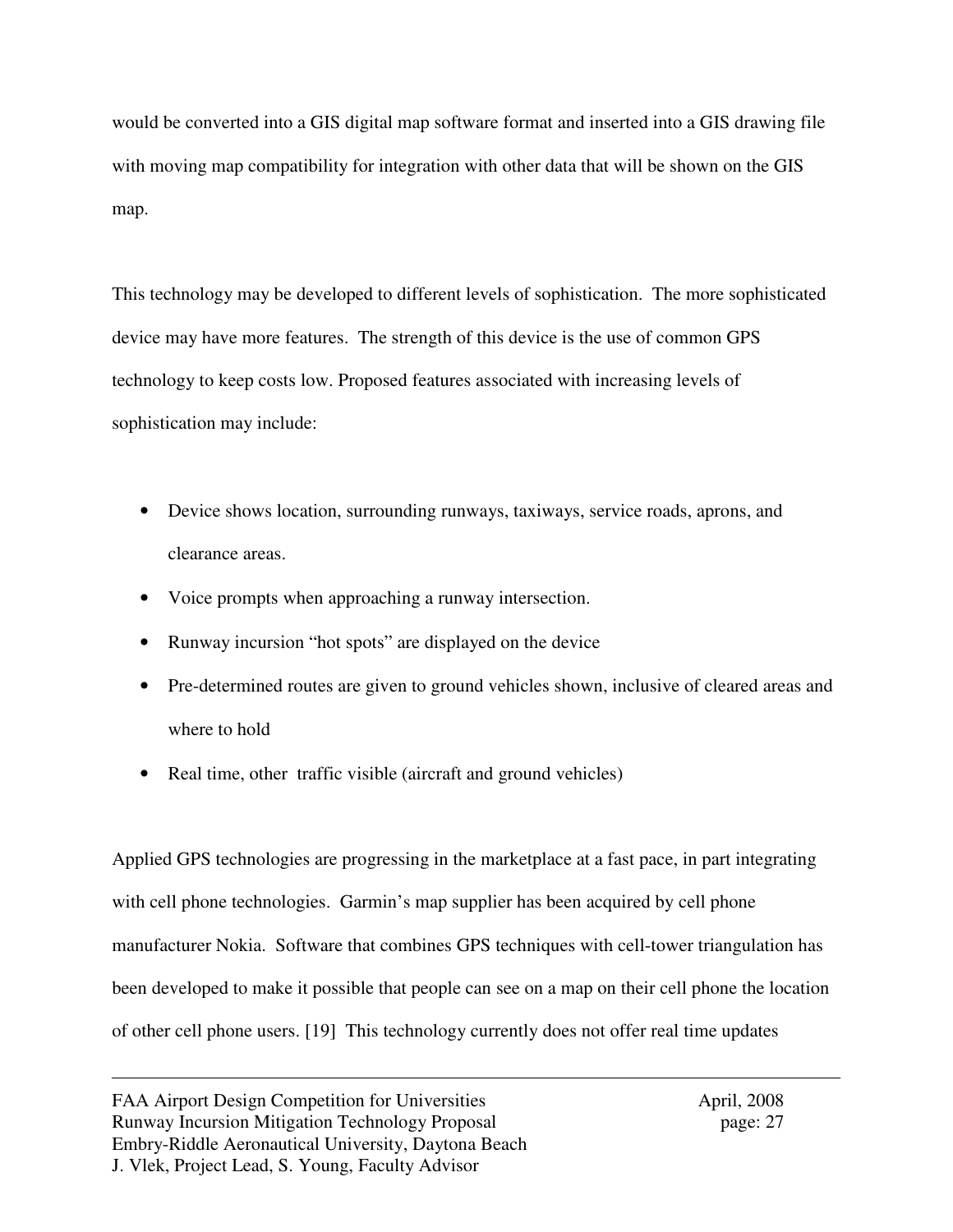required for airfield operations. [20] As such, the technology researched in this project is limited to basic levels of sophistication, offering visual and aural queues of airfield location.

### **3.3 Interaction with industry and academia**

As part of this research, prototype technology was developed and tested at the Daytona Beach International Airport. In addition, presentations of this technology were made to other members of industry and academia, including the Denver International Airport, flight instructors, flight students, and faculty of the Human Factors and Business Administration departments at Embry-Riddle Aeronautical University. Discussions with other partners included, Atlanta Hartsfield-Jackson International Airport, Atlanta, Georgia, and Tele Atlas. In addition, the FAA Office of Runway Safety provided the research team with a complete database of V/PD incidents. Details of interactions with these groups are found in Appendix G-1 of this document. Through these interactions, the technology was assessed for its potential ability to reduce vehicle runway incursions, its overall user-ability, and its potential risks to otherwise normal airfield operations.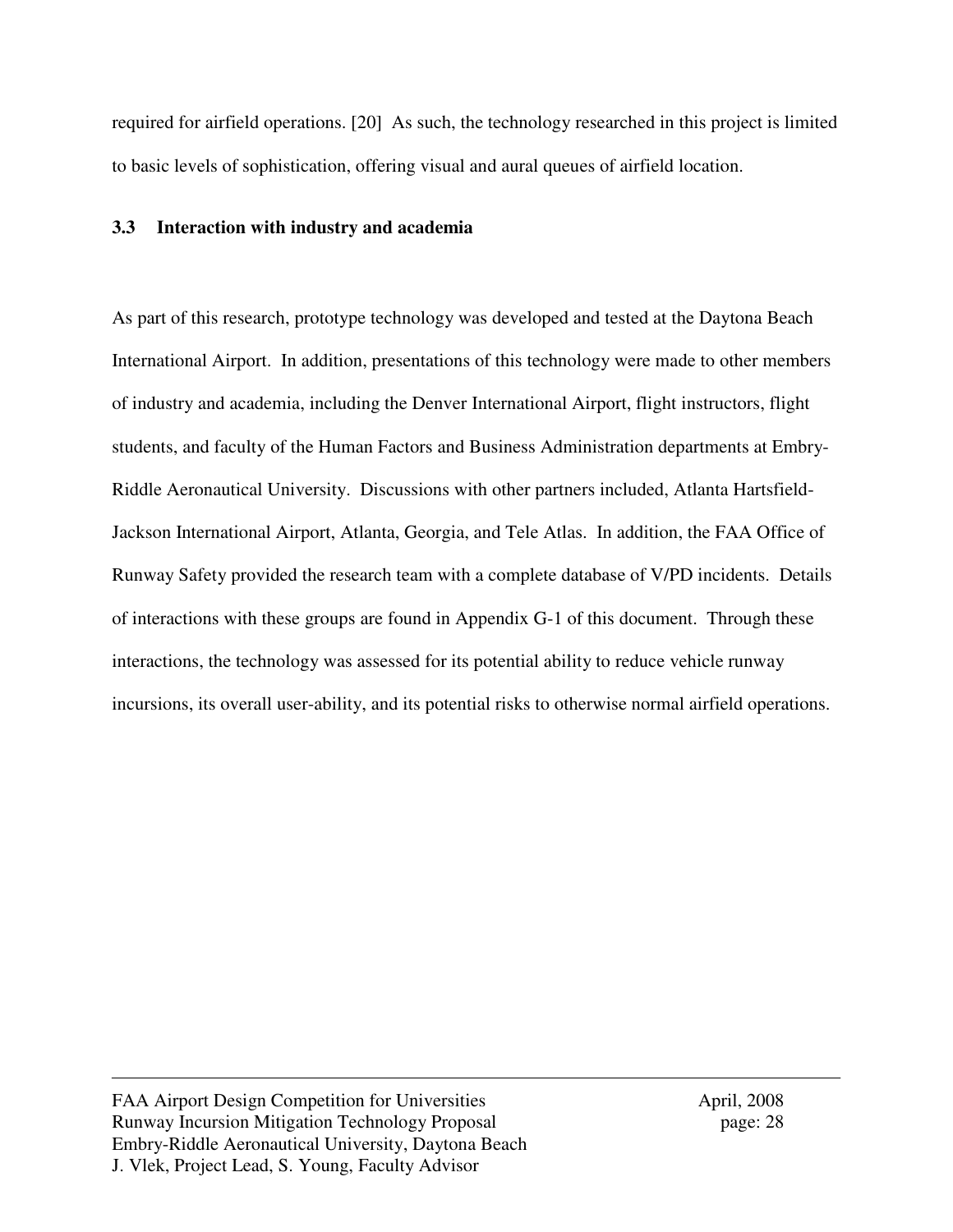The prototype technology tested in an operations vehicle at the Daytona Beach International Airport is illustrated in Figure 3-3.



**Figure 3-3: Prototype GPS Technology in operations vehicle** 

During this process, interesting opportunities to apply the technology, other than for runway incursion mitigation, were offered by the industry experts. For example, during interaction with the industry an enthusiastic potential future user proposed features that not only contribute to runway safety, but to operational safety as well. The vehicle operator can mark items of interest into the GPS database, such as spotted fox holes, spotted alligators, F.O.D, cracks in pavement, and a breach in a fence. This is what is called "Points of Interest" in existing GPS devices. This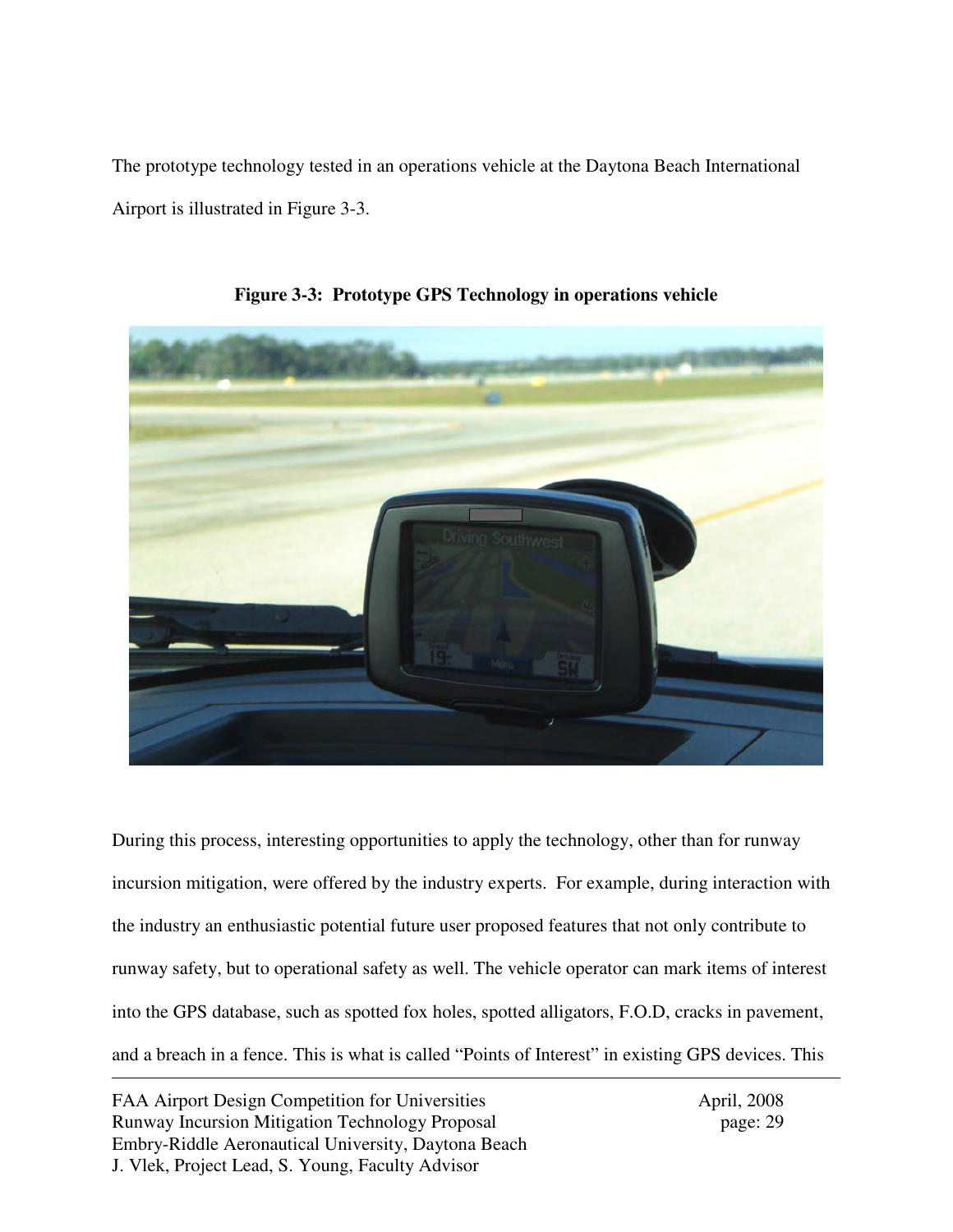will enable the vehicle driver to return to these locations without searching for them again. This saves time and will lead to less interruption of operations when the point of interest would be located in an active area. At present, many vehicle drivers use (distracting) sticky notes for this. Another feature that could be incorporated, as suggested by an Operations Supervisor at Daytona Beach International Airport, is the idea of creating pavement grids. These grids divide the pavement into sections, to enhance the ability to find beck certain locations. Moreover, the location of each vehicle could be recorded continuously, so that if a runway incursion has occurred, authorities could verify whether or not a particular vehicle has been involved.

#### **4. Safety / Risk Assessment.**

As part of this research, a comprehensive safety / risk assessment was performed. This assessment addressed issues of concern to the FAA, through literature reviews and interviews and testing with experts in industry and academia.

The FAA's Advisory Circular 150/5200-27, *Introduction to Safety Management Systems for Airport Operators*, [21], presents a predictive risk matrix to assess the level and impact of risk of incidents. This matrix is illustrated in Figure 4-1. The matrix identifies two areas that contribute to risk: Likelihood and Severity. As depicted in the matrix, the greater the likelihood of a given event occurring and/or the severity of a hypothetical incident, the greater the risk. "High risk" includes events with higher likelihoods of occurring, resulting in events of higher severity, while,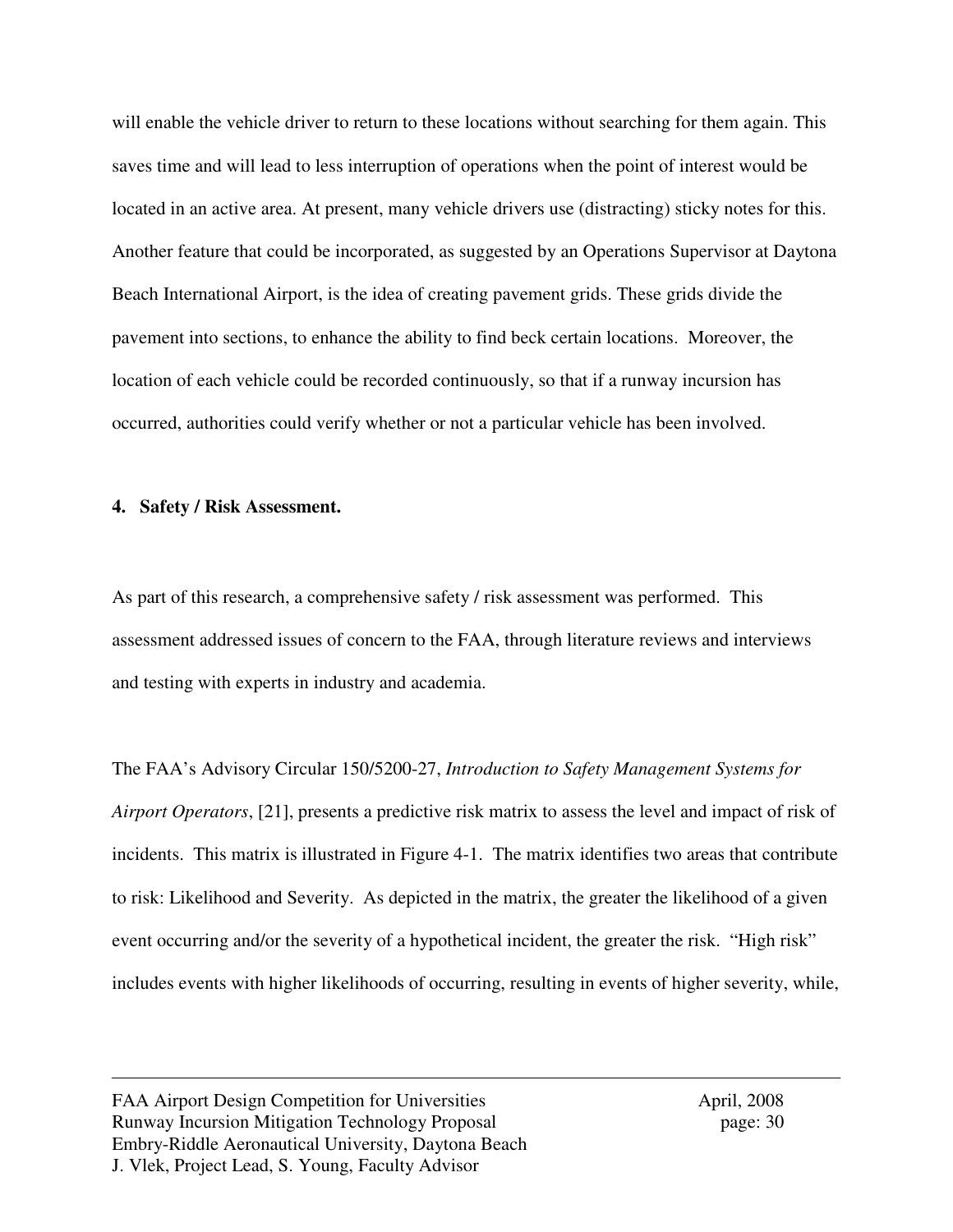"low risk" includes events with less likelihood of occurrence or events with minimal or minor safety effects.

It is hypothesized that the technology presented in this study would reduce overall risk of vehicle runway incursions by reducing the likelihood of occurrence, primarily by improving situational awareness of vehicle operators.



**Figure 4-1: Predictive Risk Matrix** [21]

In addition to the FAA's Safety Management program advisory circular, the 2002 FAA Runway

Safety Blueprint states that "human factors" is the common denominator in every runway

FAA Airport Design Competition for Universities April, 2008 Runway Incursion Mitigation Technology Proposal page: 31 Embry-Riddle Aeronautical University, Daytona Beach J. Vlek, Project Lead, S. Young, Faculty Advisor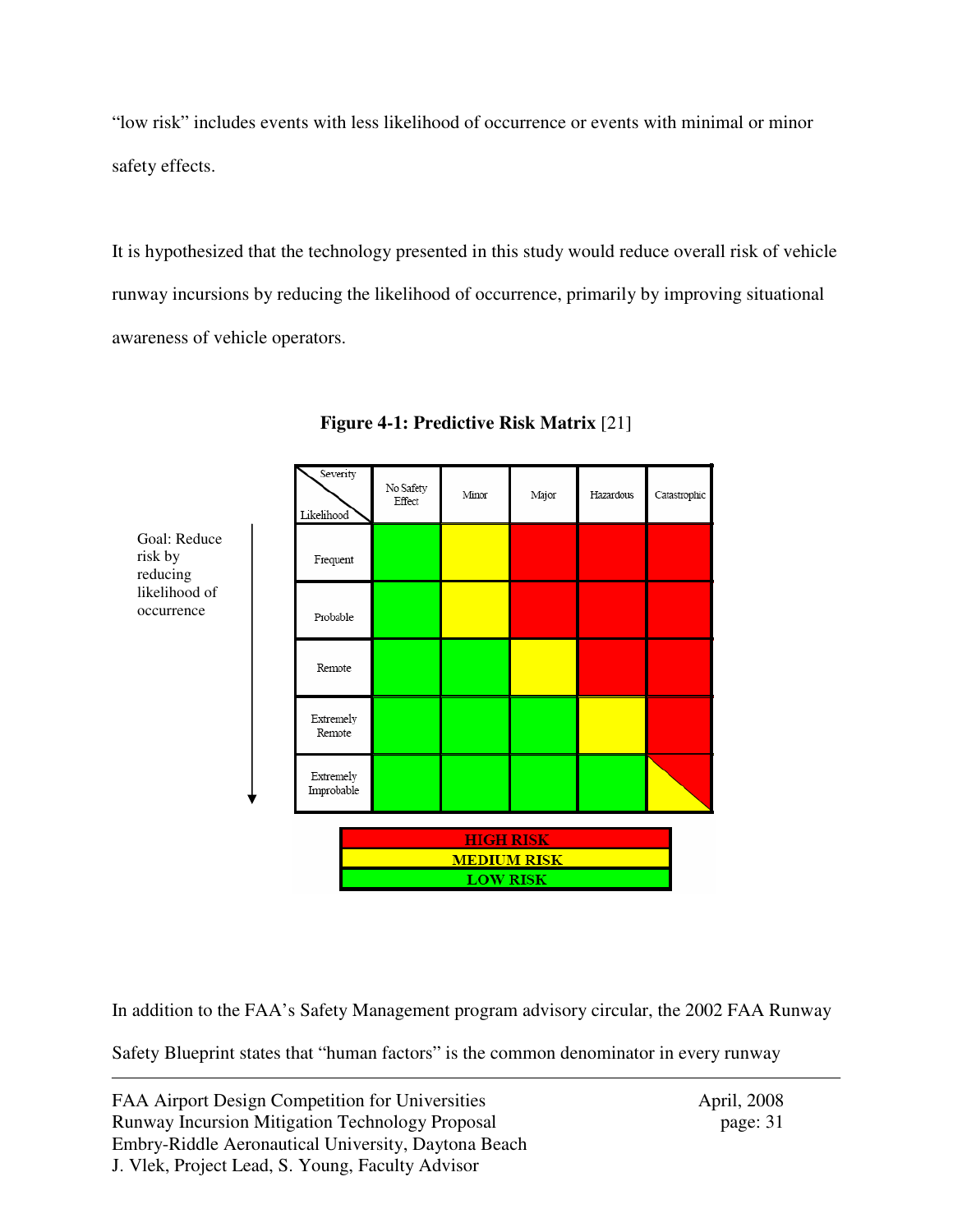incursion. Therefore, minimizing human factors issues were a focus of this study's safety / risk assessment.

Human factors issues associated with the proposed technology that may inhibit the mitigation of runway incursions include creating an additional distraction to drivers, and concerns associated with inaccuracies or obsolescence of any airfield database.

During meetings with airfield operators at the Daytona Beach International Airport and Denver International Airport, as well as with members of the faculty in the Human Factors department at Embry-Riddle Aeronautical University, it became clear that distraction of the driver by a GPS device was an issue of concern. One human factors professor suggested that the distraction might cause even further loss of situational awareness.

Published literature supports this concern, particularly for ordinary motor vehicles. "Potentially, the use of such sophisticated systems while driving could adversely affect the ability of drivers to control their vehicles safely and respond to potential hazards. Lack of attention and distraction are already major contributory factors in many road accidents. Therefore, any system which might add to this problem must be carefully designed. In this respect, it is critical that vehicle navigation systems provide appropriate information when and where needed in a form that is easily digested by the driver." [22]

FAA Airport Design Competition for Universities April, 2008 Runway Incursion Mitigation Technology Proposal page: 32 Embry-Riddle Aeronautical University, Daytona Beach J. Vlek, Project Lead, S. Young, Faculty Advisor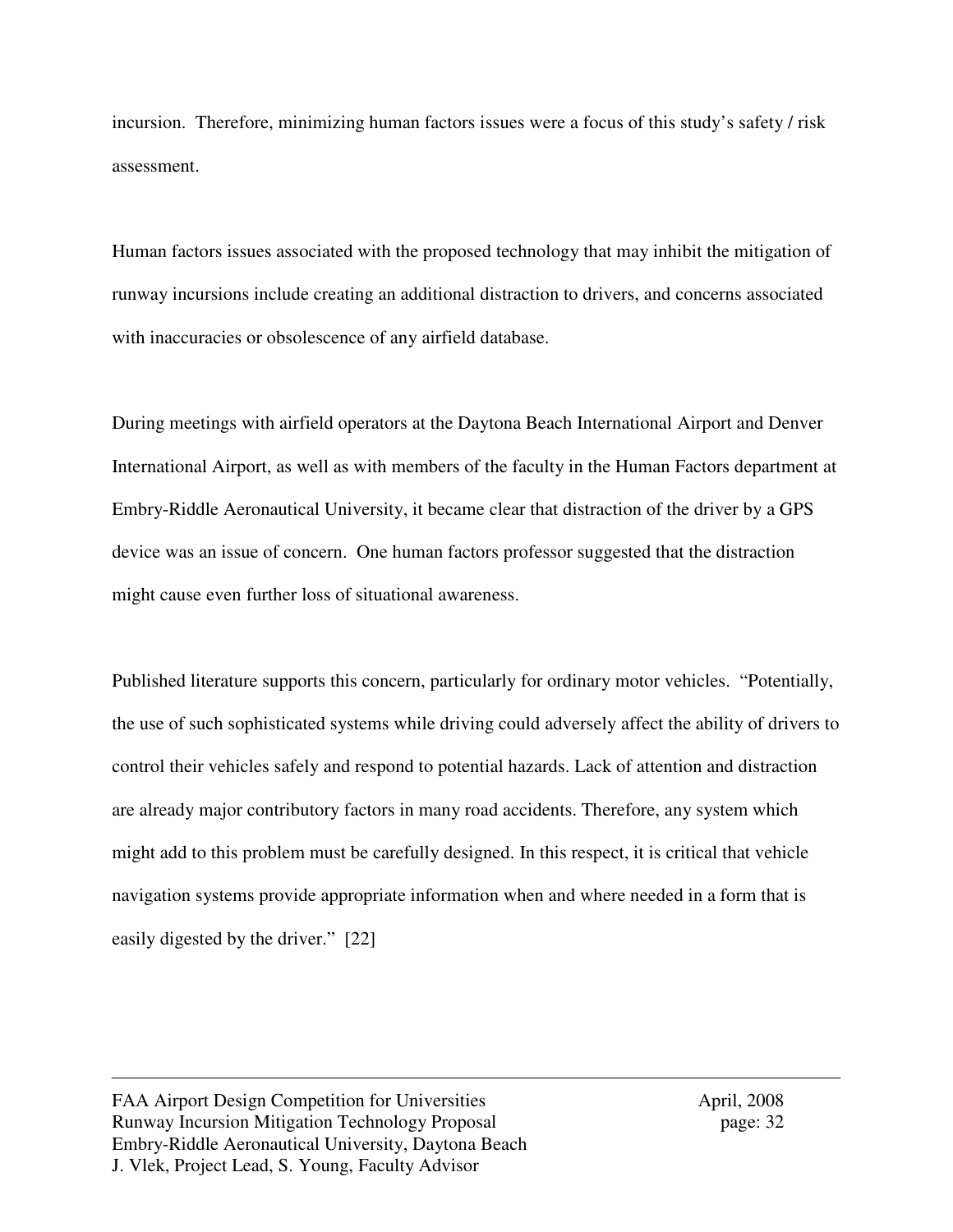In an effort to minimize visual distraction, the location of the device during field testing was placed in the middle of the dashboard, facing the driver, just like the GPS devices in personal automobiles. In testing, the test driver did not have to turn or lower his head to see the screen and hence did not lose sight of the outside surroundings. Other items found in the vehicles, such as a working laptop computer and various radio transceivers, were found to have yielded a much greater likelihood of driver distraction, according to the driver.

During testing at the Daytona Beach International Airport, the GPS unit did not cause any distraction, and in fact, was revealed to aid in situational awareness during an event which required ARFF deployment and immediate response.

Some concerns regarding any audio warning functionality of the GPS unit, such as giving directions or providing audio warning when approaching a potential incursion area still exist, as feedback from field testing and human factors research reveal that additional audio inputs in an already busy audio environment create additional driver distractions. In field testing, it was apparent that audio instructions from the air traffic control tower, communications via cell phone, combined with local radio communications provided a cluttered audio environment, and adding an audio functionality to the GPS unit technology may be at the sacrifice of concentrating on other audio inputs.

Airport layouts are subject to change, especially at bigger airports or airports that grow. It is therefore of vital importance that the maps keep being updated every time there is a physical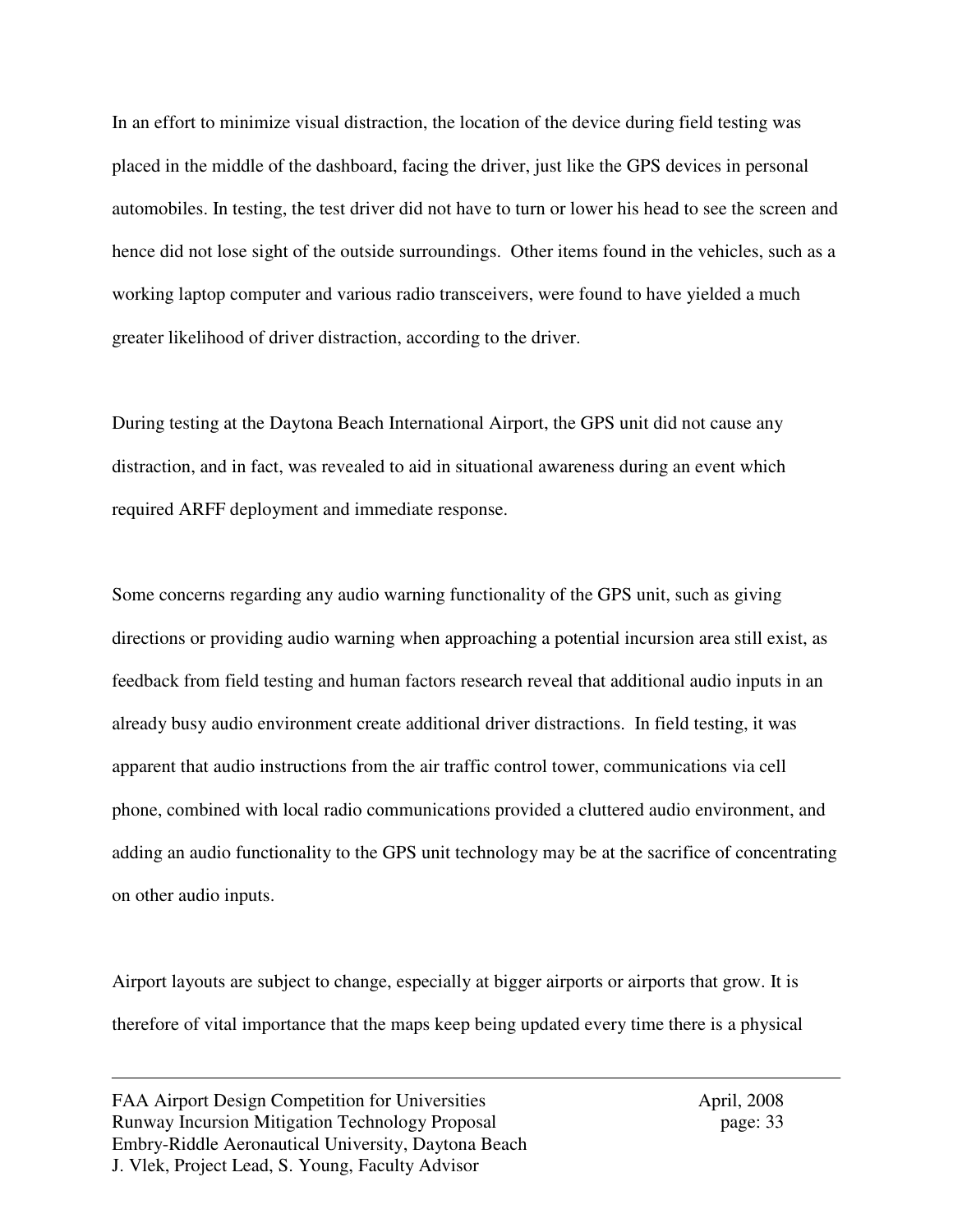change in service roads, taxiways, runways, and aprons, or when signs change or get relocated. The changing of the maps should not be done by the airport itself, as this requires education of how the software works and it is too expensive to have a draftsman ready for this at each airport. However, someone from the airport should be responsible for the accuracy of the map. This should be the (Chief) Operations Officer. The requirement to update a map should be incorporated on a checklist that is to be used for infrastructural projects. We anticipate that the procedure to update an Airport Moving Map to be illustrated in Figure 4-2. This procedure should be incorporated in the airport's Airport Certification Manual (ACM). As such, any risk associated with inaccurate airfield map data should be minimized.



**Figure 4-2: Procedure of Updating Digital Maps** 

FAA Airport Design Competition for Universities April, 2008 Runway Incursion Mitigation Technology Proposal page: 34 Embry-Riddle Aeronautical University, Daytona Beach J. Vlek, Project Lead, S. Young, Faculty Advisor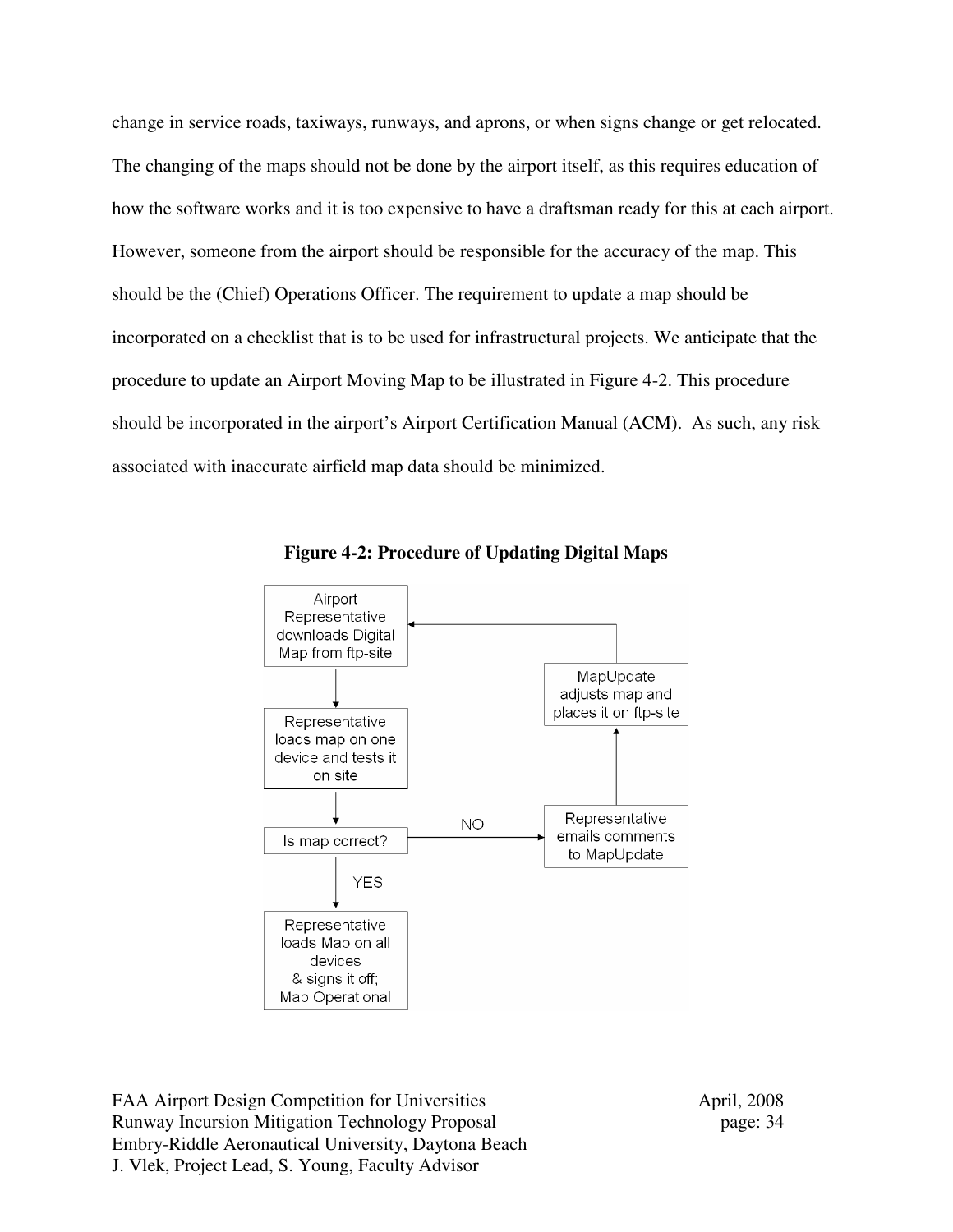Other, unexpected risks associated with the implementation of this technology may involve behavioral user interaction. For example, some drivers might have a wrong attitude towards the technology, perhaps trying to break the device when they caused a runway incursion, so that this person could claim that his device did not work. This would be a communication break-down between humans and technology. It will be helpful to make the drivers report immediately when the device does not work properly, as part of a non-punitive safety reporting system supported by management as suggested in the FAA Advisory Circular AC 150/5200-37 "Introduction to Safety Management Systems (SMS) for airport operators" [21]

### **5. Projected Impacts of Design and Financial Analysis**

According to the FAA Runway Safety Report [2], the FAA aims to reduce the severity, number and rate of runway incursions through the mitigation of errors that contribute to collision risks. In fact, the report specifically mentions that "own-ship positioning equipment" will improve situational awareness. The FAA Blueprint indicates this more explicitly and even mentions situational awareness for vehicle drivers in this context and explains that increased situational awareness will reduce the chance on runway incursions. As such, it is evident, that the technology proposed in this study meets the FAA goals of improving runway safety and mitigating V/PD runway incursions by improving situational awareness.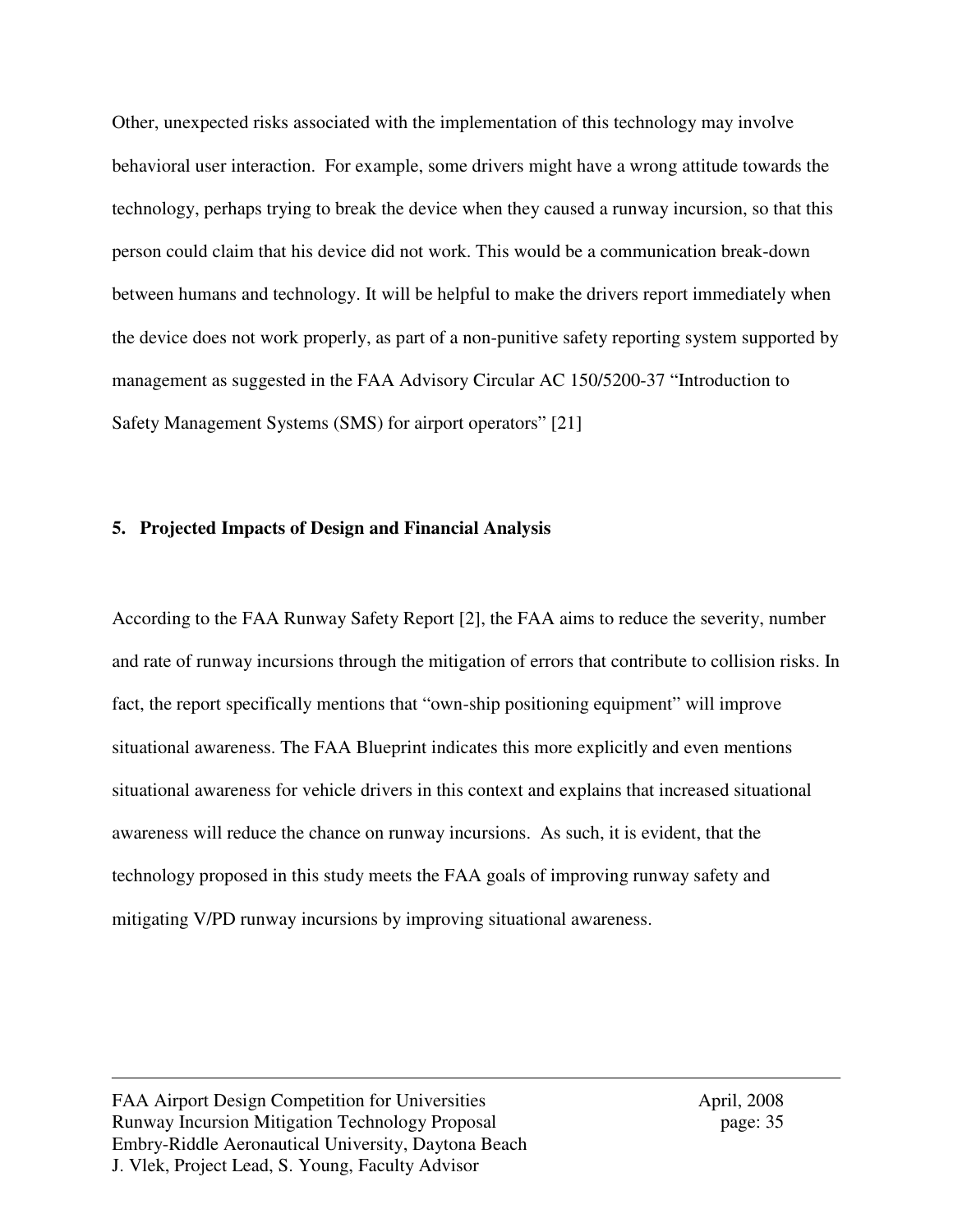The Runway Safety Blueprint [4], published in 2002, also mentions that costs were the biggest barrier to implement the Moving Map Display in aircraft or vehicles. Since 2002 there have been major developments in GPS technology that has made such costs less prohibitive.

As part of this study, a cost implementation analysis was performed, using current estimates of technology development, implementation, operation, and maintenance unit costs. In the calculations for the cost per device were costs for the development of the digital map and the required hardware. For smaller airports per unit implementation costs were estimated at approximately \$2,200. For bigger airports this cost goes down to about \$700. The difference is that the cost for development of the map is divided over more units than for smaller airports.

In comparison to ADS-B, which has been estimated to cost between \$9,500 and \$12,500 per unit, the GPS device described in this report is about five times cheaper than ADS-B, and about ten times FAA's 2002 estimate of \$20,000 per unit. For bigger airports the difference can get as big as a factor of 17 for ADS-B and 25 to 30 times cheaper than FAA's estimate.

The costs for the development of the map ranges from about \$45,000 for airports with a simpler layout to about \$77,000 for airports with a more complex layout. The updating of the map will cost between \$5,000 and \$10,000 annually. The replacement rate of the hardware is estimated at 25%

FAA Airport Design Competition for Universities April, 2008 Runway Incursion Mitigation Technology Proposal page: 36 Embry-Riddle Aeronautical University, Daytona Beach J. Vlek, Project Lead, S. Young, Faculty Advisor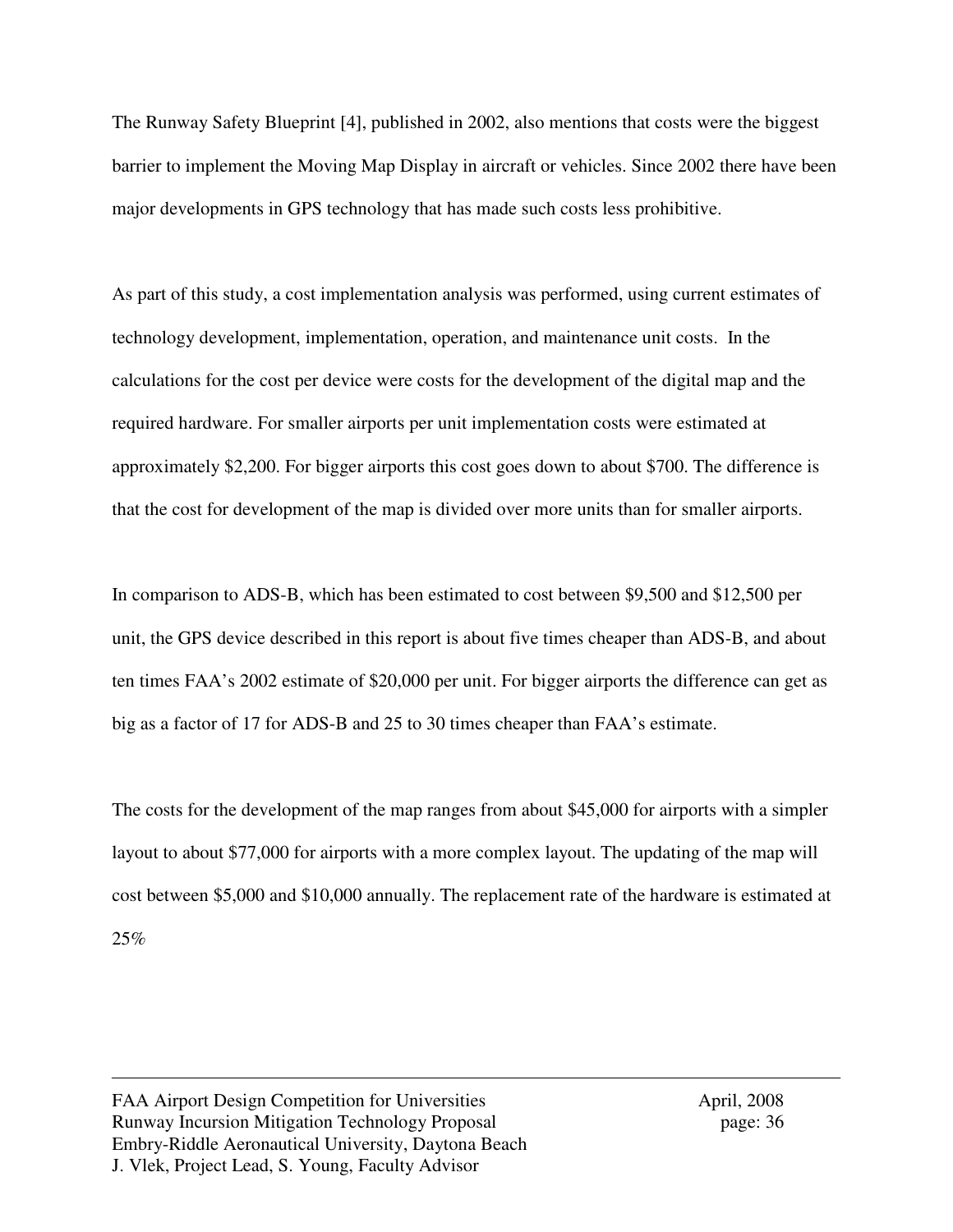Figure 5-1 shows examples of calculated costs of the GPS device. For more details about cost calculations refer to appendix G-2.

|          |           | Cost for     |     |       | <b>Annual Cost Annual Cost</b> |              |            |
|----------|-----------|--------------|-----|-------|--------------------------------|--------------|------------|
| Order    | Costs per | Developing   |     |       | for Updating for Hardware      | Airport      | Passengers |
| Quantity | Device*   | Digital Map  | Map |       | Replacement                    | Example 2006 |            |
| 30       | \$2,218   | \$<br>45,500 | \$  | 4,630 | \$<br>3,750                    | <b>DAB</b>   | 310,457    |
| 50       | \$1,551   | \$<br>45,500 | \$  | 4,630 | \$<br>6,250                    |              |            |
| 100      | \$1,101   | \$<br>50,050 | \$  | 5,475 | \$<br>12,500                   |              |            |
| 200      | \$<br>825 | \$<br>50,050 | \$  | 6,320 | \$<br>25,000                   |              |            |
| 300      | \$<br>759 | \$<br>56,875 | \$  | 7,165 | \$<br>37,500                   |              |            |
| 350      | \$<br>750 | \$<br>63,700 | \$  | 8,010 | \$<br>43,750                   | <b>DEN</b>   | 47,325,016 |
| 400      | \$<br>738 | \$<br>68,250 | \$  | 8,010 | \$<br>50,000                   |              |            |
| 500      | \$<br>710 | \$<br>72,800 | \$  | 9,700 | \$<br>62,500                   |              |            |
| 600      | \$<br>692 | \$<br>77,350 | \$  | 9,700 | \$<br>75,000                   |              |            |
| 650      | \$<br>681 | \$<br>77,350 | \$  | 9,700 | \$<br>81,250                   | ATL          | 84,846,639 |

**Figure 5-1: Per Unit Implementation Cost Estimates** 

\*: includes pro-rated costs for development of digital map

**Figure 5-2** shows the cost per device related to the amount of devices ordered. One can see that

the costs go down to less than \$1,000 per unit when an airport orders over 100 units.

**Figure 5-2: Costs of GPS Devices per unit Related to Number of Devices Ordered** 



FAA Airport Design Competition for Universities April, 2008 Runway Incursion Mitigation Technology Proposal page: 37 Embry-Riddle Aeronautical University, Daytona Beach J. Vlek, Project Lead, S. Young, Faculty Advisor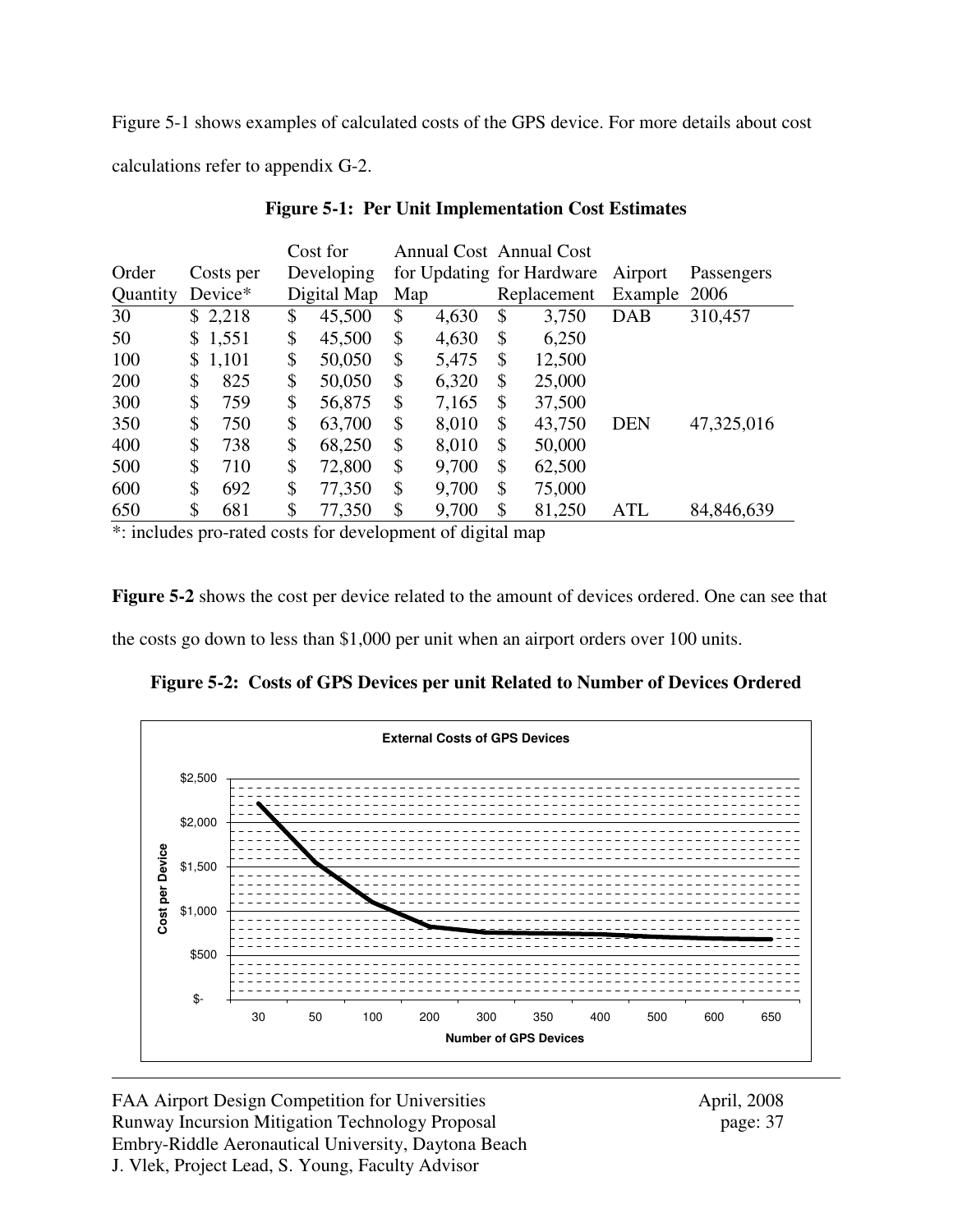The project costs only reflect the external costs. The airport has costs to incorporate it in their Airport Certification Manual (ACM) and the FAA might want to evaluate the system as well.

Most of the additional costs for airports are cost for training and their project manager for the system. Parts of these costs are already incurred, because this person usually works at the airport already and just gets an extra task. Bigger airports might require a full-time employee designated to maintaining and updating the system.

### **6. Summary and Conclusions**

The research presented in this report identified an important yet underemphasized segment of runway incursions, those caused by ground service vehicles. The technology described in this report is an application of currently off-the-shelf GPS moving map hardware, enhanced with software enhancements that identify airfield infrastructure and provide various visual and aural warnings to vehicle drivers. The proposed GPS device is hypothesized to improve the situational awareness of vehicle drivers at the airside of airports even in low visibility conditions. Compared to most other mitigations against runway incursions this technology is found to be a relatively inexpensive measure to achieve a lower runway incursion rate.

It is proposed that airside vehicles that regularly cross active areas be equipped with this device. Such vehicles may include ARFF vehicles, airport security vehicles, tugs, buses, snow removal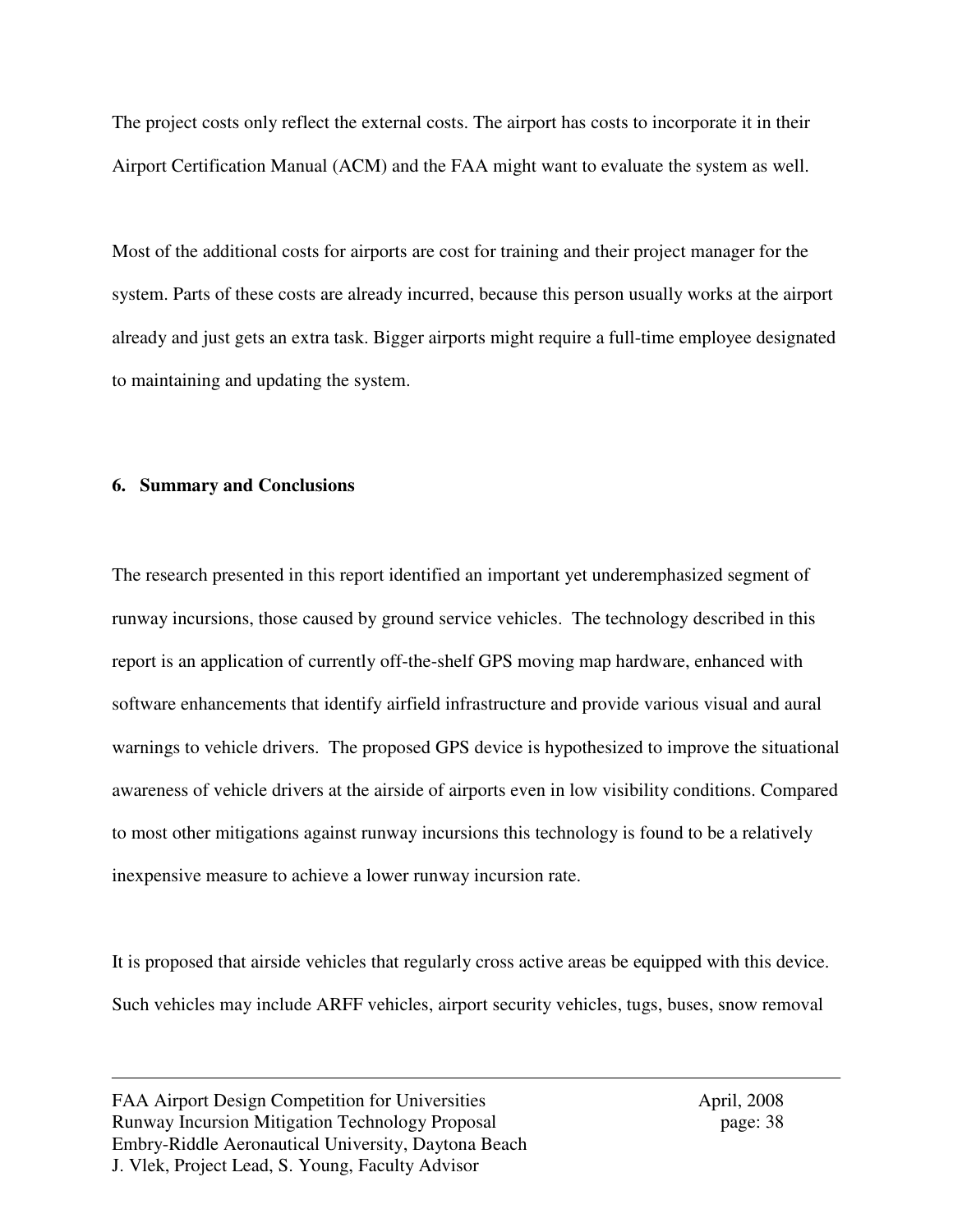vehicles, de-icing trucks, or whichever other vehicle that airports or airlines feel it should be equipped.

Testing of the proposed technology in an active airfield environment and feedback from industry and academic experts revealed positive responses to the technology, other areas where such technology may be useful, and provided feedback as to minimizing any associated risk with implementing the technology. It is the opinion of the research team that this technology may be indeed a beneficial and affordable strategy to minimizing runway incursions.

Further research suggests performing a two-year pilot technology implementation project at an airport that has a high rate of V/PDs, such as Chicago O'Hare Field, Atlanta Hartsfield-Jackson International Airport, or Philadelphia International Airport, the airports at which a change in frequency of V/PDs will be most visible. Figure 6-1 illustrates a hypothetical schedule for such a pilot project.



**Figure 6-1**: **Potential Schedule for Pilot Project**

FAA Airport Design Competition for Universities April, 2008 Runway Incursion Mitigation Technology Proposal page: 39 Embry-Riddle Aeronautical University, Daytona Beach J. Vlek, Project Lead, S. Young, Faculty Advisor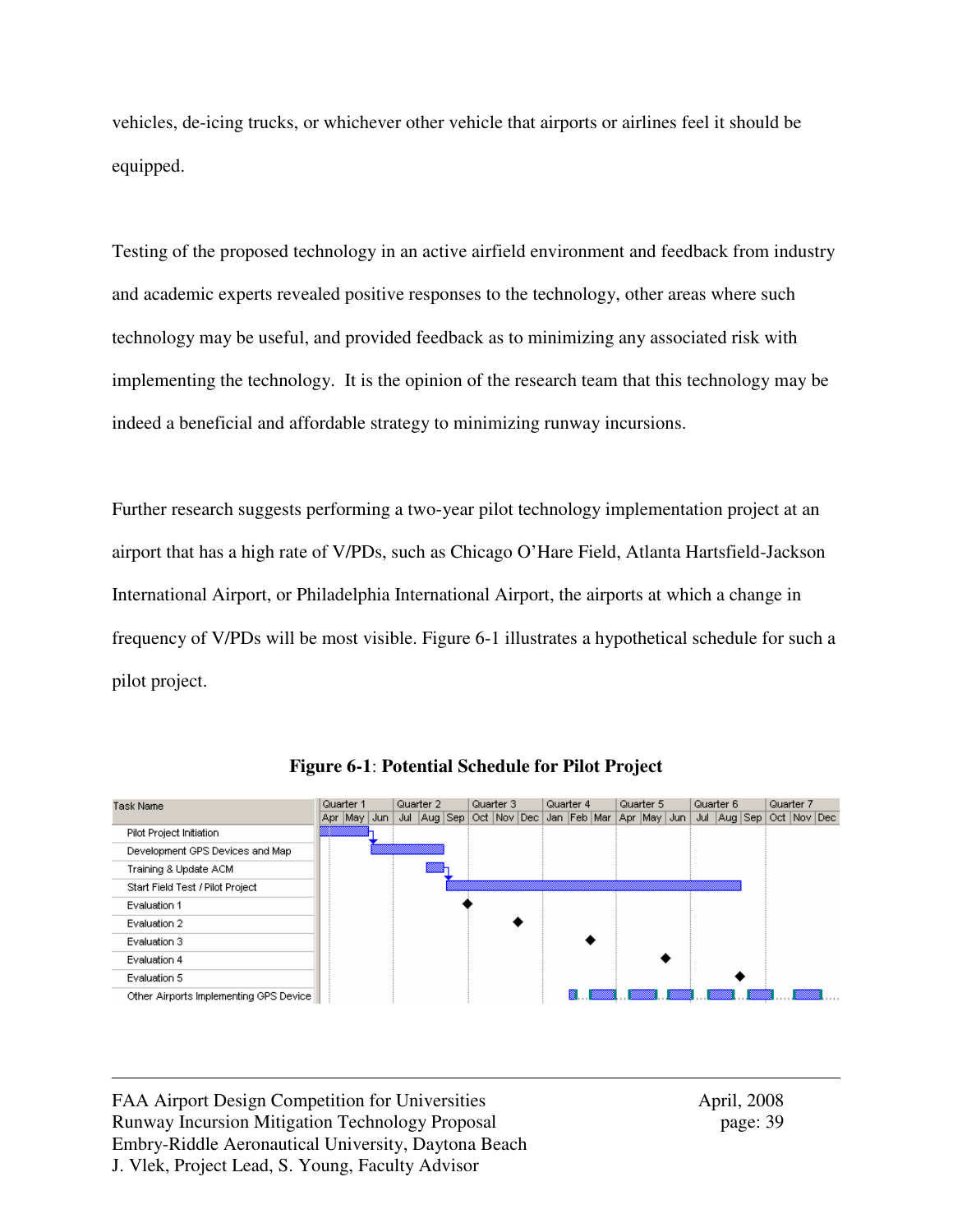Pilot project budget requirements would include airfield database software development, required hardware implementation, training, testing and evaluations, as well as for FAA and airport participation. A detailed budget estimated is presented in appendix G-2.

The proposed satellite navigation technique is already widely in use in cars in cities and on highways. This research has concluded that the GPS device technology would also a cost effective way to reduce vehicle/pedestrian deviations. As it takes advantage of increasingly accurate and increasingly less expensive technology, such a product would meet both the goals of the FAA to improve airfield safety at increasingly economical rates. It is hoped that those evaluating this proposed technology share this view.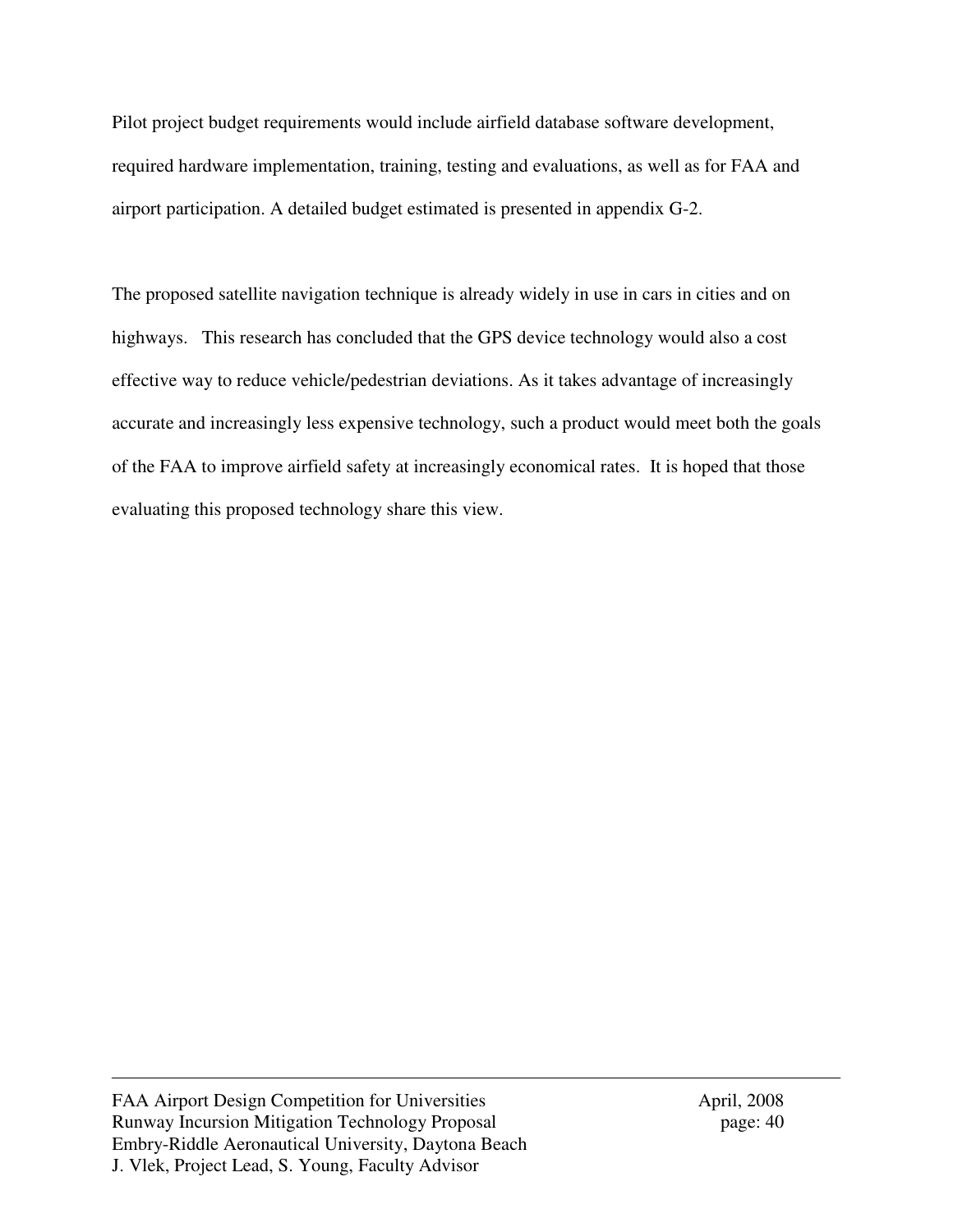## **Appendix A: Contact Information**

| <b>Faculty Advisor:</b> | Dr. Seth Young                           |
|-------------------------|------------------------------------------|
|                         | Associate Professor, College of Business |
|                         | Embry-Riddle Aeronautical University     |
|                         | 600. S. Clyde Morris Blvd.               |
|                         | Daytona Beach, FL 32114                  |
|                         | Tel. (386) 226-6723                      |
|                         | Fax. (386) 226-6696                      |
|                         | e-mail: youngs@erau.edu                  |
|                         |                                          |

**Student Lead:** Joost Vlek joost.vlek@erau.edu yohst@hetnet.nl

## **Student Co-Authors**

| Richard Felix Genge |                   |        | Andrew Wilhelm    |  |  |
|---------------------|-------------------|--------|-------------------|--|--|
| Email:              | gegne4a6@erau.edu | Email: | wilhea7e@erau.edu |  |  |

## **Other Student Participants, Embry-Riddle Aeronautical University**

| <b>Brent Appy</b>       |
|-------------------------|
| John Gagne              |
| Kevin Miller            |
| <b>Abdrahim Mohamed</b> |
| Kenneth Schartel        |
| <b>Andrew Sophinos</b>  |
| Alex Wechsler           |

Master of Business Administration **B.S. Business Administration B.S. Business Administration** d B.S. Business Administration B.S. Business Administration **B.S. Business Administration B.S. Business Administration**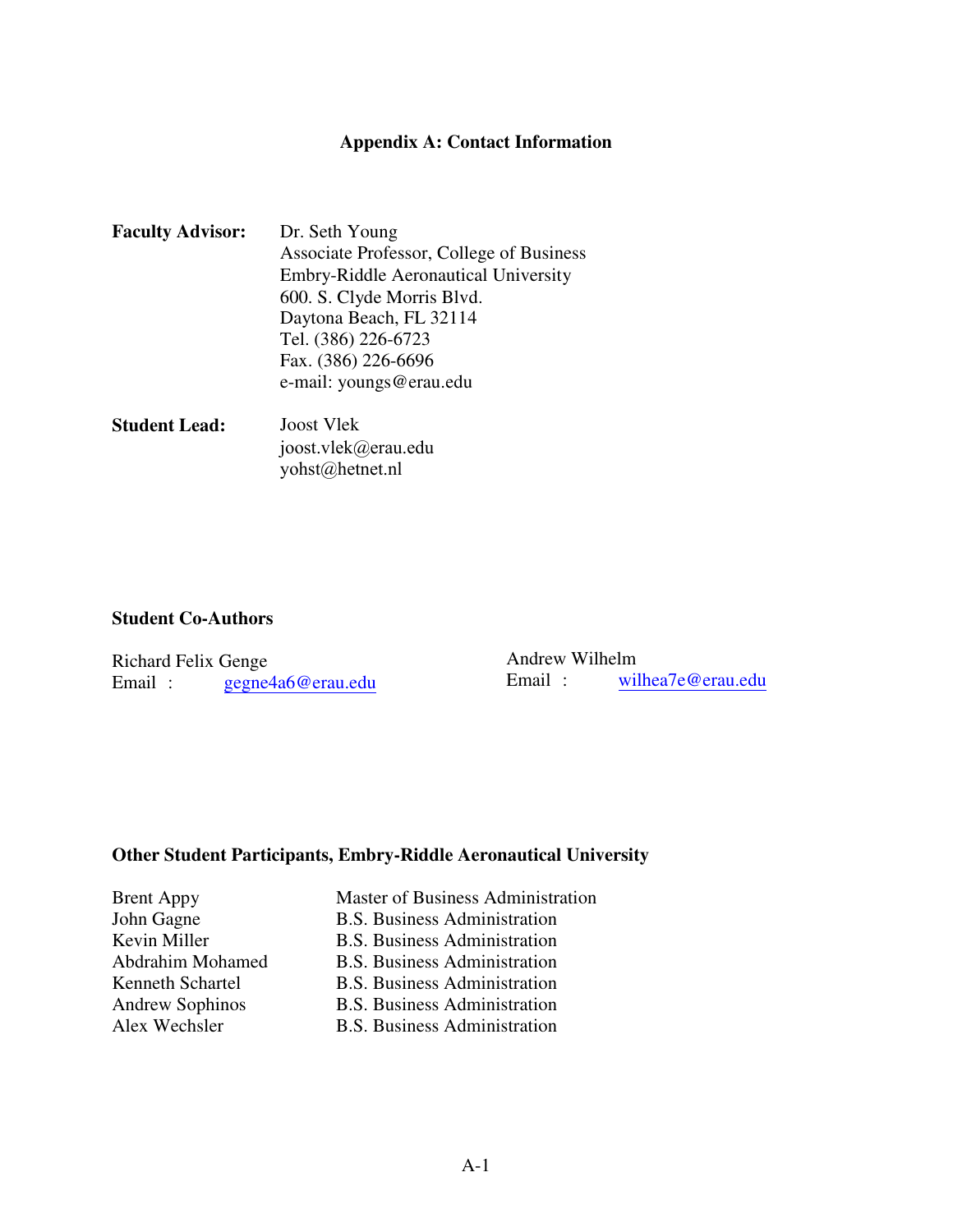#### **Appendix B: Description of University**

Embry-Riddle Aeronautical University is the world's oldest and largest university specializing in aviation and aerospace. It is the only accredited, aviation-oriented university in the world. Embry-Riddle is an independent, non-sectarian, not-for-profit, coeducational university serving culturally diverse students seeking careers in aviation, aerospace, business, engineering, and related fields.

The University offers more than 30 degree programs. These include undergraduate programs in aeronautical science; aeronautical systems maintenance; aeronautics; aerospace electronics; aerospace engineering; aerospace studies; air traffic management; applied meteorology; aviation business administration; aviation environmental science; aviation maintenance science; aviation management; civil engineering; engineering physics; global security and intelligence studies; homeland security; human factors psychology; mechanical engineering; safety science; software engineering; and space physics. Graduate programs are offered in aeronautics, aerospace engineering, business administration, human factors and systems, safety science, software engineering, and space science.

Embry-Riddle Aeronautical University is accredited by the Commission on Colleges of the Southern Association of Colleges and Schools to award degrees at the associate's, bachelor's, and master's levels. The College of Business at Embry-Riddle Aeronautical University is accredited by the Associated of Collegiate Business Schools and Programs (ACBSP).

A-2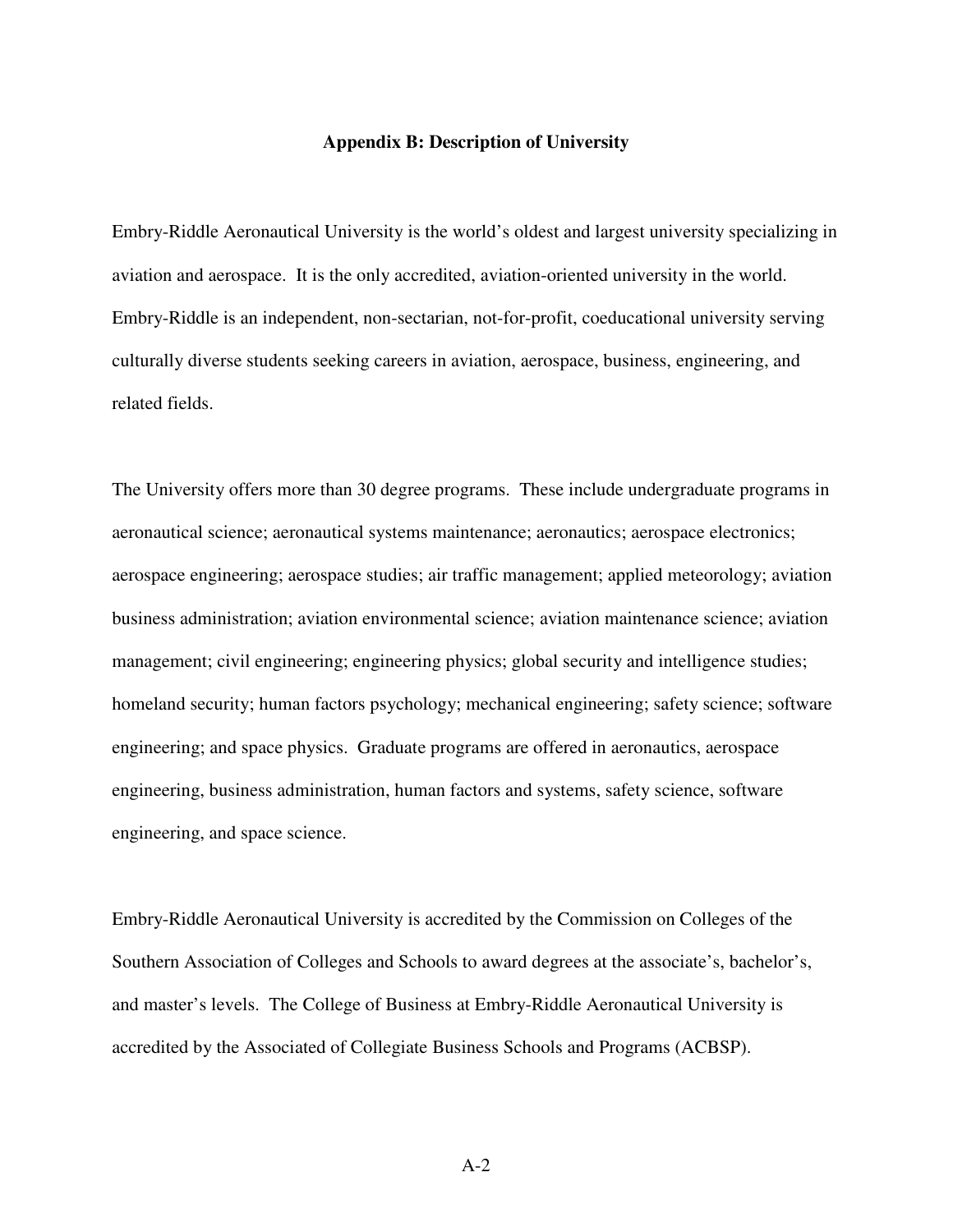In fiscal year 2006-2007, some 171 faculty members were involved in research and other activities with 151 sponsored projects. The total value of all active awards was more than \$27 million.

This project was conducted within the university's Airport Management Club, an organization sanctioned by the Embry-Riddle Aeronautical University Office of Student Affairs. The Airport Management Club is also sanctioned as official university student chapters of the American Association of Airport Executives and the Florida Airports Council.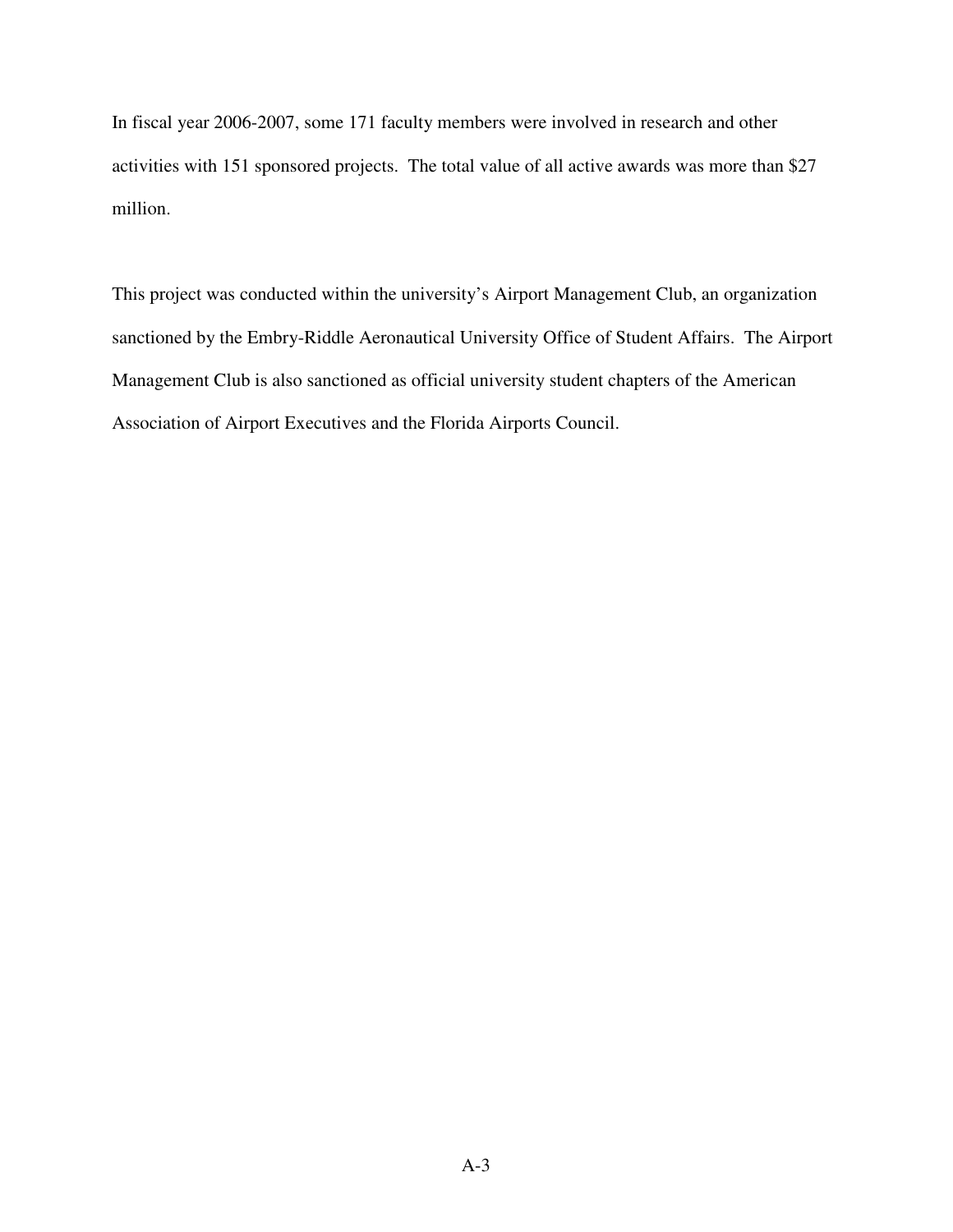# **Appendix C: Description of non-university partners**

No non-university entities acted as official partners on this project. However, a number of external entities were consulted during the project. These entities include:

- Atlanta Hartsfield-Jackson International Airport
- Daytona Beach International Airport
- Denver International Airport
- FAA Office of Airports
- FAA Office of Runway Safety
- Tele Atlas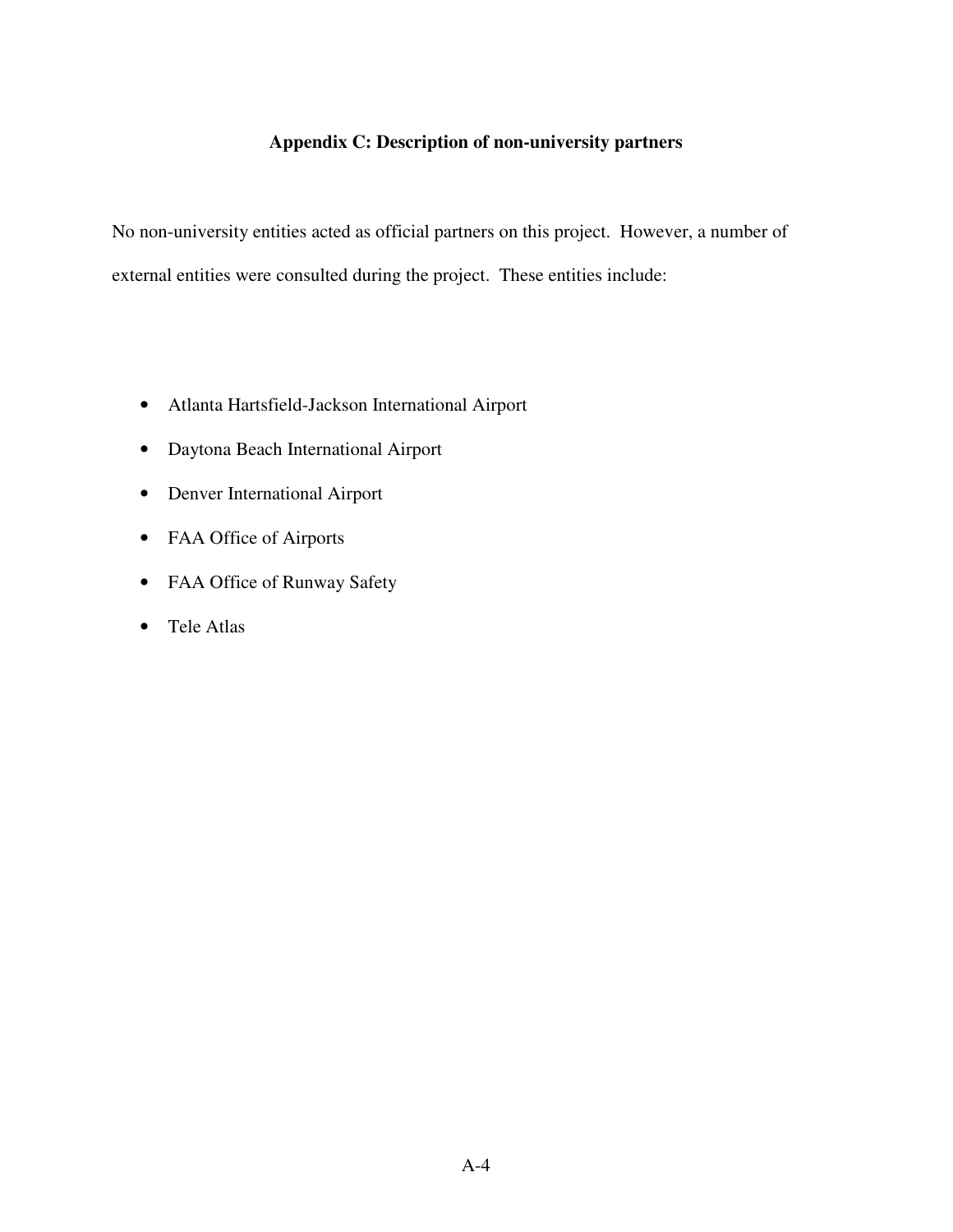#### **Appendix E: Evaluation of Educational Experience**

#### **Students**

#### **Joost Vlek**

The design competition provided me with a meaningful learning experience with regard to runway incursions and GPS in particularly, topics that I knew the basics of, but not the very details. It further was a great opportunity to train my presentation skills, as we presented our idea at least five times internally or externally. It also introduced me to human factors. It was great to work in a team with ten participants with different nationalities of the Airport Management Club. I already knew a lot about airside operations as I have worked seven years internationally as an Airport Civil Engineer at a major airport consultant from Europe. For some projects I had to drive around on airsides, like for airside projects at Amsterdam Airport Schiphol (AMS), so I knew about the importance of preventing runway incursions beforehand.

Our biggest challenge was to figure out how the device works. We contacted Tele Atlas. This appeared to be helpful.

The idea of the GPS device arose out of brainstorming. We came up with a solution, and hypothesized whether or not this device would be helpful to reduce the number of runway incursions. We were surprised that it is not around yet. We were afraid that airports would not like our idea, so when we presented our solution to the Daytona Beach International Airport and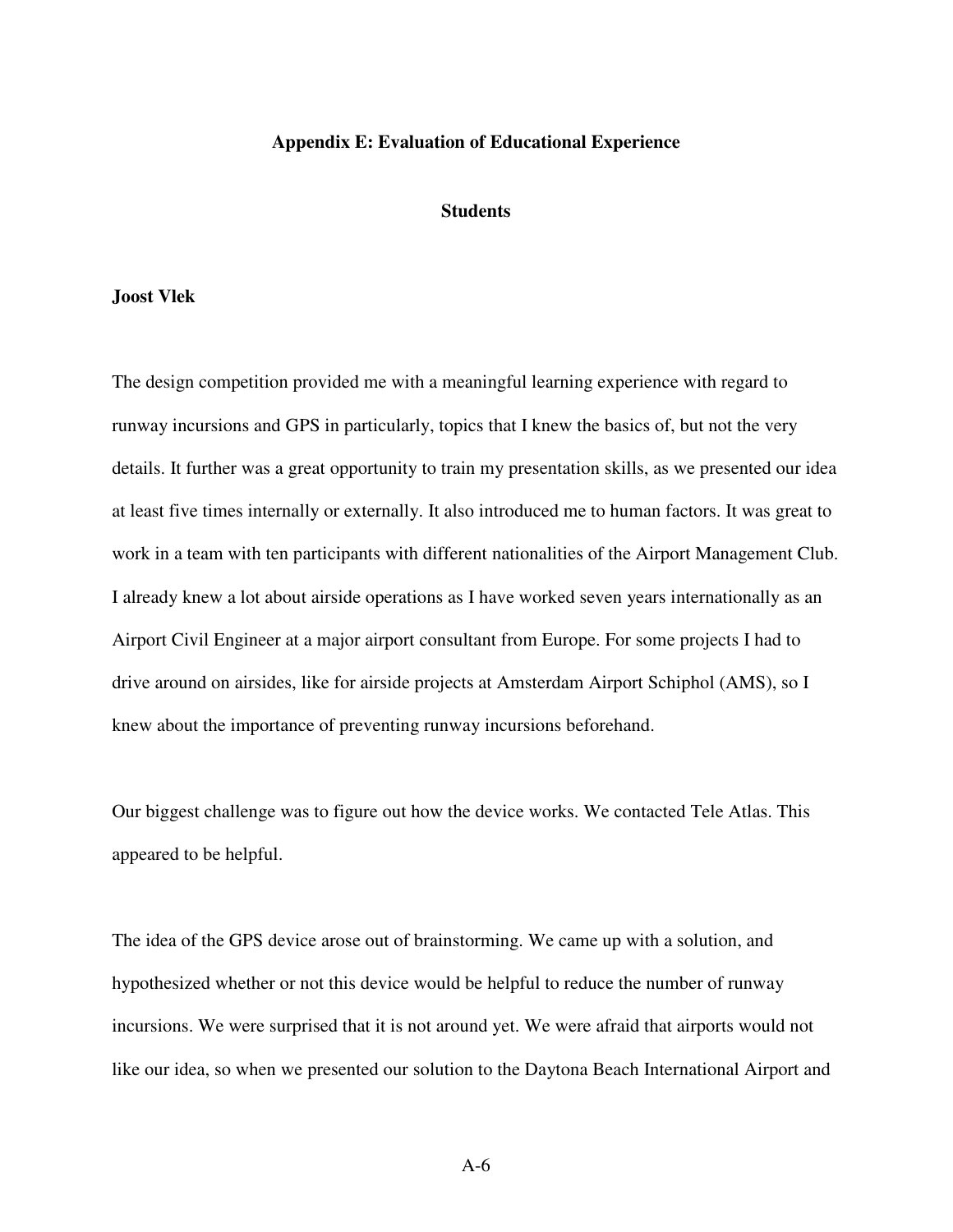the Denver International Airport, we were surprised about the positive feedback. We think that we had a different approach to solutions to runway incursions, as many other solutions do not focus on V/PDs. This is due to our 'reverse approach' of coming up with a solution and investigating if it would work, rather than investigating what causes most runway incursions and then finding a solution for that.

Contact with the industry has been helpful, because the airports made us feel that we are on the right track and Tele Atlas gave us feedback on our questions.

As written above, I learned more about in-depth about runway incursions, GPS, and I trained my presentation skills. This knowledge is not particularly required to go back into the workforce, but it is a good 'nice to have', especially if we would end up being a winning team, whereas presentation skills are required. It has also been great to work with students and interact with the industry and academia, people that I otherwise would not have known. In that way the project was a networking experience. After submitting this report I will still do further study in how to make one of these devices really operational.

### **Richard Gegne**

This year's FAA Design Competition has been a great experience for me. Taking on the challenge with some of my peers of the Airport Management Club also was a rewarding experience for me and broadened my knowledge about problems that arise at an airport during daily operations. I believe the competition was also a great addition to my Airport Management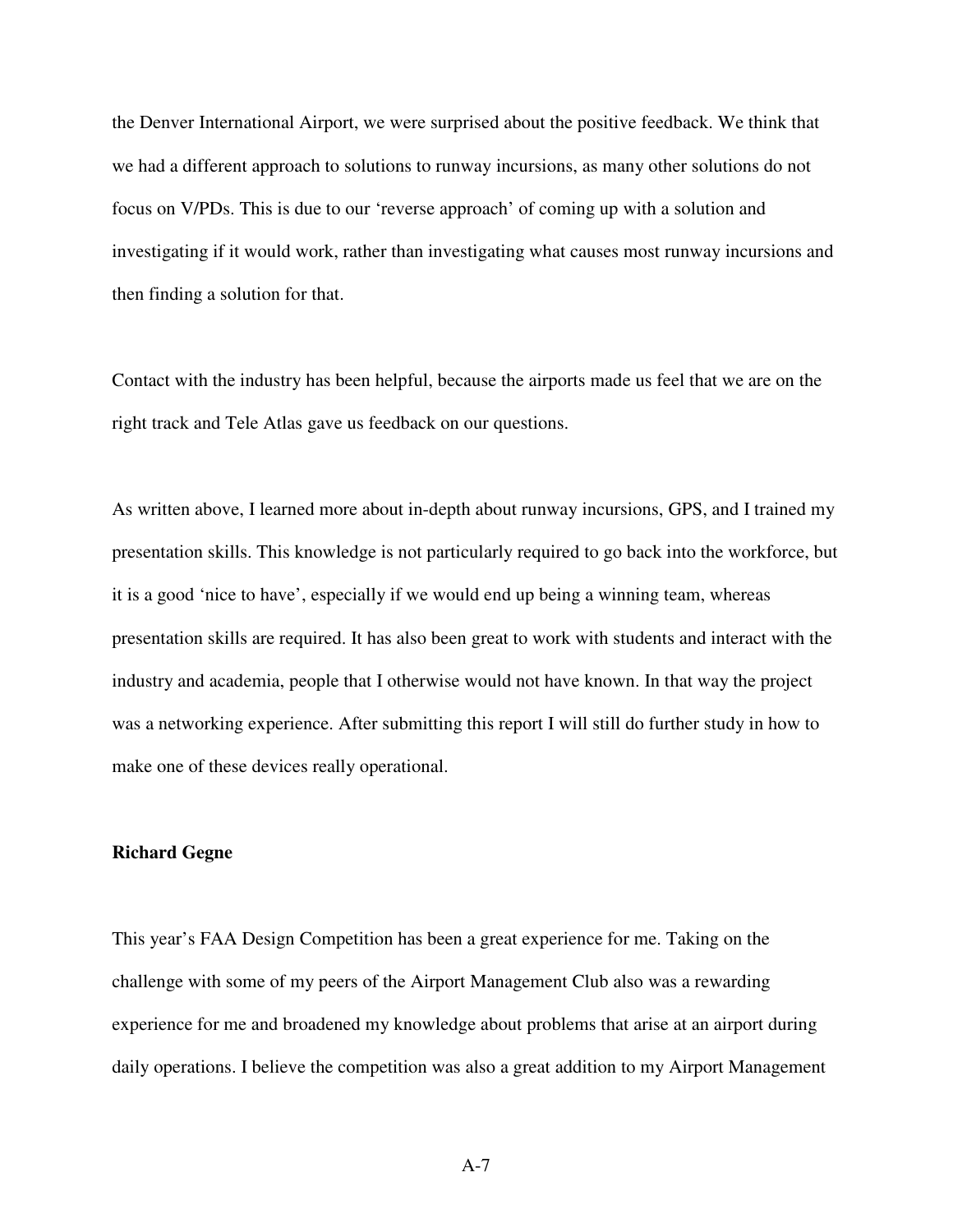major here at Embry-Riddle Aeronautical University. Furthermore I am convinced that this competition is an invaluable experience for me that will put me one step closer to becoming an airport manager. My team and I noticed right away that runway incursions are one of the biggest safety issues at airports. When we started thinking about the runway incursions we wanted to look at the problem from a different angle. While other working groups have focused on Operator Errors or Pilot Deviations, we put all our attention to Vehicle/Pedestrian Deviations (V/PD) to further reduce the amount of runway incursions.

Our research included several interviews with airport professionals who gave me and the team a great inside view of what problems actually arise at the airport that fall under the category of a V/PD. However, we found it difficult to acquire data about V/PD's from most of the airports we have contacted, because not many airports are willing to talk about their occurrences with Vehicle/Pedestrian Deviations. But in the end we made our way through several reports and actually found airport professionals that had a great impact on the way our final product was designed. Industry participation for the project was absolutely necessary because those are the one that have to deal with the problem of runway incursion every day and their experience report was extremely important to us.

 The solution we came up with, I think can really increase the safety standards at airports and increase situational awareness of airport and airline employees to reduce the amount of V/PDs. During our research, I also increased my knowledge about other technologies that are already out there until this date and systems that are currently under development. The knowledge I gained during this project will definitely help me in the future when trying to go out in the workforce of

A-8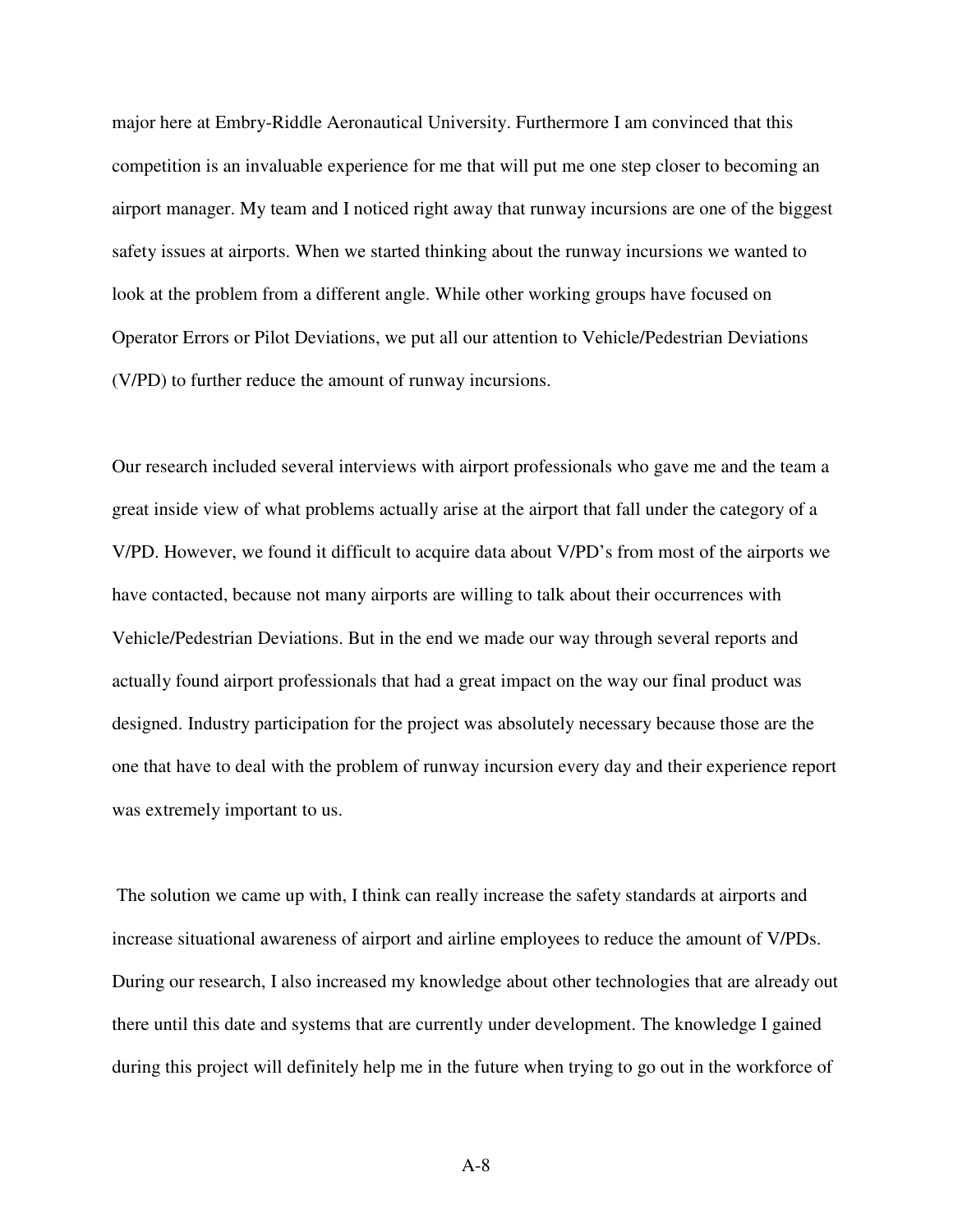the aviation industry. Finally I have to give credit to my team. Everybody was highly motivated when working on the project and I think did a great job in thinking outside the box.

#### **Andrew Wilhelm**

During my work on this project I learned some valuable information about the current air transportation system. One of the key elements learned was how old some of the systems are that are still in use today. Many of the systems, such as radar, have been around since WWII. After looking at statistics on the high number of runway incursions, I realized that something needs to be done to update many of these systems. As we have found through the research, there are new technologies already in existence that could significantly reduce the number of incursions each year. Our project looks at one of these new technologies. The GPS system, which is being implemented in some areas of the air transportation system, is a valuable tool that can give very precise information about where something is at, wither it is a plane or a ground vehicle, in regards to other objects in a given area. In the words of Sir Francis Bacon, "Knowledge is Power" and knowing where obstacles are in the air and on the ground is half the battle in the prevention of serious incursions. I was especially pleased to work on this project due to the simple fact that few others have looked at runway incursions dealing with ground vehicles and pedestrians. Although only a small percentage of incursions involve vehicles and pedestrians, preventing just one fatal crash would make this system more than worthwhile.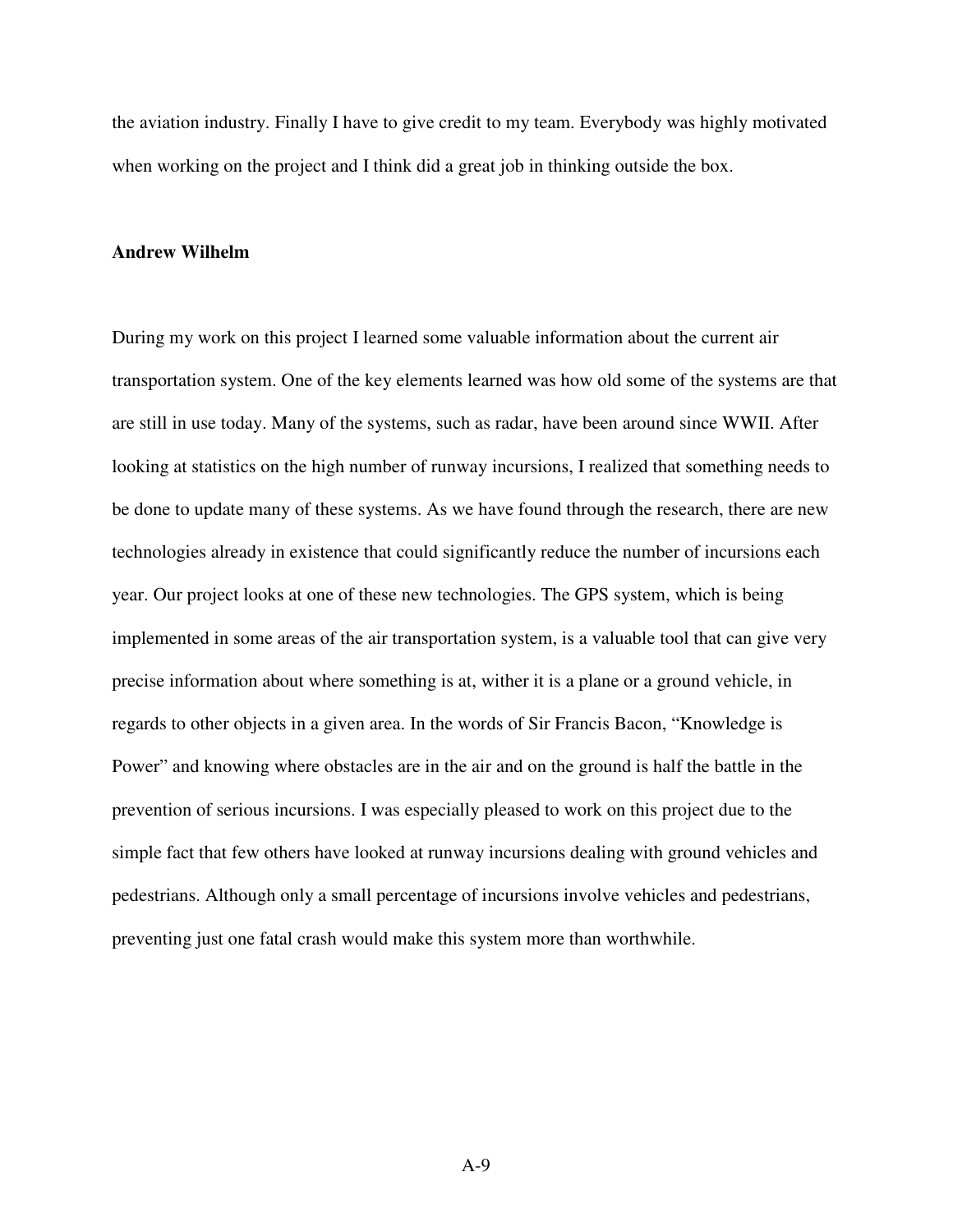### **Faculty Advisor Dr. Seth Young**

As an Associate Professor in the College of Business at Embry-Riddle Aeronautical University, and faculty advisor to the university's student chapter of the American Association of Airport Executives, I am fully aware of the multitude of obligations that our undergraduate and graduate students must manage, and understand that devoting many hours to extracurricular projects takes significant dedication. The participation of a core group of these students devoted to this competition, given their other obligations was impressive, which stands as a testament to both the enthusiasm and educational rewards they expected to, and did, receive. This project in particular was performed entirely as an extracurricular activity, associated with the university's Airport Management Club. As such, those that participated received an educational experience far beyond their normal classroom curricula.

Specifically, this competition gave the students the ability to actively research an important airfield safety issue, brainstorm and develop a potential solution, and most importantly, refine the solution through interactions with industry, government, and academic experts in the fields of data analysis, airfield operations, economics, human factors, and information technology. This was truly a multi-disciplinary activity. In addition, the students learned to manage a large-scale project, by appropriately dividing tasks, and sticking to a tight schedule.

The learning experience seemed to appropriately match the level of education for those that participated. Leading the project was a graduate student with greater levels of real-world experience in large scale project management. Undergraduates who most actively participated in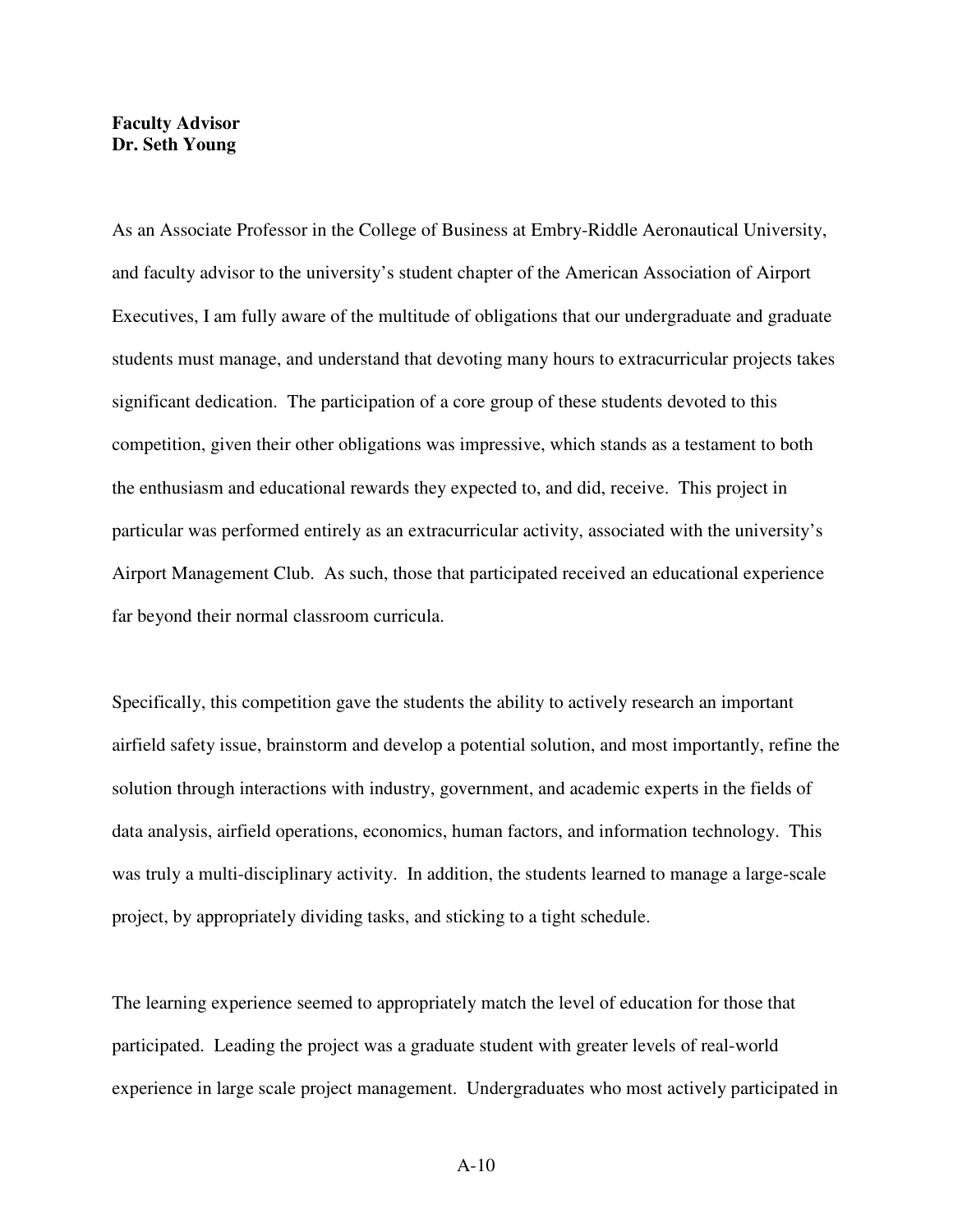this project were of junior or senior standing, with the education and confidence to perform literature-based as well as empirical research. For all the students, the opportunity to present project progress in a formal setting contributed to their oral and written presentation skills.

Perhaps the greatest challenge that students had to overcome was in the gathering of data, ranging from publicly sensitive data associated with individually reported runway incursion incidents, to proprietary GPS technology information. Numerous phone calls and e-mails eventually led to success in gathering data, but did create issues associated with overall project schedules, as gathering such data was a lengthy process.

This competition is certainly a valuable educational tool, and I do intend to continue encouraging students to participate. It is unclear whether this competition would be appropriate for a formal class project, as the time dedication to this competition may exceed the allotted time for a given class coursework. As an extracurricular project, the challenge to find students who have the time and dedication to follow through always exists, but when such students are found, the process has been revealed to be very rewarding.

One suggestion for this competition would be to assign a liaison from either FAA or industry to each project group. Such a liaison could be a helpful resource for information gathering, internal brainstorming, and overall project development. Perhaps an advisory partnership between a faculty member and an industry representative could serve as an enhancement to the current format. As a faculty member, I am grateful to the FAA and the Virginia Space Grant Consortium for the opportunity for our students to participate in such a worthy competition.

A-11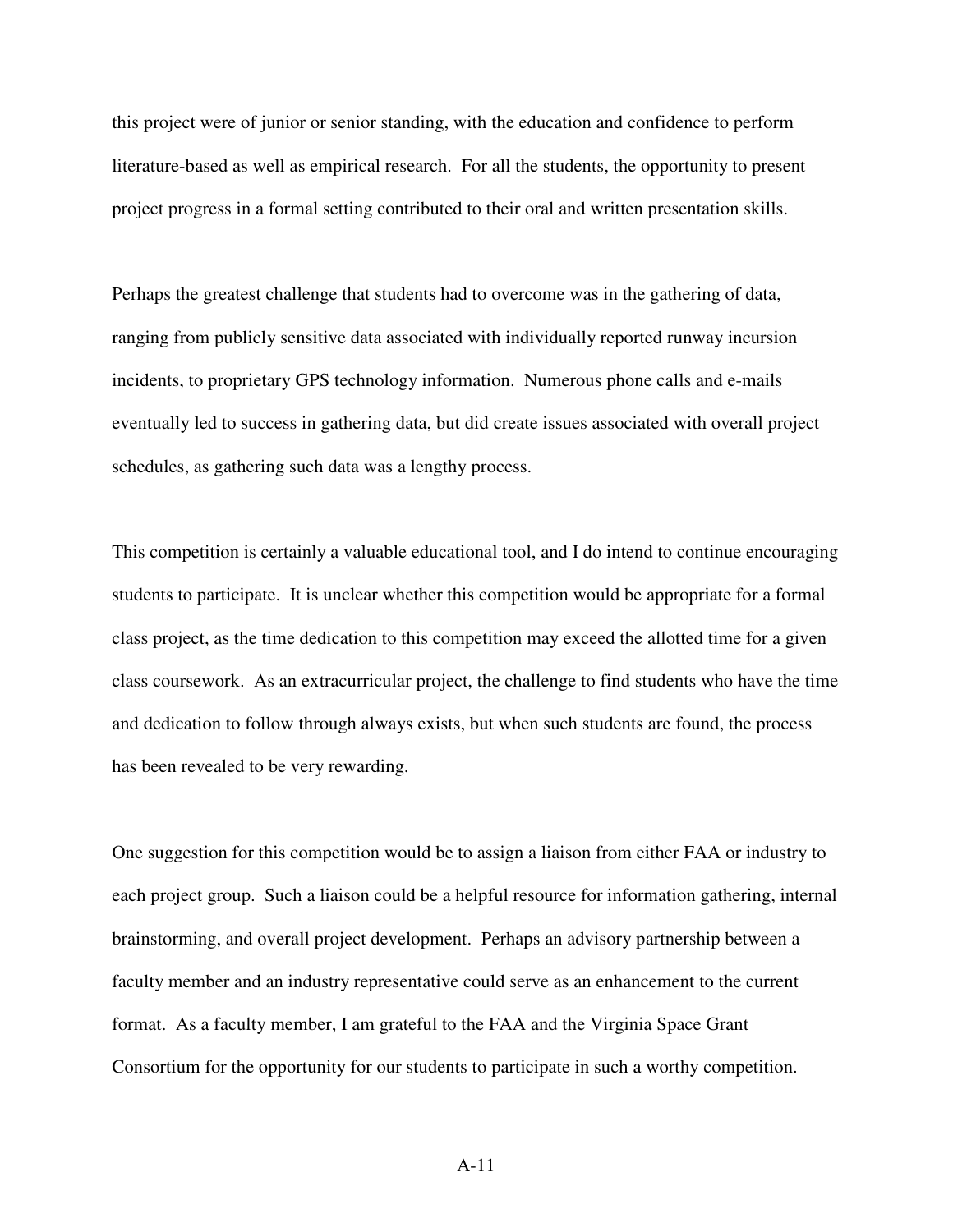## **Appendix F: References**

### **References**

- [1] Federal Aviation Administration. Fact Sheet. "FAA Adopts ICAO Definition for Runway Incursions*.*" Retrieved January 20, 2008, from http://www.faa.gov/news/fact\_sheets/news\_story.cfm?newsId=9612
- [2] Federal Aviation Administration. *Runway Safety Report, September 2007.* Retrieved January 18, 2008, from http://www.faa.gov/runwaysafety/pdf/rireport06.pdf
- [3] Federal Aviation Administration. *Runway Safety Data and Statistics.* Retrieved February 5, 2008, from http://www2.faa.gov/runwaysafety/data/ri\_tot.cfm
- [4] Federal Aviation Administration Office of Runway Safety. (2002). *Runway Safety Blueprint 2002-2004,* p. 5, A-5*.* Retrieved April 1, 2008, from http://www.faa.gov/runwaysafety/pdf/blueprint1.pdf
- [5] Federal Aviation Administration Office of Safety and Standards. (August 2007). Reducing the Potential for Vehicle/Pedestrian Deviations (V/PD) and Runway Incursions. Retrieved February 12, 2008, from http://www.faa.gov/airports\_airtraffic/airports/airport\_safety/media/vpd\_briefing. pdf
- [6] NASA Langley Research Center, *Runway Incursion Prevention*. Retrieved February 2, 2008, from www.nasa.gov/centers/langley/pdf/70866main\_FS-2000-09-53-LaRC.pdf
- [7] Prinzel III, L.J. and Jones D.R. , NASA Langley Research Center; Cockpit Technology for Prevention of General Aviation Runway Incursions. Retrieved February 2, 2008, from http://amelia.db.erau.edu/nasacds/200705Disc1/research/20070018290\_2007018395.pdf
- [8] Federal Aviation Administration. Fact Sheet. Retrieved February 2, 2008 from www.faa.gov/.../enroute/surveillance\_broadcast/program\_office\_news/media/Fact\_Sheet \_6-6-07\_APA.pdf
- [9] Beneigh, Ted, 2007, *Communications, Navigation & Surveillance Systems*.
- [10] FAA Capstone Program. Retrieved February 10, 2008 from http://www.faa.gov/about/office\_org/headquarters\_offices/arc/programs/capstone/media/ Alaska%20Sep%20Standards%20Statement\_Final\_Rev1.pdf
- [11] ADS-B Technologies, LLC. Retrieved February 10, 2008, from http://www.ads-b.com/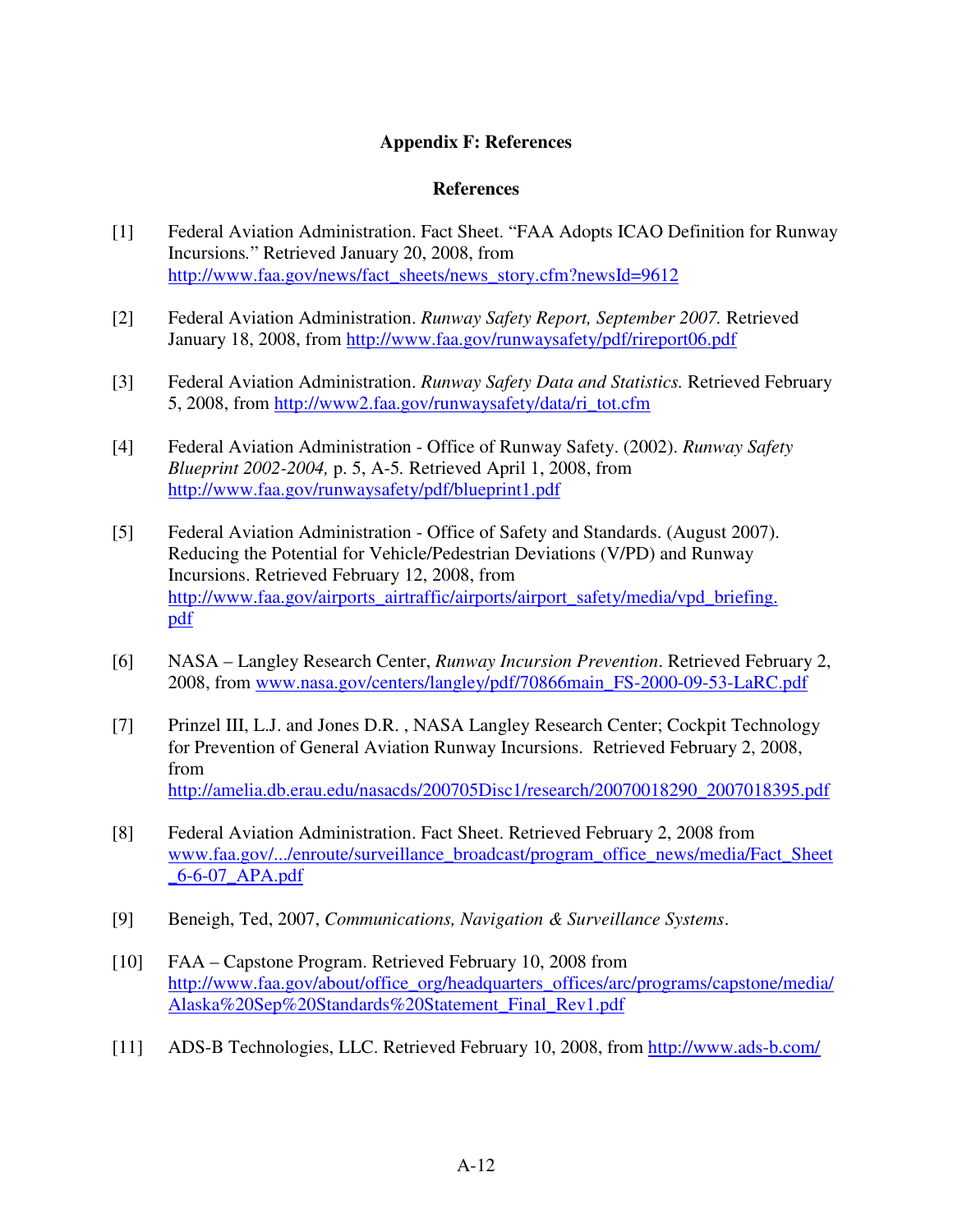- [12] Garmin, http://www8.garmin.com/aviation/Safe\_Flight\_21\_v0.69a.pdf , Accessed February 2, 2008.
- [13] Aircraft Technology Engineering & Maintenance Farnbourgh 2006 Special, *Runway incursion prevention*. Retrieved February 2, 2008, from http://www.aviationindustrygroup.com/index.cfm?format=1345
- [14] Federal Aviation Administration. *Advisory Circular AC 150/5340-1J Standards for Airport Markings.* Retrieved February 12, 2008, from http://www.airweb.faa.gov/Regulatory\_and\_Guidance\_Library/rgAdvisoryCircul ar.nsf/0/8852e94e6586fdd28625700300509565/\$FILE/150-5340\_1j.pdf
- [15] Federal Aviation Administration Office of System Safety. (not dated). Airport Ground Vehicle Operations, an FAA Guide. Retrieved February 6, 2008, from http://www.faa.gov/runwaysafety/asw/downloads/AGVO-guide.doc
- [16] Ackerman, Holly R., Sept. 2007, *FAA, Industry Set Runway Safety Plan*, Airport Report. Retrieved February 2, 2008, from http://www.aaae.org/fs03/Airport\_Reports/9-1-07.pdf
- [17] Betz, J. W., et al. (2006). *Understanding GPS, Principles and Applications* (Second Edition). In (E. D. Kaplan & C. J. Hegarty, Eds.). Norwood, MA: Artech House.
- [18] El-Rabbany, A. (2006). *Introduction to GPS, the Global Positioning System* (Second Edition). Norwood, MA: Artech House.
- [19] Vascellaro, J. E. (2007, January 17). Gadgets: Social networking gets easier by cellphone; More companies add GPS services to track friends and family. *The Wall Street Journal Europe*, p. 31.
- [20] Vascellaro, J. E. (2007, July 17). Business Technology: Sprint to Offer Loopt's 'Friend Finding' Service. *Wall Street Journal. (Eastern edition)*, p. B4.
- [21] Federal Aviation Administration. *Advisory Circular 150/5200-37 Introduction to Safety Management Systems for Airport Operators.* Retrieved February 12, 2008, from http://www.faa.gov/airports\_airtraffic/airports/resources/advisory\_circulars/med ia/150-5200-37/150\_5200\_37.pdf
- [22] Burnett, G. E. "Turn right at the traffic lights" The requirement for landmarks in. *The Journal of Navigation*, *53(3)*, 499-510. Retrieved April 5, 2008, from http://www.cs.nott.ac.uk/%7Egeb/Jnl%20nav-LM%20paper.pdf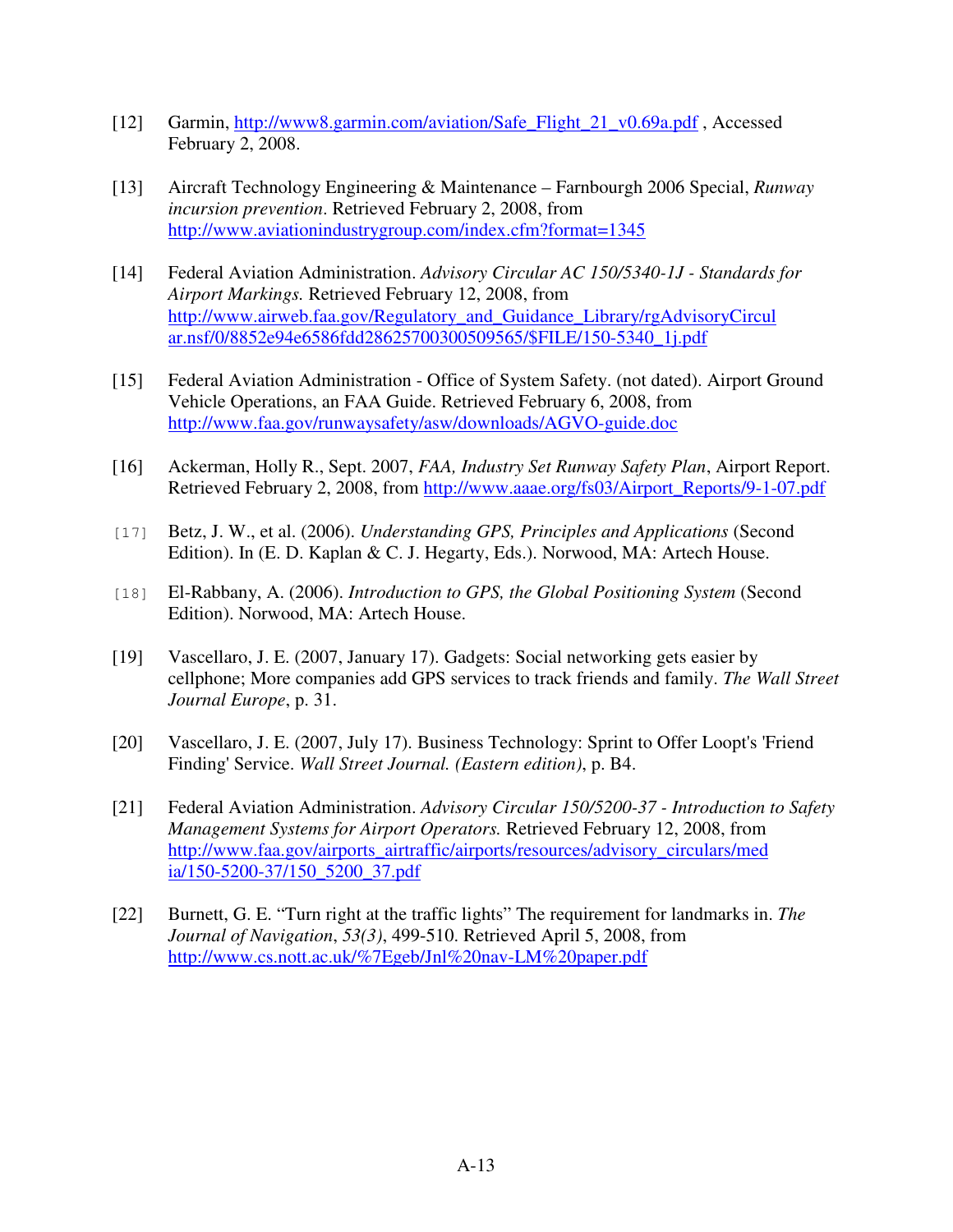## **Other Sources**

"Airport Runway Crashes and Near-Misses Can Be Reduced with ARIPS." Norris Electro Optical Systems Corp. 7 Sept. 2008. Retrieved February 12, 2008 from http://www.norriseo.com/

Federal Aviation Administration. (May 21, 2004). *Federal Aviation Administration Safety Management System Manual*. Retrieved March 24, 2008, from http://platinum.ts.odu.edu/Apps/FAAUDCA.nsf/FAA\_SMS\_Manual-Version\_1\_1. pdf

Federal Aviation administration. Fact Sheet. March 23, 2007. "Increasing Runway Safety With GPS Aircraft Positioning". Retrieved February 7, 2008, from http://www.faa.gov/news/fact\_sheets/news\_story.cfm?newsId=8409

Federal Aviation Administration. (March 31, 2008). *Advisory Circular 150/5210-20 – Ground vehicle Operations on Airports.* Retrieved February 12, 2008, from http://www.faa.gov/airports\_airtraffic/airports/resources/advisory\_circulars/media/150-5210- 20/150\_5210\_20\_chg1.pdf

Green, P. "paper presented at the Automotive Land Navigation Conference, June 18, 1997." Potential Safety Impacts of Automotive Navigation Systems. Retrieved March 21, 2008, from http://www.umich.edu/%7Edriving/publications/ALNC-Green1997.pdf

"Runway Incursion Prevention - Cockpit Displays Could Help Reduce Accidents." National Aeronautics and Space Administration. Sept. 2000. Langley Research Center. Retrieved February 12, 2008 from http://www.nasa.gov/centers/langley/news/factsheets/RIPS.html

Sharma, A. (2008, January 14). Who Keeps Digital Maps Going in Right Direction? *Wall Street Journal*, p. B1.

Strayer, D. L. & Drews, F. A. Cell-Phone–Induced Driver Distraction. Retrieved March 21, 2008, from http://www.psych.utah.edu/AppliedCognitionLab/cdir.pdf

Strayer, D. L., Drews, F. A., Albert, R. W. & Johnstob, W. A. "Why do Cell Phone Conversations Interfere with Driving?" Retrieved April 12, 2008, from http://www.psych.utah.edu/AppliedCognitionLab/TRB1.pdf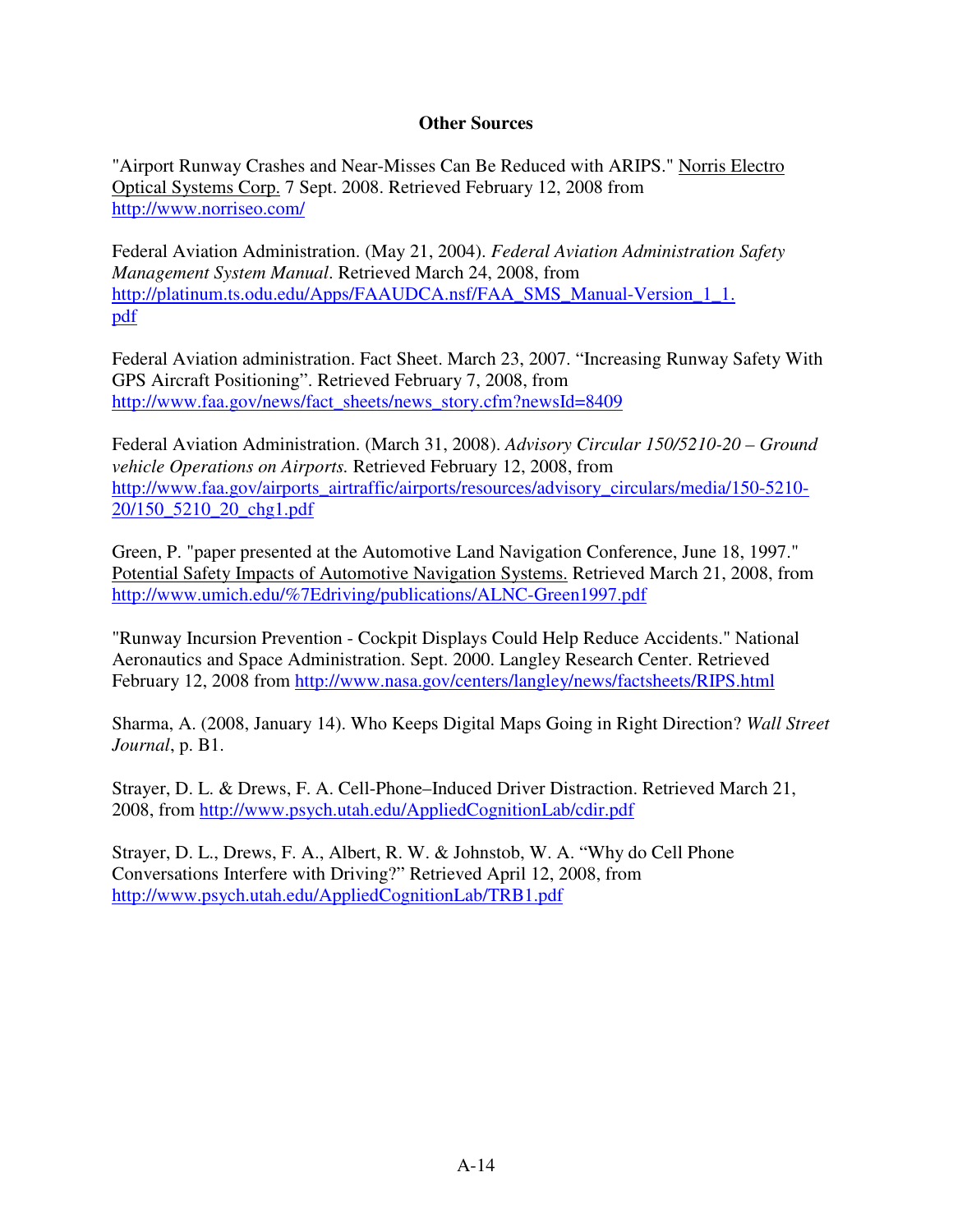## **Appendix G-1: Interview Reports and Meeting Reports**

# **Interview Report**

 $\overline{a}$ 

| Who             | : Mr. Andrea Luethi                                         |
|-----------------|-------------------------------------------------------------|
| Job description | : Flight Instructor at Embry-Riddle Aeronautical University |
| Date            | : February 13, 2008                                         |
| Interviewed by  | : Joost Vlek                                                |
| Subject         | : $ADS-B$                                                   |
|                 |                                                             |

Embry-Riddle Aeronautical University (ERAU) has ADS-B data link units (receivers and transmitters) on all its aircraft. With this, ERAU can track all its aircraft, airborne or not. ERAU has an ADS-B antenna on top of the College of Aviation at DAB airport. All aircraft on the ground and in the air in the vicinity, no matter at which height they fly, can be seen on ADS-B displays, also non-ERAU aircraft, provided that they have a transponder. Aircraft without an ADS-B transmitter can still be seen, but do not get indicated with a flight number and altitude is unknown.

Mr. Luethi showed us a Garmin PowerPoint presentation with the basics of ADS-B. Next, he showed the ADS-B display at the 'flight center' of ERAU. Lastly, he started up and showed the display in one of the flight instruction aircraft. Pilots can zoom in and out on a digital map on the aircraft with real-time moving aircraft. Aircraft moving on the ground and flying in the vicinity of DAB could be seen on screen via symbols. Taxiways and runways are indicated with a tag.

The map did not show service roads on the airport.

## **Conclusion:**

Although the airport map did not show service roads on the ADS-B display, it looked like this could be done though, after altering the map. Then, airside ground vehicles could be equipped with an ADS-B transmitter. These vehicles should be assigned a symbol other than symbols representing aircraft. These vehicles should then also get displays to show the infrastructure. This would be more expensive than our proposal of putting 'street-like' satellite navigation in the ground vehicles. Furthermore, this system would require more training to ground vehicle operators.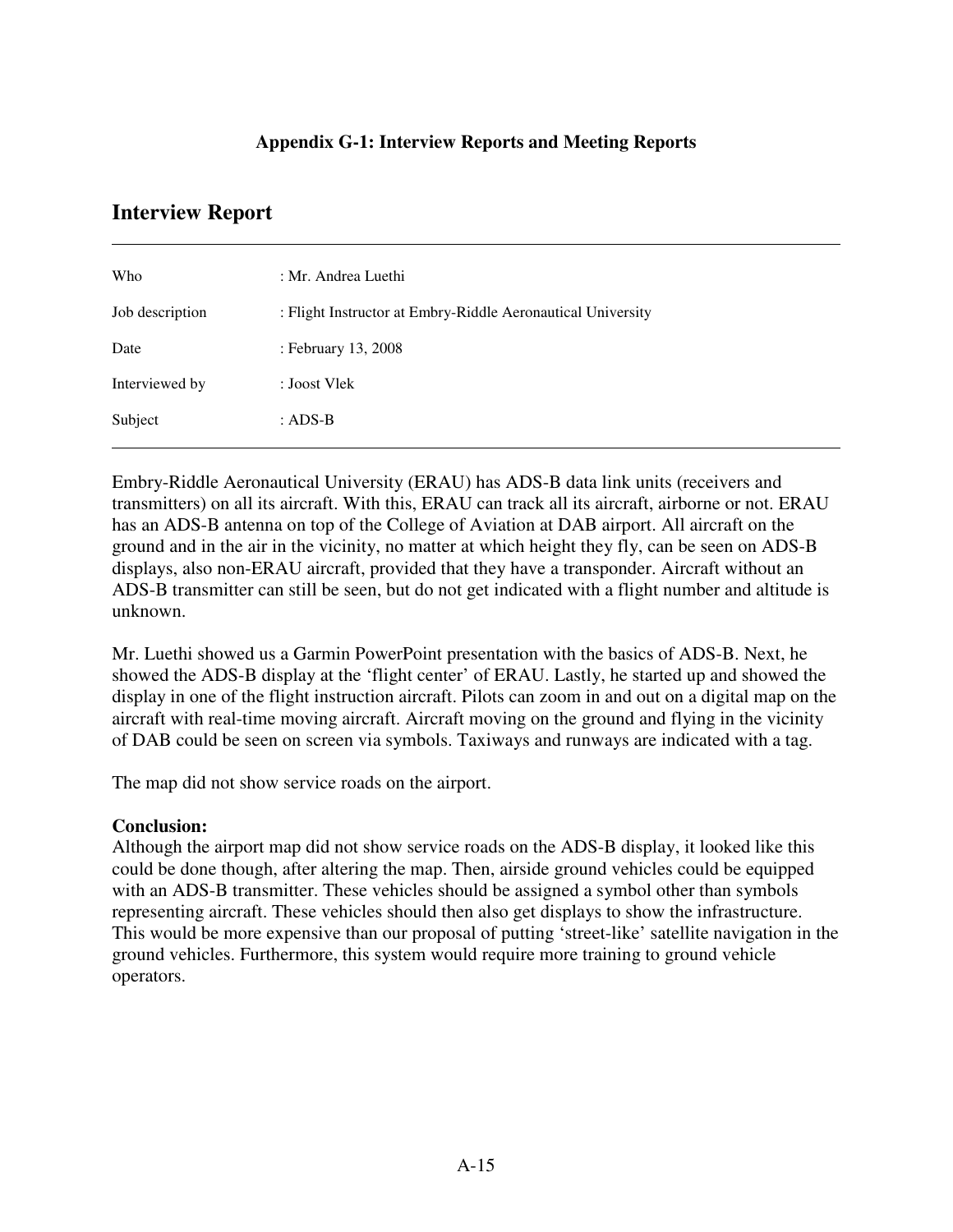# **Meeting Report**

 $\overline{a}$ 

| <b>Attendants</b> | : Daytona Beach International Airport (DAB)<br>Mr. John M. Murray [JM] - Operations Supervisor<br>Mr. Steve Ward [SW] – Airport Operations Agent / Future User of our Device |
|-------------------|------------------------------------------------------------------------------------------------------------------------------------------------------------------------------|
|                   | Embry-Riddle Aeronautical University – Human Factors (HF)<br>Dr. Shawn M. Doherty [SD]<br>Dr. Kelly J. Neville [KN]                                                          |
|                   | Embry-Riddle Aeronautical University – College of Business<br>Dr. Seth Young<br>Members of Airport Management Club                                                           |
| Date              | : March 12, 2008                                                                                                                                                             |
| Time              | $: 5.30PM - 7.00PM$                                                                                                                                                          |
| Venue             | : Daytona Beach International Airport, Daytona Beach, Florida                                                                                                                |
| Subject           | : Presentation of proposal                                                                                                                                                   |
| Goal              | : Feedback from DAB's Operations Supervisor and future user<br>(the 'Industry'), and Human Factor professors (Academia)                                                      |

### **Summary:**

"This should have been around already for years." "This is thinking outside the box." "We can use this device in even more ways than just this."

## **Daytona Beach International Airport (DAB):**

DAB is an airport with relatively a lot of flight movements due to that two of its tenants are flight schools, amongst them our own Embry-Riddle. Lots of future pilots get trained here, making it extra vulnerable to runway incursions caused by pilot deviations. It should be noted that DAB has not experienced a runway incursion caused by vehicle drivers (V/PD) in a decade. The only one reported appears to be wrongfully administered. DAB has 54 AGVO (Airport Ground Vehicle Operations) trained vehicle operators, including DAB personnel, FAA, and fuel services.

## **Short background of Attendants:**

Mr. John M. Murray is Operations Supervisor and has been working for DAB for three years, after retiring from FedEx.

Mr. Steve Ward is Airport Operations Agent and is one of the envisioned future users of our proposal. He has been working for DAB for 10 years. He daily drives around at DAB's airside, including its runways and taxiways. Most of the time, he is the only person in the vehicle, without any backup.

Dr. Shawn Doherty is a human factors professor, employed by Embry-Riddle for eight years.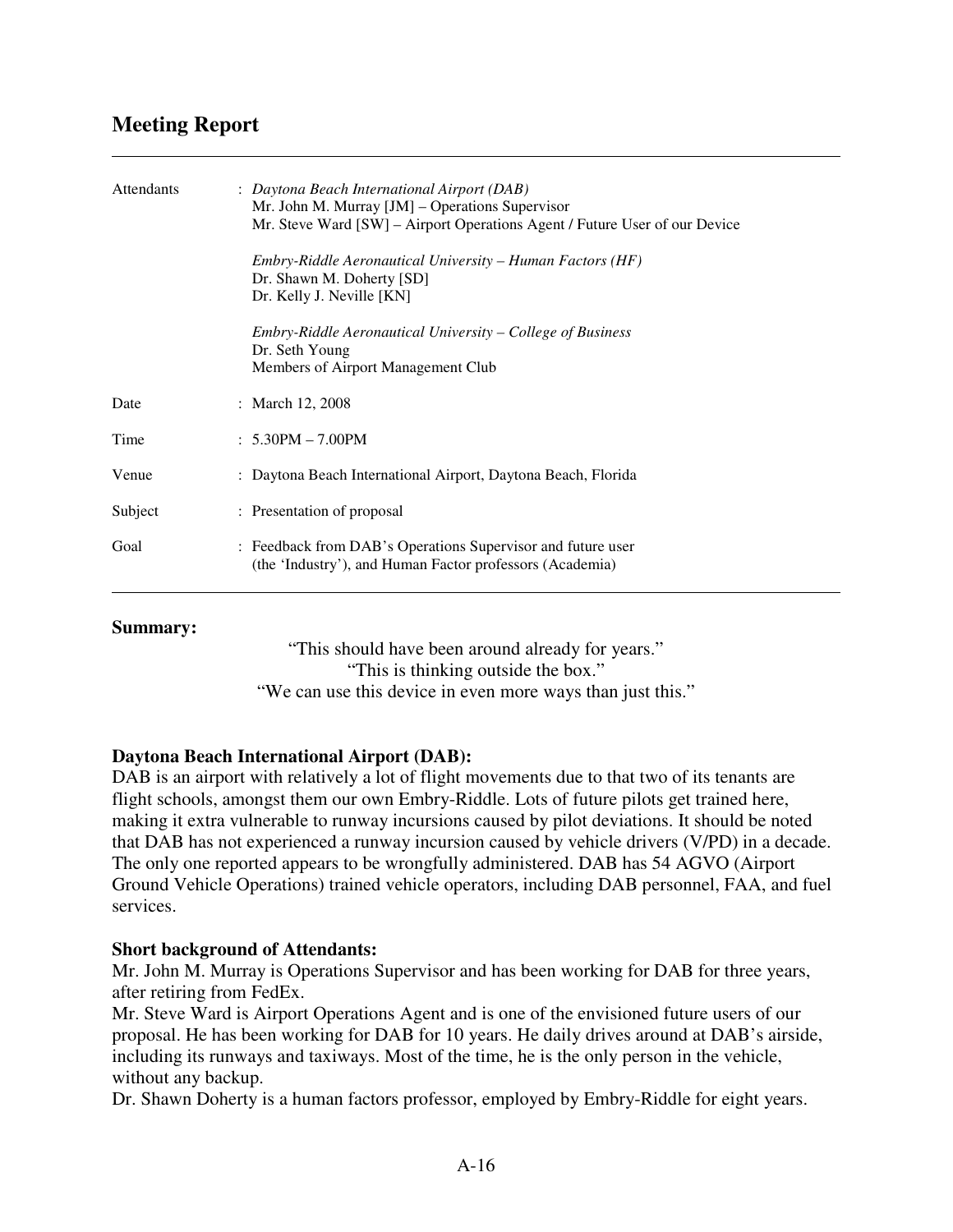Dr. Kelly Neville is a human factors professor, employed by Embry-Riddle for one year. She has worked as a human factors professional for seventeen years, previously with the Air Force Research Laboratory and CHI Systems, Inc.

# **Report:**

We gave a presentation of runway incursions in general, existing mitigations, and, most importantly, our GPS device. After the presentation we went into discussion with the attendants. This report focuses on the feedback.

During the discussion:

- JM pointed out that DAB has not experienced a V/PD in a decade. So for DAB it would not prevent any V/PD's, but he still saw the value of our GPS device for other airports and other uses at any airport. JM recommended us to "push it up the ladder at FAA" as far as we can. "This is thinking outside the box."
- JM said that DAB language (communication) is an issue regularly.
- JM informed us about 'tough laptop', a laptop with GPS next to a driver. This distracts the driver's attention from the outside surroundings. He preferred our solution, because it would give the driver less distraction.
- After the meeting JM advised that for training drivers have to drive a round during a session, sign-off sheets, and a test would be required.
- Pavement grids could be incorporated.
- SW stated that our device would be very helpful especially under low visibility conditions and "this should have been around already for years".
- SW stated that routine becomes a factor when you do the same task over and over again, and there is a possibility of forgetting the runway that one approaches. It is a good device to remind ops personnel when memory leaves you alone. "This would be great to have." "It doesn't let you slide."
- SW stated that not everybody that is driving on the airfield always has the exact layout of airfield in mind and is aware of its position (especially complex airfields). The device would help them with this. However, alert should not be too sensitive otherwise ops person would just turn it off (practical test needs to be applied).
- SW also saw many other uses for the device that we had not thought of ourselves: mark locations of cracks in pavement, breaches in fences, fox holes, FOD, signs. In other words: operational safety would benefit from our device. SW stated that he is now using post-it notes to record these locations.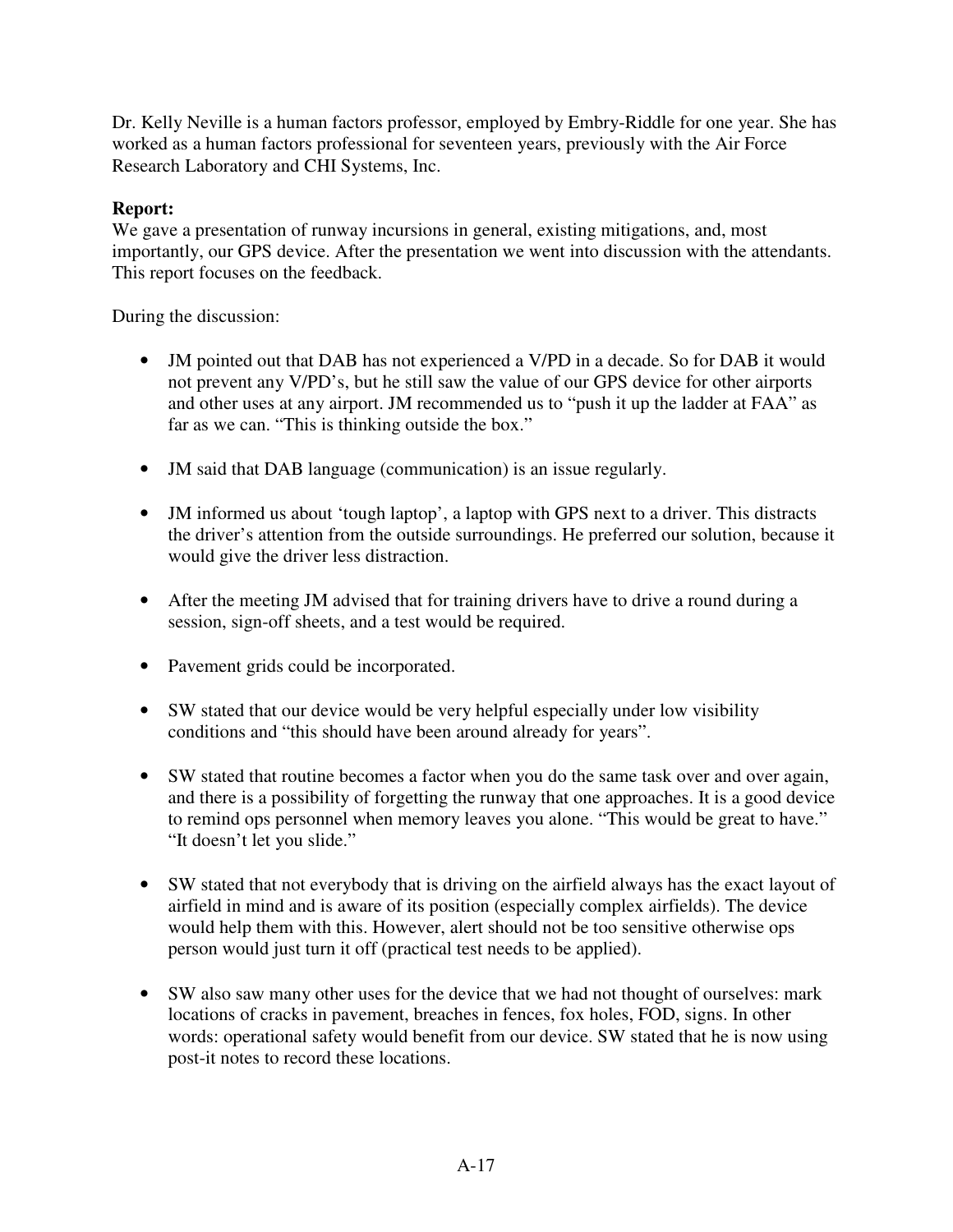- SW stated that the voice warnings should be definitely incorporated in the device. The device should take driving speed into account so that warnings come in a timeliness way allowing the driver to take corrective action when necessary.
- It was noted that runway incursions that are about to happen, but that don't happen because of corrective actions, are not recorded. So the device might be more helpful than statistics will indicate.
- SD advised us to address the following in our report:
	- o Distraction of the driver by the device
	- o Location of the device in the car
	- o The device would be useful in low visibility, but would the costs be worth it in good visibility? What impacts would it have in good visibility. Explain why it is better than a paper map.
	- o Are the costs worth it, considering the device addresses only a minority of the runway incursions?
	- o Why do we think it improves situational awareness? Maybe it makes situational awareness worse by distraction.
- KN stressed that updates of the moving maps are to be very accurate. Inaccurate maps (where an update wasn't made or wasn't accurate) would be a source of communication breakdown between the technology and users. Users would expect the maps to be accurate and if the technology does not warn of the possibility of inaccuracy (i.e., technology does not communicate key info to the user), then you have a communication breakdown and serious mistakes may be made.
- KN advised us to try to find unexpected consequences coming along with our device.
- KN advised us to look for a real case of a V/PD that has happened and that could have been prevented by our device. This would build our case. Or use one of Steve's close-call scenarios. Steve's recollection of a close-call would be just as convincing as an actual V/PD and would be richer in terms of the amount of detail. Further, he could tell you what might have been different if he had the GPS device you are proposing. Expertise is invaluable for many reasons, including when it comes to really understanding the constraints and opportunities of your problem space and evaluating your candidate solutions. Steve is an amazing resource.
- KN advised us to look into literature about the relationship of car accidents and the use of GPS devices.

Other comments from a human factors perspective:

- Where are possibilities of communication breakdowns between humans and technology?
- What is the systems reaction in emergency situations? There is a tendency to focus on the typical-use scenarios when designing systems. What happens in an emergency or atypical scenario? Is the GPS device still supportive and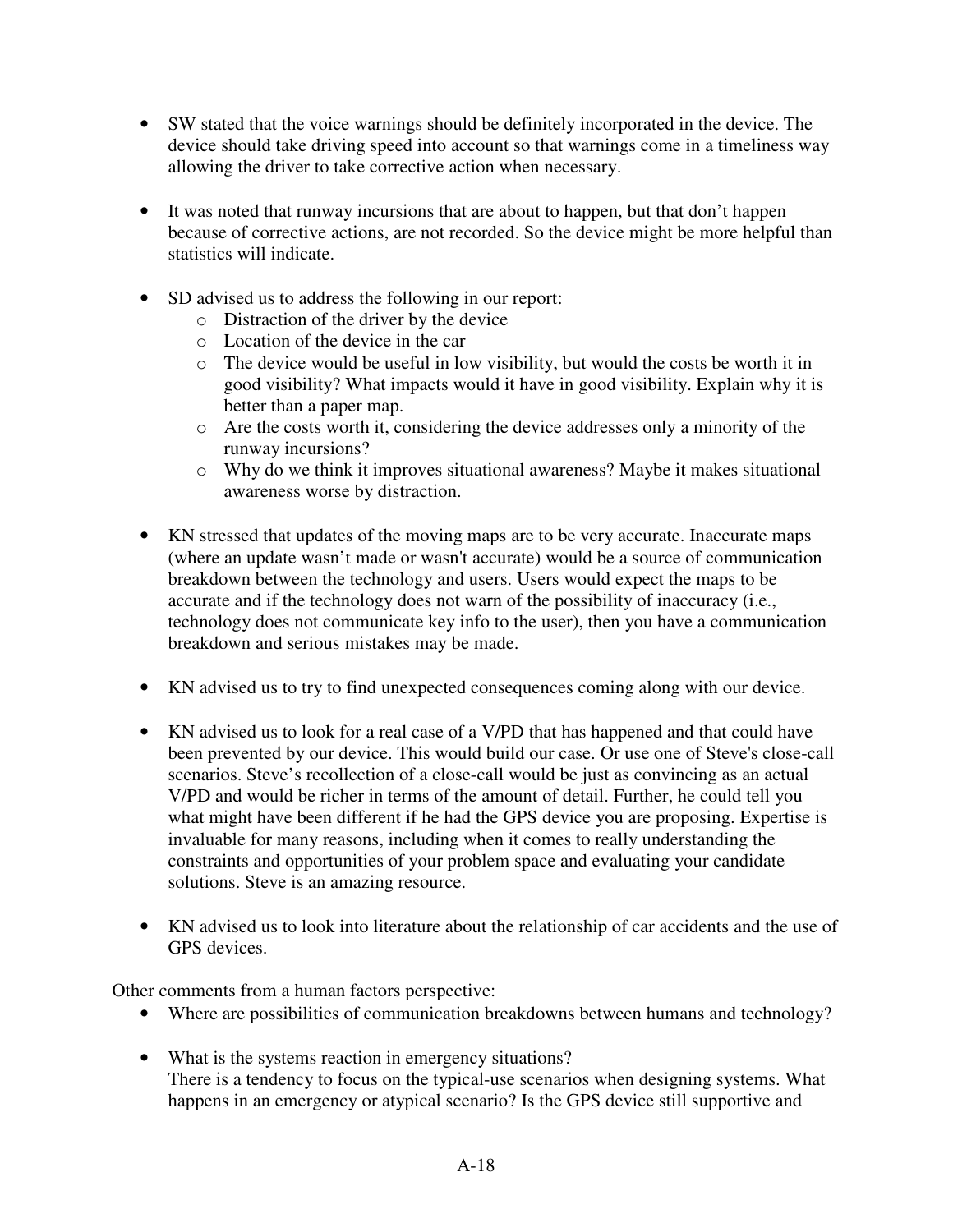useful and can it be made more so? Or does it add to the chaos because it is easily misinterpreted or misused by a panicked person? Are new communication breakdown risks revealed?

Other comments:

• Explain relationship between new ICAO definition of runway incursion and increase in registered runway incursions since ICAO's definition has been adopted.

# **Concerns:**

- 1. Distraction
- 2. 'Blaming the device'
- 3. Keep the maps accurate and updated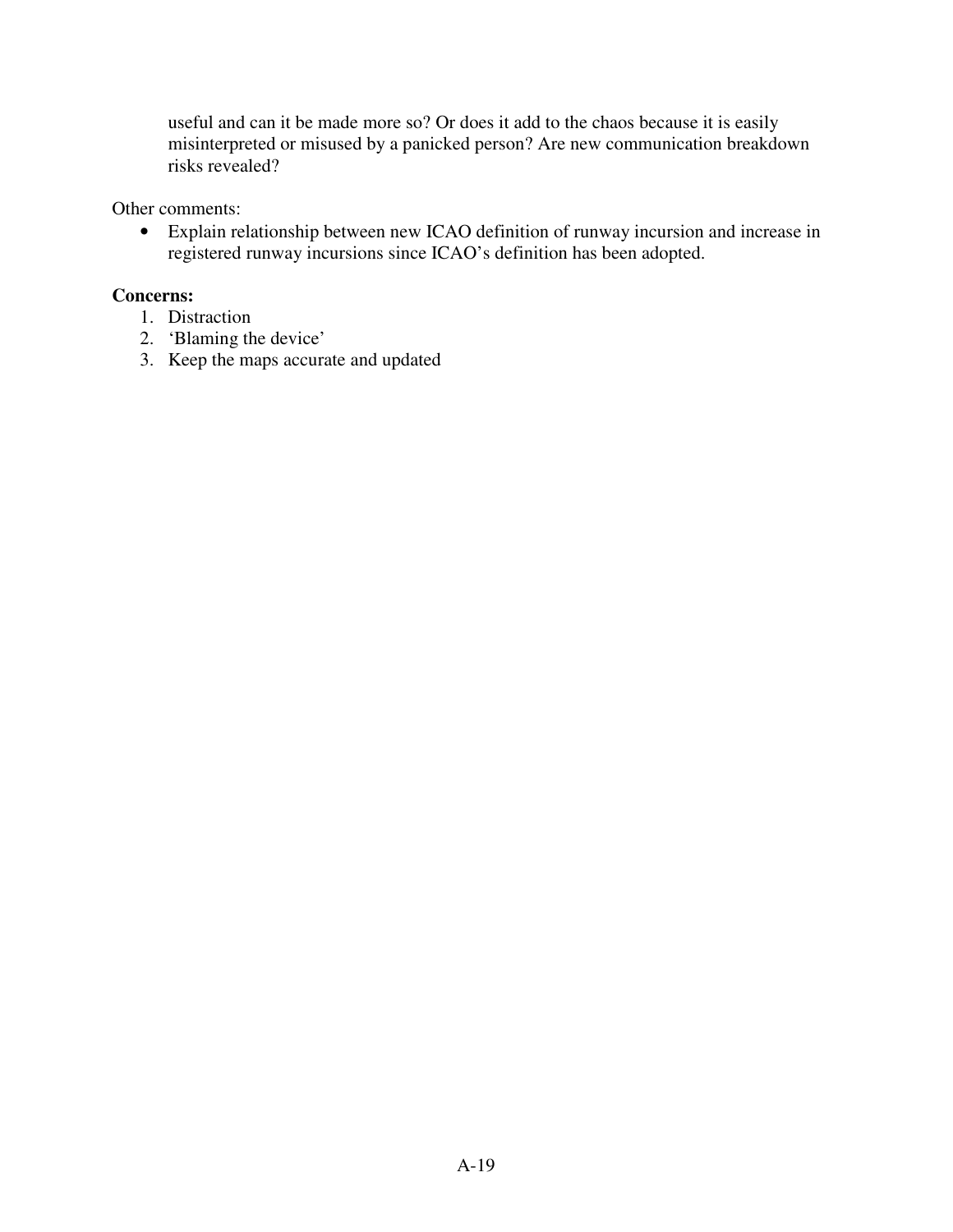# **Field Test**

 $\overline{a}$ 

| <b>Attendants</b> | : Daytona Beach International Airport (DAB)<br>Mr. Steve Ward – Airport Operations Agent / Future User of our Device<br>Embry-Riddle Aeronautical University<br><b>Joost Vlek</b> |
|-------------------|-----------------------------------------------------------------------------------------------------------------------------------------------------------------------------------|
| Date              | : April 2, 2008                                                                                                                                                                   |
| Time              | $: 8.30AM - 10.00AM$                                                                                                                                                              |
| Venue             | : Daytona Beach International Airport, Daytona Beach, Florida                                                                                                                     |
| Subject           | : Field test with Garmin road GPS device on DAB's airside                                                                                                                         |
| Goal              | : Address concerns raised at the presentation held on March 12, 2008 at DAB                                                                                                       |

## **Introduction:**

One of our team members has a road GPS device. While driving near DAB we noticed that the runways and taxiways are on its moving map, except for their designation. After the presentation of our proposal at DAB, John Murray, the airport's Operations Supervisor, suggested that we take the device out and drive around on airside. This way we could not only see if the map is accurate, but also if the concerns raised at the presentation could indeed be observed and if there are other issues that might show up.

### **Field Test:**

The visibility was good with clear skies. We placed the GPS device in the middle of the dashboard of the airport's pickup truck and started driving on the airside for inspections. After the device had been started up and satellite reception was acquired we headed for the apron towards the taxiways. On all taxiways that we drove on, the map showed our position accurately. However, the map did not show us on the centerline of some taxiways. The accuracy can be stressed by that the speed indicated on the device was always matching the speed on the vehicle's speedometer, even when slowing down or speeding up. This was already observed when the authors took it for a test ride on the roads. This indicates that the position of the car gets checked very frequently, at least multiple times per second, a must for our device.

DAB's service roads are not on the map. When we were driving on the service roads it showed us driving through green areas, indicating grassed areas. In this case the device did not assume that we were on a nearby road or taxiway. During an earlier road test we discovered that when we drove on a close parallel road that was not on the map, the device assumed we were on the other road. After a couple of seconds it showed our position wrongfully on the other road. This cannot be tolerated with our device.

During our test drive there was a problem with a landing gear of an aircraft on approach, causing three ARFF vehicles and an airport operations vehicle to come out to the runway. During this event, the device had not caused any distractions to Mr. Ward.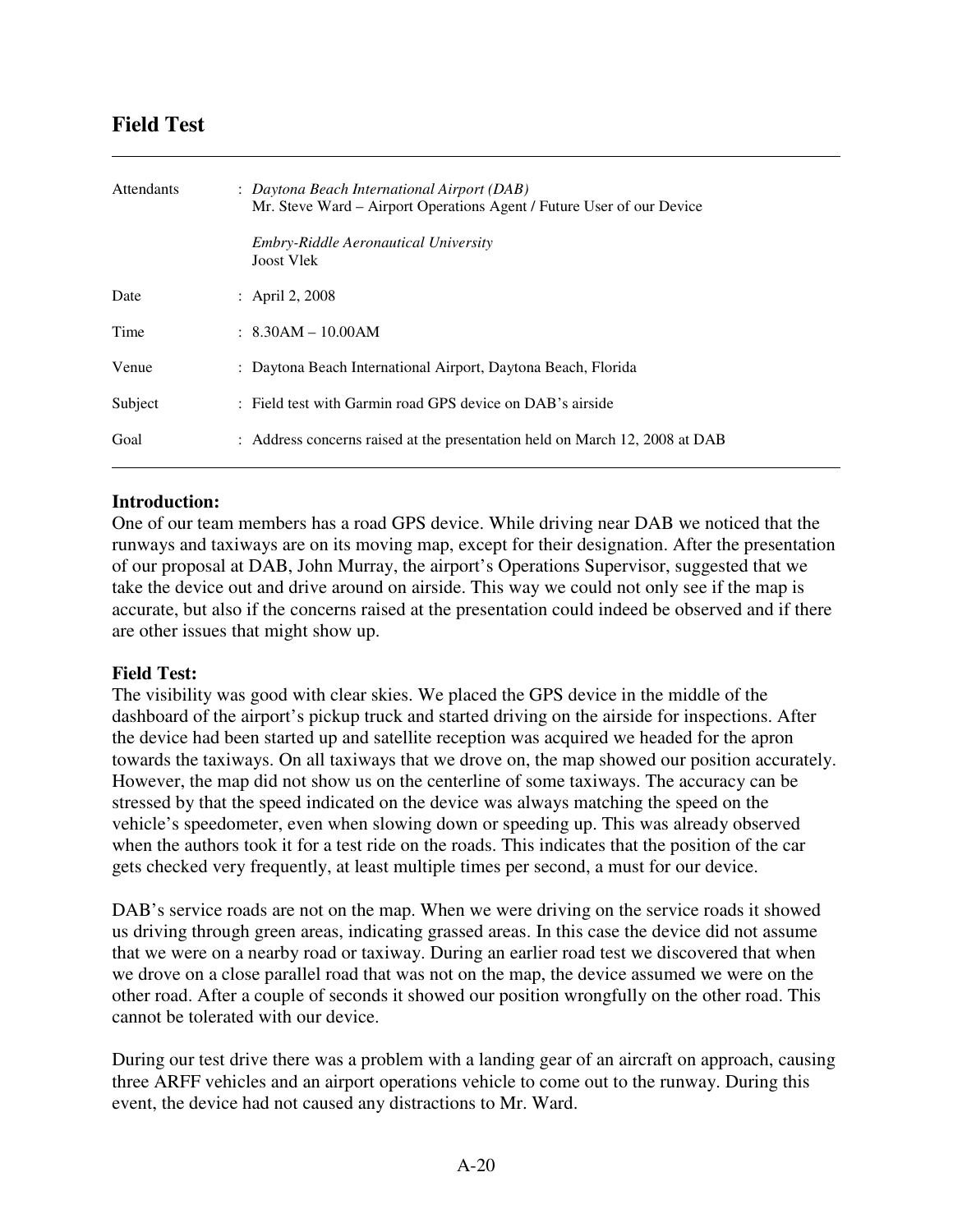# **Concerns:**

The concerns raised at the meeting were:

- 1. Distraction
- 2. 'Blaming the device'
- 3. Keep the maps accurate and updated

# **Outcome:**

1. *Distraction* 

After witnessing the nose gear incident we could carefully go into the direction of concluding that the device does not cause distraction. It might help that airside layouts are more open than more closely constructed landside infrastructure.

- 2. *'Blaming the device'*  This concern could not be witnessed. This might occur only after the driver was involved in an incident, which we were not.
- 3. *Keep the maps accurate and updated* This can not be witnessed with a test drive like this. This is a matter of accuracy and attention with the airport operator when infrastructural projects take place.

# **Other:**

We inquired John Murray, Operations Supervisor at DAB, on how many vehicles would probably be equipped by our device. DAB has 54 trained AGVO drivers. They operate 25 to 30 vehicles that drive on movement areas. This number includes airport operations' surveillance vehicles, fuel trucks, and five ARFF vehicles. The movement areas are defined as the runways and taxiways. The aprons are considered as non-movement area. At any one time there would be about ten vehicles in active areas. It would not be appropriate to have only ten devices at the airport, because this leads to that people have to get them from other cars when they drive another vehicle. People are lazy by nature and in order to avoid that people go out without a device, all the 25 to 30 vehicles should be equipped with our device, also because they are to be mounted to the vehicle to prevent theft, making it difficult to get them out and place in another vehicle.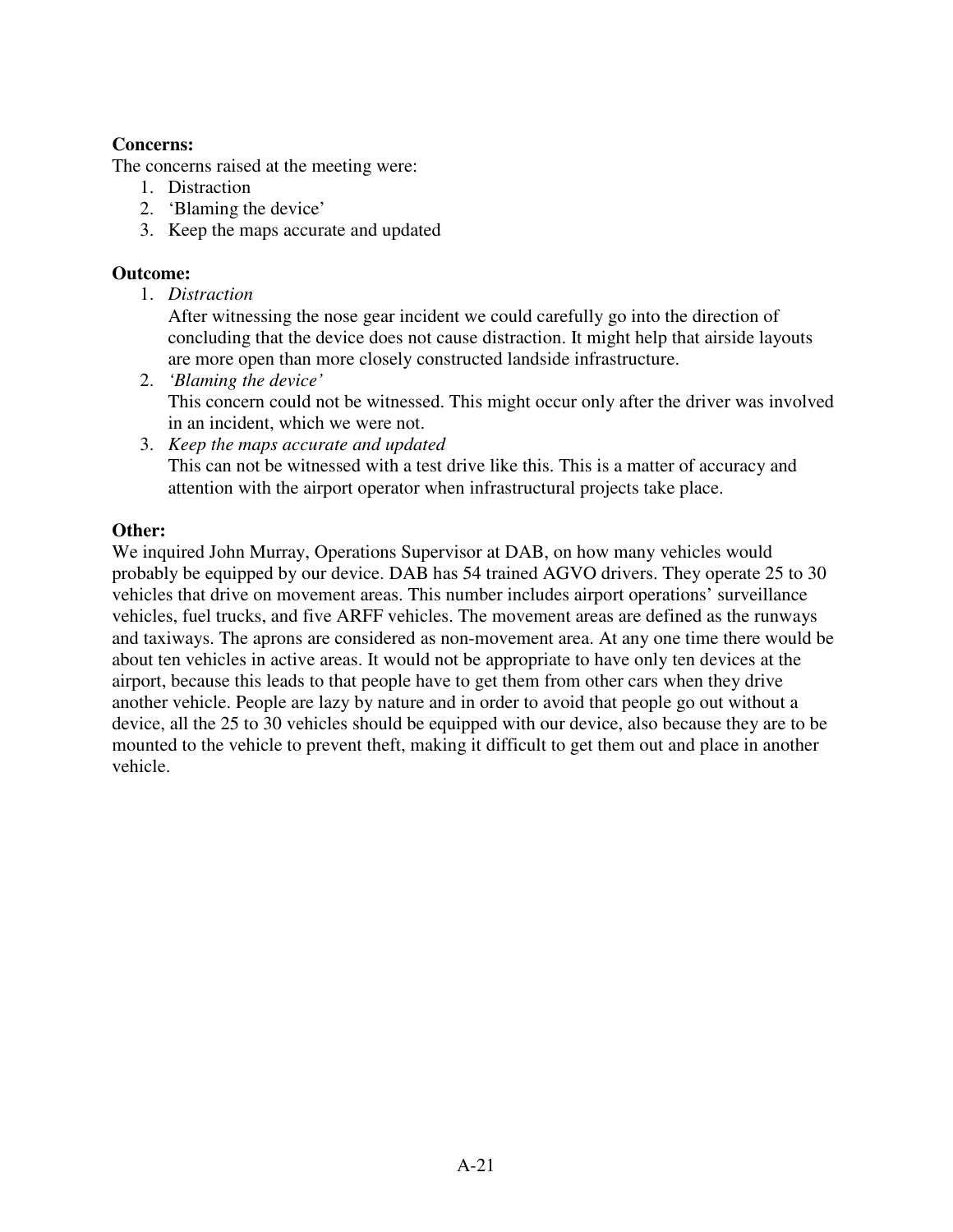# **Meeting Report**

 $\overline{a}$ 

| : Mr. Jason Taussig [JT]                              |
|-------------------------------------------------------|
| : Agency Trainer – Denver International Airport (DEN) |
| : April 4, 2008                                       |
| : Jason Taussig, Richard Genge, Joost Vlek            |
| : Runway Incursions; GPS Device                       |
|                                                       |

One of Mr. Jason Taussig's duties at DEN is to coordinate programs to train vehicle operators. He visited Embry-Riddle Aeronautical University. He is an Embry-Riddle alumnus. He showed us a PowerPoint presentation about runway incursions at DEN. We showed him our device.

- JT informed us that DEN has had seven runway incursions in the period between December 2006 and February 2008 that had not been caught by FAA. Six of the V/PDs were a vehicle deviation and one was an operational error.
- JT that for vehicles that are crossing taxiways and runways our device would be helpful; certainly for snow vehicles and operations vehicle and in conditions where the runway visual range (RVR) is less than 600 feet.

City of Denver has the following vehicles active on airside:

- Operations, Fire, and Maintenance for about 350 vehicles
- JT stated that FCC currently has issues with transponders (to locate vehicles) in vehicles, because transponders are designed for aircraft. Our device would be a great alternative. Currently FCC and FAA working out an agreement to allow transponders in vehicles for ASDE X. Additional costs will be added to have interface with vehicle operators.

## **Human Factors:**

- 1. How will it impact the driver that is already listening to three or four radios?
- 2. How to catch people that do not report, or that have the wrong attitude?
- 3. Should the device record time and location? If yes, how to protect the data for the aviation industry, so that it can be handled in an open manner (to make aviation safer) instead that people will want to destroy the data?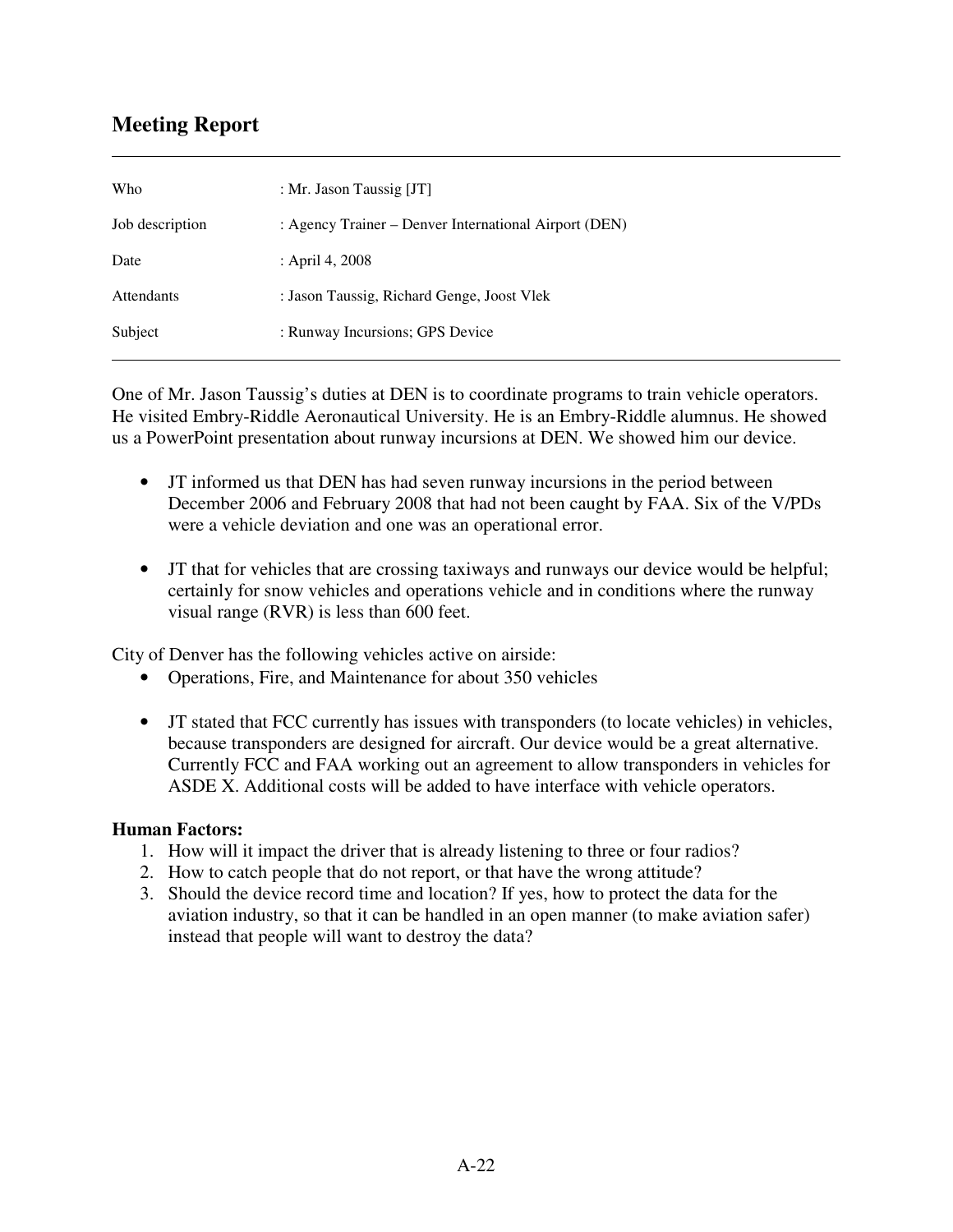# **Contact Report**

 $\overline{a}$ 

| Contacted     | : Hartsfield-Jackson Atlanta International Airport / Federal Aviation Administration |
|---------------|--------------------------------------------------------------------------------------|
| Contactor     | : Joost Vlek                                                                         |
| Contact Media | : Phone, Email                                                                       |
| Date          | : Spring 2008                                                                        |
| Subject       | : V/PD Database                                                                      |
|               |                                                                                      |

We contacted Hartsfield-Jackson Atlanta International Airport (ATL) for requesting their FAA forms 8020-25 "Investigation of V/PD Report" and forms 8020-24 "Preliminary V/PD Deviation Report", to be able to better understand the circumstances that are involved in a runway incursion. ATL did not want to share these forms with us, because the documents contain names of those involved. We then tried to obtain the forms from the FAA. Also at FAA, people were hesitant first and did not know if they were permitted to share these forms. We had contact with the following FAA employees:

- 1. Linda Berkowitz (FAA) Lead Airport Certification Safety Inspector, Airports Division, Southern Region, who forwarded us to
- 2. Anna Collin (FAA), who forwarded us to
- 3. David Webb (FAA) from Washington Runway Safety Office, who forwarded us to
- 4. Theresa Payne (FAA), who got
- 5. Michael Vendetti (FAA) to send us a V/PD database with thousands of cases.

In the end we did not have the requested forms, but we had a database with thousands of individual cases and their circumstances, basically giving the information that we wanted.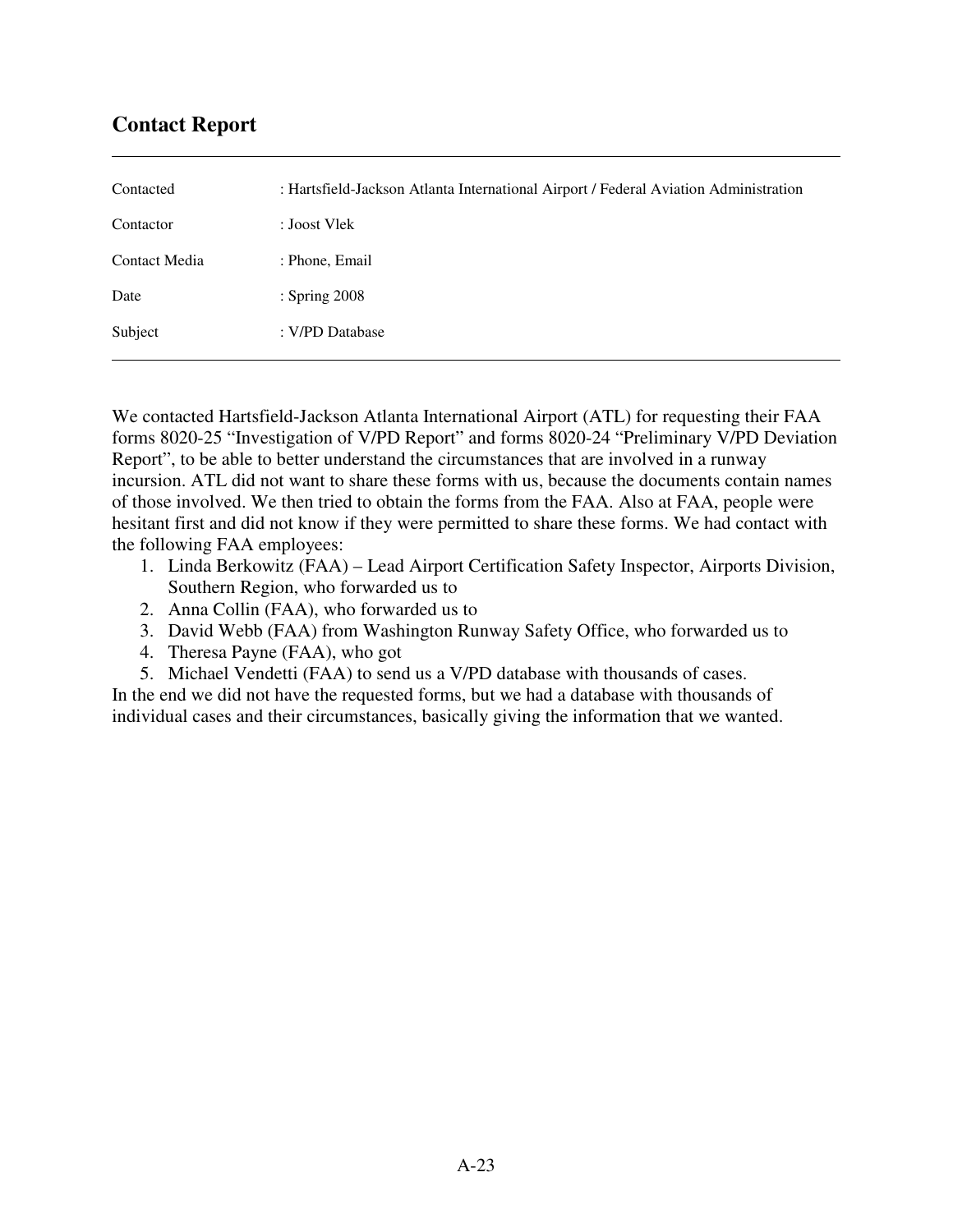# **Contact Report**

 $\overline{a}$ 

| Contacted     | : Tele Atlas, Mr. Donald Cooke               |
|---------------|----------------------------------------------|
| Contactor     | : Joost Vlek                                 |
| Contact Media | : Email                                      |
| Date          | : March 6, 2008 & March 25, 2008             |
| Subject       | : Moving Maps, Geo Fencing, Mapping Software |

"I think you have two challenges: one is to make a digital map of the runway or simulated runway, and the other is to find software which can manipulate and display the map and display real-time GPS readings…"

Mr. Cooke recommended us to use ESRI GIS software. "It's not free but should be affordable to the University. ESRI has systems that will do everything you would need to do both in adjusting and aligning the maps and implementing the in-vehicle display. You may find that some of their users have already implemented similar systems -- it's basically a "geofencing" application."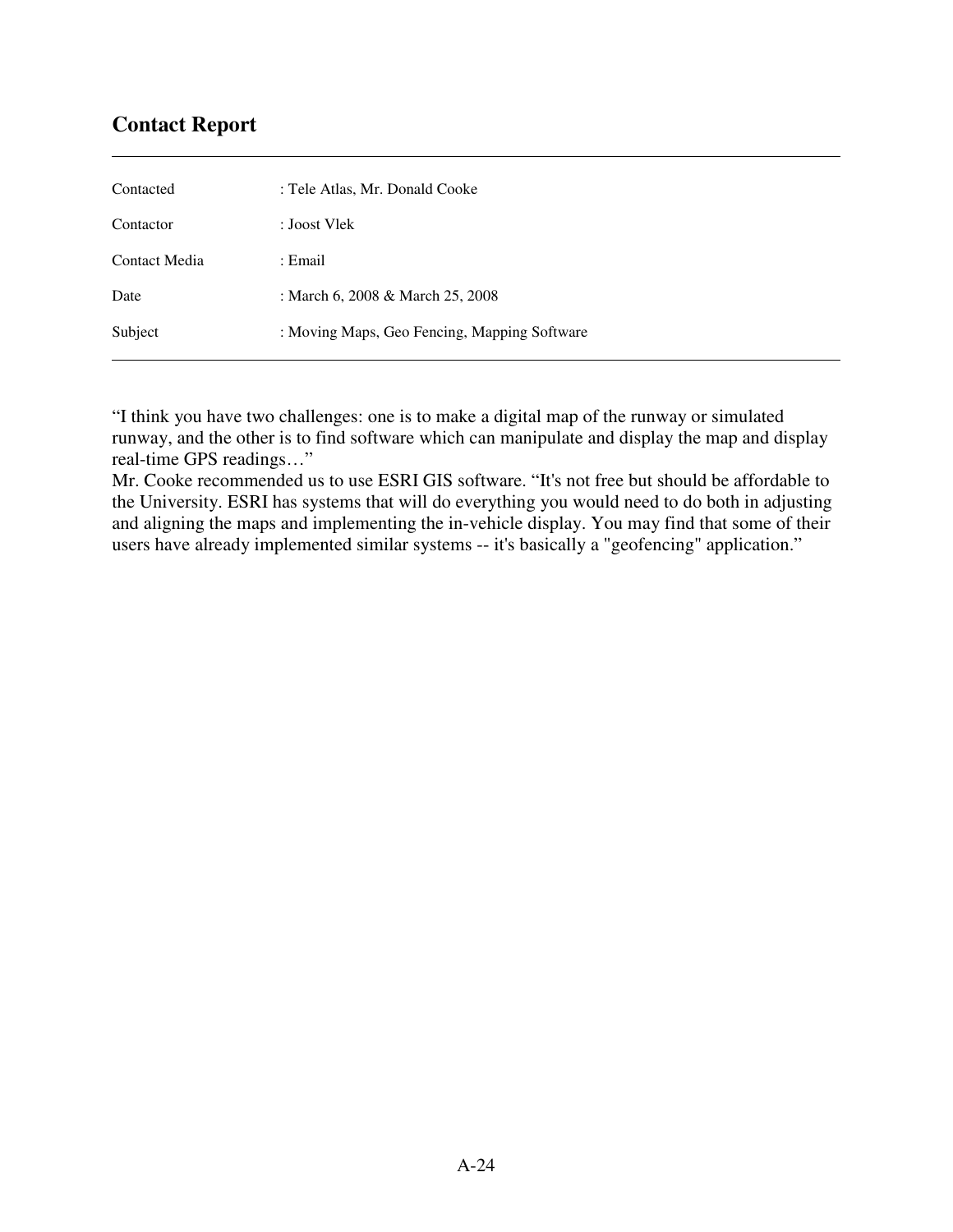# **Contact Report**

 $\overline{a}$ 

| Contacted     | : American International Group, Inc. AIG<br>Carson Lyons |
|---------------|----------------------------------------------------------|
| Contactor     | : Joost Vlek                                             |
| Contact Media | : In person                                              |
| Date          | : Spring 2008 Semester                                   |
| Subject       | : Insurance                                              |

We briefly spoke to Mr. Lyons when he was on campus. He could not tell us whether or not insurance premiums would go down (because chance on a runway incursion potentially goes down) when ground vehicles would be equipped with our device. If insurance premiums would go down, this would lead to less insurance expense and to more savings, reducing the cost of projects involving GPS devices in ground vehicles at airports.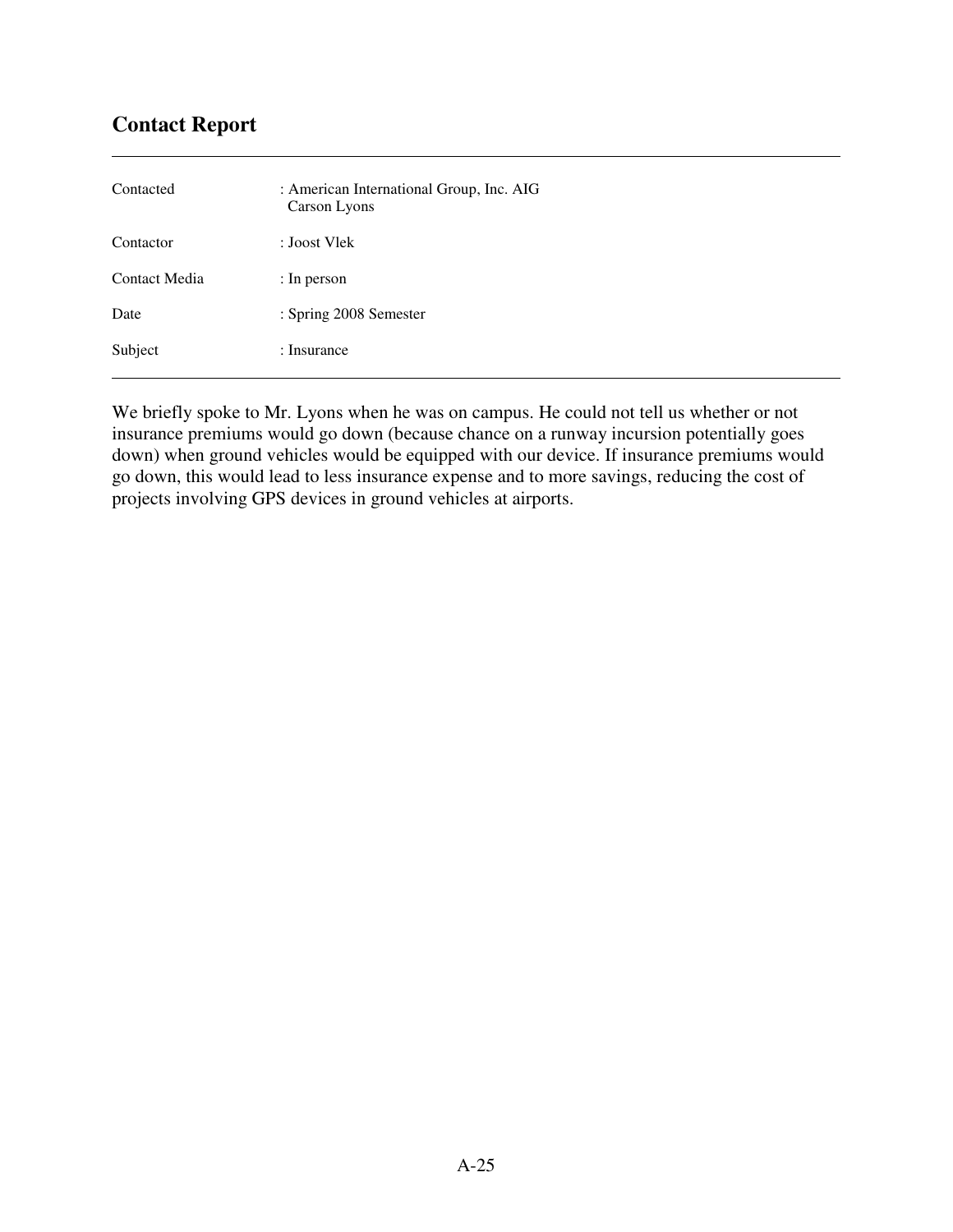# **Appendix G-2: Cost Calculations**

- Costs are based on an experienced company (start-up inefficiencies are excluded).
- Costs for FAA are not taken into account.
- Costs for device determined at \$500;

Road GPS units sell for \$200 for the simplest to \$800 for the more advanced ones.

Airports will experience the following additional cost factors:

# • **Cost of including the device in the ACM**

Unknown and partly incurred cost, because ACM is to be updated an a regular basis anyway.

# • **Cost for training of all required drivers**

Unknown and partly incurred cost, because training is to be provided anyway.

## • **Project Manager or Operations Officer**

Unknown and partly incurred cost, because this person is on the payroll already.

| <b>Unit Rates Used for Cost Calculations</b> |     |        |
|----------------------------------------------|-----|--------|
| Cost of device                               |     | 500.00 |
| Draftsman / hr                               | S.  | 100.00 |
| Project manager / hr                         | S.  | 150.00 |
| <b>Airport Operations Supervisor</b>         | SS. | 125.00 |
| Annual Replacement Rate Hardware             |     | 25%    |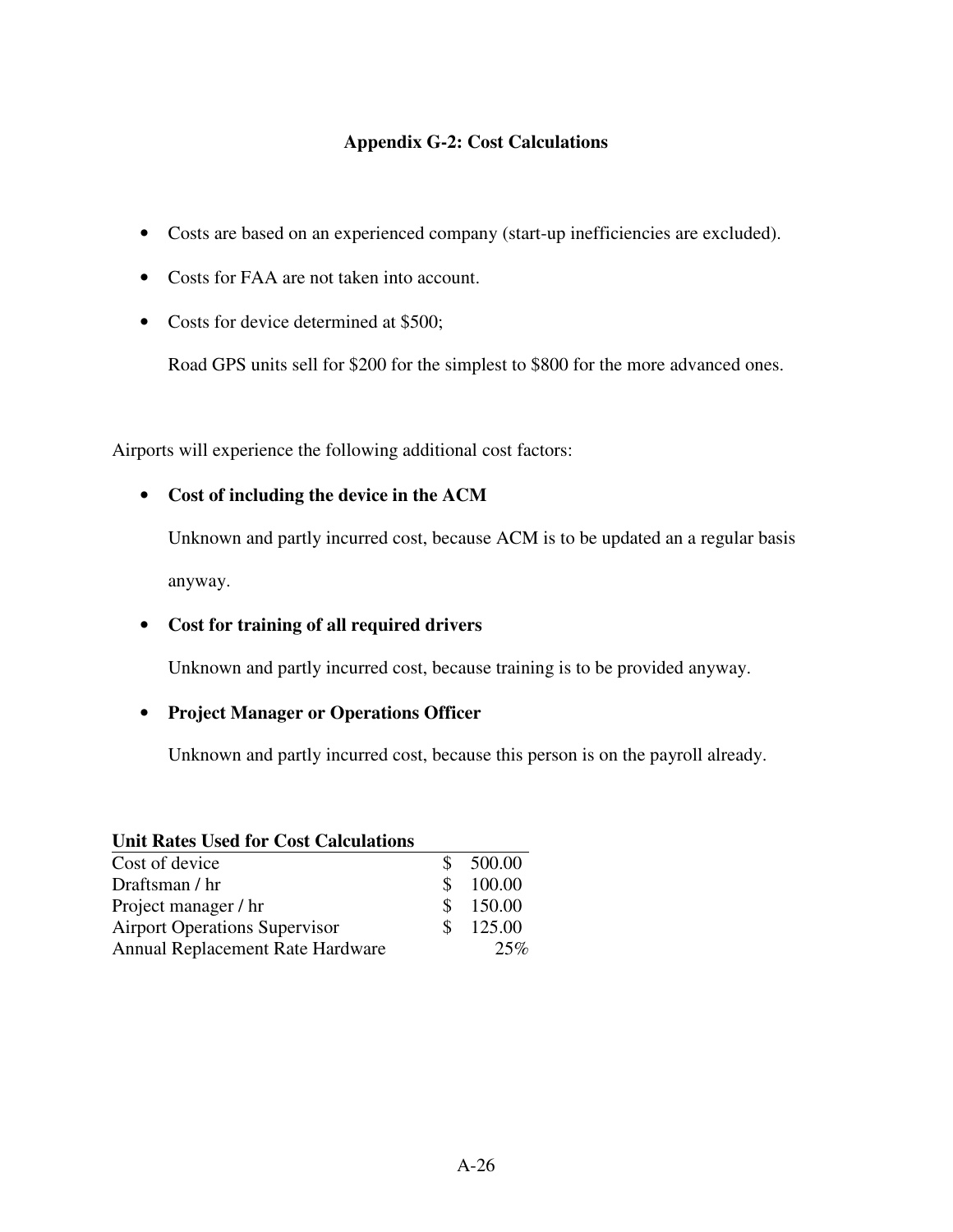| <b>ITEM</b>           | <b>DESCRIPTION</b>                                                           | QTY UNIT<br><b>UNIT RATE</b>         | <b>TOTAL</b> |  |
|-----------------------|------------------------------------------------------------------------------|--------------------------------------|--------------|--|
|                       | Device GPS receiver, software, processor, hardware                           | 30 no. \$<br>500.00                  | \$15,000     |  |
|                       | Development Of Digital Map                                                   |                                      |              |  |
|                       | Draftsman                                                                    | 100.00<br>200<br>hr<br>$\mathbb{S}$  | 20,000<br>S  |  |
|                       | Project manager @ 50% of hours of draftsman                                  | 150.00<br>100 hr<br>\$               | \$15,000     |  |
|                       |                                                                              | Sub-Total Digital Map:               | \$35,000     |  |
|                       |                                                                              | Overhead 30%:                        | \$10,500     |  |
|                       |                                                                              | Sub-Total External Cost: \$ 60,500   |              |  |
|                       |                                                                              | Unforeseen - 10%:                    | \$<br>6,050  |  |
|                       |                                                                              | <b>External Cost:</b>                | \$66,550     |  |
|                       |                                                                              | Cost per Unit:                       | 2,218<br>S   |  |
|                       | <b>Estimated Annual Cost for Updating Map</b>                                |                                      |              |  |
| <b>External Costs</b> |                                                                              |                                      |              |  |
|                       | Draftsman                                                                    | \$<br>100.00<br>20<br>hr             | 2,000<br>\$  |  |
|                       | Project Manager                                                              | hr<br>\$<br>150.00<br>$\overline{4}$ | 600<br>\$    |  |
|                       |                                                                              | Sub-Total External Cost: \$          | 2,600        |  |
|                       |                                                                              | Overhead 30%:                        | \$<br>780    |  |
|                       |                                                                              | <b>External Cost:</b>                | \$<br>3,380  |  |
| <b>Internal Cost</b>  |                                                                              |                                      |              |  |
|                       | <b>Operations Officer / Project Manager</b>                                  | 125.00<br>$10 \text{ hr}$ \$         | 1,250<br>S   |  |
|                       |                                                                              | <b>Total Annual Cost:</b>            | \$<br>4,630  |  |
|                       |                                                                              |                                      |              |  |
| le and                | $10.4 \, \text{C}$ $\text{D} \cdot 1$ .<br>$\lambda = 1 - \lambda$<br>$TT$ . |                                      | ₼<br>2.750   |  |

Cost Calculation for 30 Devices (for example Daytona Beach International Airport - DAB)

Estimated Annual Cost for Replacing Hardware  $$3,750$